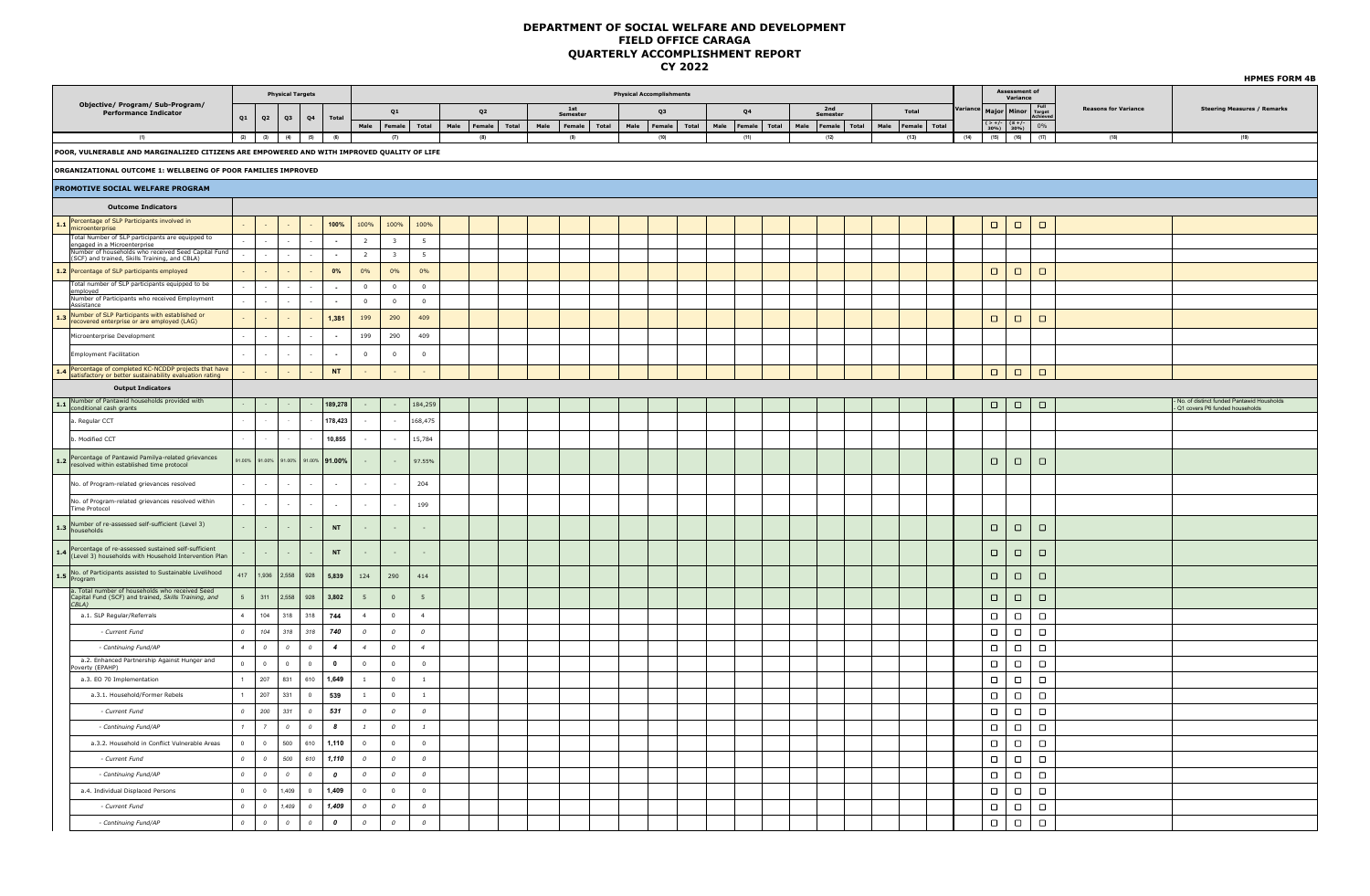|                                                                                                                        |                |                         |                         |                                  |                         |                         |                          |                      |                         |                |       |      |                         |       |      |                                 |       |                   |      |                 |               |       |                                           |          |        |                             | <b>HPMES FORM 4B</b>                                                                                                                                                                                                                                |
|------------------------------------------------------------------------------------------------------------------------|----------------|-------------------------|-------------------------|----------------------------------|-------------------------|-------------------------|--------------------------|----------------------|-------------------------|----------------|-------|------|-------------------------|-------|------|---------------------------------|-------|-------------------|------|-----------------|---------------|-------|-------------------------------------------|----------|--------|-----------------------------|-----------------------------------------------------------------------------------------------------------------------------------------------------------------------------------------------------------------------------------------------------|
|                                                                                                                        |                |                         |                         | <b>Physical Targets</b>          |                         |                         |                          |                      |                         |                |       |      |                         |       |      | <b>Physical Accomplishments</b> |       |                   |      |                 |               |       | Assessment of                             | Variance |        |                             |                                                                                                                                                                                                                                                     |
| Objective/ Program/ Sub-Program/<br><b>Performance Indicator</b>                                                       | Q1             |                         |                         |                                  | Total                   |                         | Q1                       |                      |                         | Q <sub>2</sub> |       |      | $1st$<br><b>Semeste</b> |       |      | Q3                              |       | Q <sub>4</sub>    |      | 2nd<br>Semester | Total         |       | Major Minor Full<br>Achieve               |          |        | <b>Reasons for Variance</b> | <b>Steering Measures / Remarks</b>                                                                                                                                                                                                                  |
|                                                                                                                        |                | Q2                      | Q3                      | Q <sub>4</sub>                   |                         | Male                    | Female                   |                      | Total                   | Male<br>Female | Total | Male | Female                  | Total | Male | Female                          | Total | Male Female Total | Male | Female Total    | Male   Female | Total | $\frac{2+7}{30\%}$<br>$(\leq +/-$<br>30%) |          | $0\%$  |                             |                                                                                                                                                                                                                                                     |
| b. Total Number of SLP households who received<br>Employment Assistance Fund (EAF) modality                            | $\Omega$       | $\Omega$                | $\circ$                 | $\Omega$                         | $\bf{0}$                | $\Omega$                | $\overline{0}$           |                      | $\overline{0}$          |                |       |      |                         |       |      |                                 |       |                   |      |                 |               |       | $\Box$                                    | $\Box$   | $\Box$ |                             |                                                                                                                                                                                                                                                     |
| - Current Fund                                                                                                         | $\circ$        | $\circ$                 | $\overline{0}$          | $\overline{0}$                   | $\overline{\mathbf{0}}$ | $\overline{0}$          | $\overline{0}$           |                      | $\overline{0}$          |                |       |      |                         |       |      |                                 |       |                   |      |                 |               |       | $\Box$                                    | $\Box$   | $\Box$ |                             |                                                                                                                                                                                                                                                     |
| - Continuing Fund/AP                                                                                                   | $\circ$        | $\circ$                 | $\circ$                 | $\circ$                          | $\overline{\mathbf{0}}$ | $\overline{\mathbf{0}}$ | $\overline{0}$           |                      | $\overline{0}$          |                |       |      |                         |       |      |                                 |       |                   |      |                 |               |       | $\Box$                                    | $\Box$   | $\Box$ |                             |                                                                                                                                                                                                                                                     |
| 1.6 Total number of participants provided with Livelihood<br>Assistance Grants (served through LAG)                    |                | $412$   1625            | $\overline{0}$          | $\Omega$                         | 2.037                   | 119                     | 290                      |                      | 409                     |                |       |      |                         |       |      |                                 |       |                   |      |                 |               |       | $\Box$                                    | $\Box$   | $\Box$ |                             |                                                                                                                                                                                                                                                     |
| - Current Fund                                                                                                         | $\circ$        | 969                     | $\circ$                 | $\circ$                          | 969                     | $\overline{0}$          | $\overline{0}$           |                      | $\overline{0}$          |                |       |      |                         |       |      |                                 |       |                   |      |                 |               |       | $\Box$                                    | $\Box$   | $\Box$ |                             |                                                                                                                                                                                                                                                     |
| - Continuing Fund/AP                                                                                                   | 412            | 656                     | $\overline{0}$          | $\overline{0}$                   | 1,068                   | 119                     | 290                      |                      | 409                     |                |       |      |                         |       |      |                                 |       |                   |      |                 |               |       | $\Box$                                    | $\Box$   | $\Box$ |                             |                                                                                                                                                                                                                                                     |
| 1.7 Number of participants who received complementary<br>livelihood recovery services from partners                    | $\overline{0}$ | $\circ$                 | $\mathbb O$             | $\overline{0}$                   | $\mathbf{0}$            | 119                     | 290                      |                      | 409                     |                |       |      |                         |       |      |                                 |       |                   |      |                 |               |       | $\Box$                                    | $\Box$   | $\Box$ |                             |                                                                                                                                                                                                                                                     |
| <b>1.8</b> Number of communities implementing KALAHI - CIDSS                                                           |                |                         |                         |                                  |                         |                         |                          |                      |                         |                |       |      |                         |       |      |                                 |       |                   |      |                 |               |       |                                           |          |        |                             |                                                                                                                                                                                                                                                     |
| a. Region                                                                                                              | $1$ $\,$       | $\mathbf{1}$            | $\mathbf{1}$            | 1                                | $\mathbf{1}$            | $\sim$                  | $\mathcal{L}$            |                      | $1$ $\,$                |                |       |      |                         |       |      |                                 |       |                   |      |                 |               |       | $\Box$                                    | $\Box$   | $\Box$ |                             |                                                                                                                                                                                                                                                     |
| b. Province                                                                                                            |                |                         |                         |                                  |                         |                         |                          |                      |                         |                |       |      |                         |       |      |                                 |       |                   |      |                 |               |       |                                           |          |        |                             |                                                                                                                                                                                                                                                     |
| b.1 KC- Additional Financing                                                                                           | 5 <sup>1</sup> | $-5$                    | 5                       | 5                                | 5                       | $\sim$                  | $\sim$                   |                      | 5                       |                |       |      |                         |       |      |                                 |       |                   |      |                 |               |       | $\Box$                                    | $\Box$   | $\Box$ |                             |                                                                                                                                                                                                                                                     |
| b.2 KC-KKB                                                                                                             | $\overline{3}$ | $\overline{\mathbf{3}}$ | $\overline{\mathbf{3}}$ | $\overline{\mathbf{3}}$          | $\overline{\mathbf{3}}$ | $\sim$                  | $\sim$                   |                      | $\overline{\mathbf{3}}$ |                |       |      |                         |       |      |                                 |       |                   |      |                 |               |       | $\Box$                                    | $\Box$   | $\Box$ |                             |                                                                                                                                                                                                                                                     |
| b.3 KC- PAMANA IP-CDD                                                                                                  | 4              | $\overline{4}$          | $\overline{4}$          | 4                                | $\overline{\mathbf{4}}$ | $\sim$                  | $\sim$                   |                      | $\overline{4}$          |                |       |      |                         |       |      |                                 |       |                   |      |                 |               |       | $\Box$                                    | $\Box$   | $\Box$ |                             |                                                                                                                                                                                                                                                     |
| Municipality                                                                                                           |                |                         |                         |                                  |                         |                         |                          |                      |                         |                |       |      |                         |       |      |                                 |       |                   |      |                 |               |       |                                           |          |        |                             |                                                                                                                                                                                                                                                     |
| c.1 KC- Additional Financing                                                                                           | 50             | 50                      | 54                      | 54                               | 54                      |                         | $\mathcal{L}$            |                      | 50                      |                |       |      |                         |       |      |                                 |       |                   |      |                 |               |       | $\Box$                                    | $\Box$   | $\Box$ |                             |                                                                                                                                                                                                                                                     |
| c.2 KC-KKB                                                                                                             | $\overline{4}$ | $\overline{4}$          | $\overline{0}$          | $\overline{0}$                   | $\overline{\mathbf{4}}$ | $\sim$                  | $\sim$                   |                      | $\overline{4}$          |                |       |      |                         |       |      |                                 |       |                   |      |                 |               |       | $\Box$                                    | $\Box$   | $\Box$ |                             |                                                                                                                                                                                                                                                     |
| c.3 KC- PAMANA IP-CDD                                                                                                  | 31             |                         |                         |                                  |                         | $\sim$                  | $\sim$                   |                      | 31                      |                |       |      |                         |       |      |                                 |       |                   |      |                 |               |       | $\Box$                                    |          | $\Box$ |                             |                                                                                                                                                                                                                                                     |
|                                                                                                                        |                | $31\,$                  | 31                      | 31                               | 31                      |                         |                          |                      |                         |                |       |      |                         |       |      |                                 |       |                   |      |                 |               |       |                                           | $\Box$   |        |                             |                                                                                                                                                                                                                                                     |
| d. Barangay                                                                                                            |                |                         |                         |                                  |                         |                         |                          |                      |                         |                |       |      |                         |       |      |                                 |       |                   |      |                 |               |       |                                           |          |        |                             |                                                                                                                                                                                                                                                     |
| c.1 KC-Additional Financing                                                                                            | 511            | 511                     | 551                     | 551                              | 551                     |                         | $\sim$                   |                      | 511                     |                |       |      |                         |       |      |                                 |       |                   |      |                 |               |       | $\Box$                                    | $\Box$   | $\Box$ |                             |                                                                                                                                                                                                                                                     |
| c.2 KC-KKB                                                                                                             | 45             | $45\,$                  | $\overline{0}$          | $\overline{0}$                   | 45                      | $\sim$                  | $\sim$                   |                      | 45                      |                |       |      |                         |       |      |                                 |       |                   |      |                 |               |       | $\Box$                                    | $\Box$   | $\Box$ |                             |                                                                                                                                                                                                                                                     |
| c.3 KC-PAMANA IP-CDD                                                                                                   | 149            | 149                     | 69                      | 69                               | 149                     | $\sim$                  | $\sim$                   |                      | 149                     |                |       |      |                         |       |      |                                 |       |                   |      |                 |               |       | $\Box$                                    | $\Box$   | $\Box$ |                             |                                                                                                                                                                                                                                                     |
| 1.9 Number of KC sub-projects completed in accordance<br>with technical plans and schedule                             |                |                         |                         |                                  |                         |                         |                          |                      |                         |                |       |      |                         |       |      |                                 |       |                   |      |                 |               |       | $\Box$                                    | $\Box$   | $\Box$ |                             |                                                                                                                                                                                                                                                     |
| a. KC-Additional Financing                                                                                             | 42             | 58                      | 92                      |                                  | TBD   TBD               | $\sim$                  | $\sim$                   |                      | 42                      |                |       |      |                         |       |      |                                 |       |                   |      |                 |               |       | $\Box$                                    | $\Box$   | $\Box$ |                             |                                                                                                                                                                                                                                                     |
| b. KC-KKB                                                                                                              | $\overline{0}$ | $45\,$                  | $\overline{0}$          | $\overline{0}$                   | TBD                     | $\sim$                  | $\sim$                   |                      | $\overline{\mathbf{0}}$ |                |       |      |                         |       |      |                                 |       |                   |      |                 |               |       | $\Box$                                    | $\Box$   | $\Box$ |                             |                                                                                                                                                                                                                                                     |
| c. KC-PAMANA IP-CDD                                                                                                    | $\overline{0}$ | 149                     | $\overline{0}$          | 69                               | <b>TBD</b>              |                         | $\sim$                   |                      | $\overline{0}$          |                |       |      |                         |       |      |                                 |       |                   |      |                 |               |       | $\Box$                                    | $\Box$   | $\Box$ |                             |                                                                                                                                                                                                                                                     |
| 1.10 Number of households benefitted from completed KC<br>sub-projects                                                 |                |                         |                         |                                  |                         |                         |                          |                      |                         |                |       |      |                         |       |      |                                 |       |                   |      |                 |               |       | $\Box$                                    | $\Box$   | $\Box$ |                             |                                                                                                                                                                                                                                                     |
| a. Additional Financing                                                                                                |                |                         |                         | 5,806 14,500 23,000 TBD          | <b>TBD</b>              | $\sim$                  | $\sim$                   |                      | 5,877                   |                |       |      |                         |       |      |                                 |       |                   |      |                 |               |       | $\Box$                                    | $\Box$   | $\Box$ |                             | Some completed SPs have more Actual HH beneficiaries<br>an identified during the project proposal preparation stage                                                                                                                                 |
| b. KKB                                                                                                                 |                | $0$ 11,250              | $\overline{0}$          |                                  | $0 \mid 11,250$         |                         | $\sim$                   |                      | $\mathbf 0$             |                |       |      |                         |       |      |                                 |       |                   |      |                 |               |       | $\Box$                                    | $\Box$   | $\Box$ |                             |                                                                                                                                                                                                                                                     |
| c. PAMANA IP-CDD                                                                                                       |                | $0$ 37,250              | $\overline{0}$          |                                  | 17,250 54,500           | ×                       | $\overline{\phantom{a}}$ |                      | $\overline{0}$          |                |       |      |                         |       |      |                                 |       |                   |      |                 |               |       | $\Box$                                    | $\Box$   | $\Box$ |                             |                                                                                                                                                                                                                                                     |
| 1.11 Percentage of Pantawid Pamilya community members<br>employed in KC-NCDDP sub-projects                             |                | 20% 20% 20,00%          |                         |                                  | 20% 20%%                |                         |                          | 15.10% 13.90% 28.99% |                         |                |       |      |                         |       |      |                                 |       |                   |      |                 |               |       | $\Box$                                    | $\Box$   | $\Box$ |                             | Target is conservative as there is no Program policy that<br>makes Pantawid Pamilya households preferential priorities in<br>the hiring for SP labor. However, in the actual<br>implementation, it seems that volunteer groups and Prog             |
| Total number of community members employed in KC<br>projects                                                           | $\sim$         | $\sim$                  | $\sim$                  | $\sim$                           | $\sim$                  | 2,418                   | 2,418                    |                      | 2,418                   |                |       |      |                         |       |      |                                 |       |                   |      |                 |               |       |                                           |          |        |                             |                                                                                                                                                                                                                                                     |
| Number of Pantawid Pamilya community members<br>employed in KC sub-project                                             |                |                         |                         |                                  | $\sim$                  | 365                     | 336                      |                      | 701                     |                |       |      |                         |       |      |                                 |       |                   |      |                 |               |       |                                           |          |        |                             |                                                                                                                                                                                                                                                     |
| 1.12 Total number of volunteers trained on CDD                                                                         |                |                         |                         | 6,578 14,805 6,200 13,020 40,603 |                         | 2220                    | 4358                     |                      | 6578                    |                |       |      |                         |       |      |                                 |       |                   |      |                 |               |       | $\Box$                                    | $\Box$   | $\Box$ |                             |                                                                                                                                                                                                                                                     |
| 1.13 Percentage of women volunteers trained on CDD                                                                     | 50%            | 50%                     | 50%                     | 50%                              | 50%                     | 0.00%                   | 66.25%                   |                      | 66.25%                  |                |       |      |                         |       |      |                                 |       |                   |      |                 |               |       | $\Box$                                    | $\Box$   | $\Box$ |                             | Women community members tend to participate as volunted<br>than men. They are involved in situation analysis, project                                                                                                                               |
| Total number of volunteers trainded on CDD                                                                             |                |                         |                         |                                  | $\sim$                  | 6,578                   | 6,578                    |                      | 6,578                   |                |       |      |                         |       |      |                                 |       |                   |      |                 |               |       |                                           |          |        |                             | selection, prioritization and implementation                                                                                                                                                                                                        |
| No. of women volunteers trained on CDD                                                                                 |                |                         |                         |                                  | $\sim$                  | $\mathbf 0$             | 4,358                    |                      | 4,358                   |                |       |      |                         |       |      |                                 |       |                   |      |                 |               |       |                                           |          |        |                             |                                                                                                                                                                                                                                                     |
| 1.14 Percentage of paid labor jobs created by KC projects<br>1.14 Percentage of paid labor jobs created by KC projects |                | 35% 35%                 | 35%                     |                                  | 35% 35%                 |                         |                          | 0.00% 51.45% 51.45%  |                         |                |       |      |                         |       |      |                                 |       |                   |      |                 |               |       | $\Box$                                    | $\Box$   | $\Box$ |                             | There is a significant increase in the count of SPs under<br>Cash-for-Work (CFW). This is due to difficulties in HH incom<br>generation brought about COVID 19. It has been observed<br>that women tend to participate more actively in<br>CFW SPs. |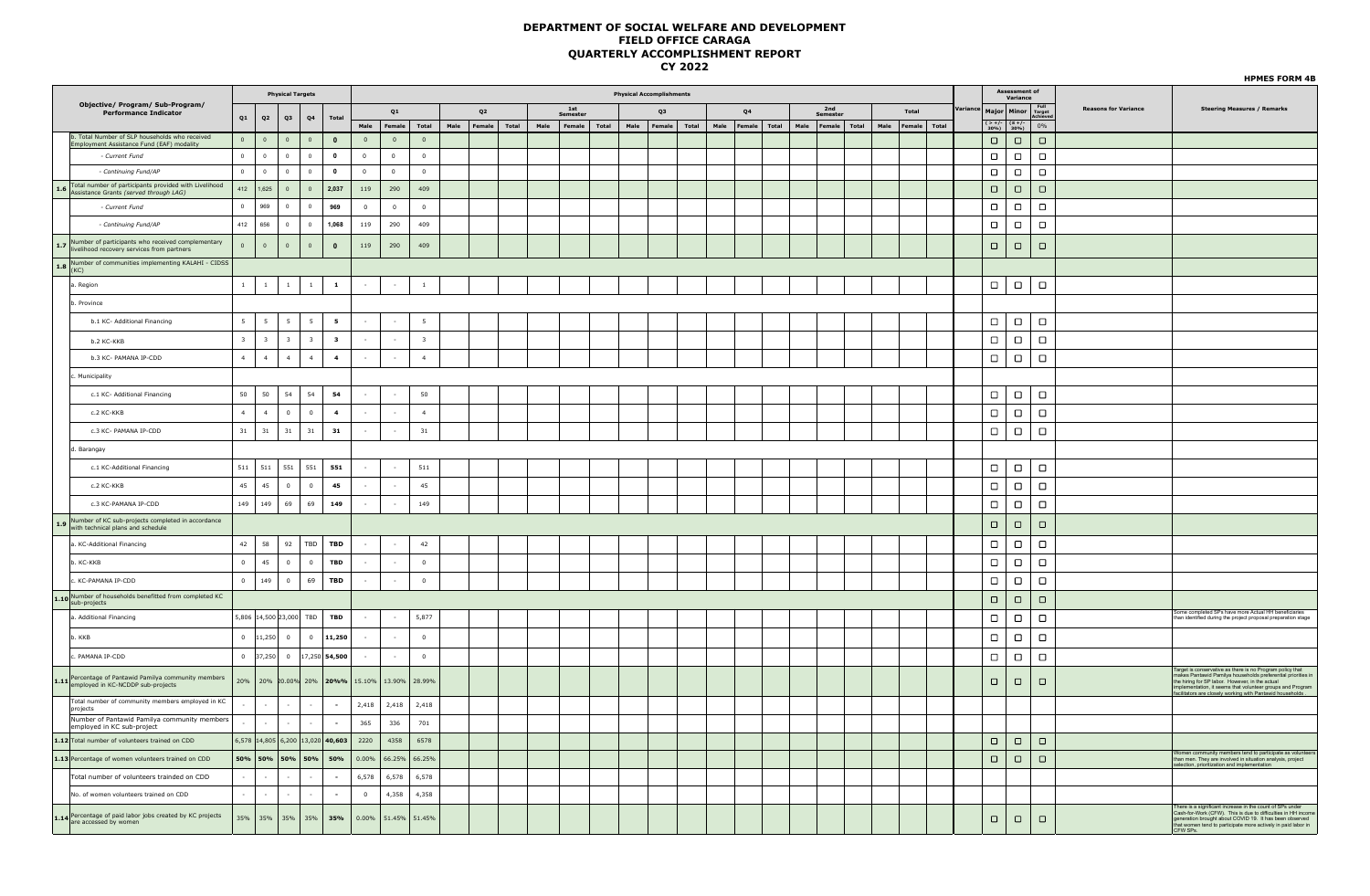|                                                                                              |    | <b>Physical Targets</b> |           |            |      |        |                   |              |                |       |      |                 | <b>Physical Accomplishments</b> |                |      |                                |  |                 |  |                   |  |                                                                                              | Assessment of<br>Variance |                                        |                             |                                    |
|----------------------------------------------------------------------------------------------|----|-------------------------|-----------|------------|------|--------|-------------------|--------------|----------------|-------|------|-----------------|---------------------------------|----------------|------|--------------------------------|--|-----------------|--|-------------------|--|----------------------------------------------------------------------------------------------|---------------------------|----------------------------------------|-----------------------------|------------------------------------|
| Objective/ Program/ Sub-Program/<br>Performance Indicator                                    | Q1 | Q2                      | $Q3$ $Q4$ | $T$ otal   |      | 01     |                   |              | Q <sub>2</sub> |       |      | 1st<br>Semester |                                 | Q <sub>3</sub> |      | 04                             |  | 2nd<br>Semester |  | Total             |  |                                                                                              |                           | Variance Major Minor Target<br>Achieve | <b>Reasons for Variance</b> | <b>Steering Measures / Remarks</b> |
|                                                                                              |    |                         |           |            | Male | Female |                   | Total   Male | Female         | Total | Male | Female Total    | Male                            | Female Total   | Male | Female Total Male Female Total |  |                 |  | Male Female Total |  | $\begin{array}{ c c c c }\n & & & & \text{(5 +/-)} \\ \hline\n & 30\% & 30\% \\ \end{array}$ |                           |                                        |                             |                                    |
| Total number of paid labor jobs                                                              |    |                         |           |            |      |        | 2,418 2,418 2,418 |              |                |       |      |                 |                                 |                |      |                                |  |                 |  |                   |  |                                                                                              |                           |                                        |                             |                                    |
| No. number of paid labor jobs accessed by women                                              |    | $\sim$                  | $\sim$    |            |      | 1,244  | 1244              |              |                |       |      |                 |                                 |                |      |                                |  |                 |  |                   |  |                                                                                              |                           |                                        |                             |                                    |
| 1.15 Number of family beneficiaries served through Balik<br>Probinsya Bagong Pag-asa Program |    | $150$ TBD TBD           |           | <b>TBD</b> |      |        |                   |              |                |       |      |                 |                                 |                |      |                                |  |                 |  |                   |  | $\Box$                                                                                       | $\Box$                    |                                        |                             |                                    |
| 1.16 Number of Conflict Vulnerable Areas (CVAs) provided<br>with disaster response services  |    |                         |           | <b>TBD</b> |      |        | 62                |              |                |       |      |                 |                                 |                |      |                                |  |                 |  |                   |  | $\Box$                                                                                       | $\Box$                    | $\Box$                                 |                             |                                    |

**Note: The new Outcome Indicators for Pantawid Pamilyang Pilipino Program will be provided by Pantawid NPMO.** 

**HPMES FORM 4B**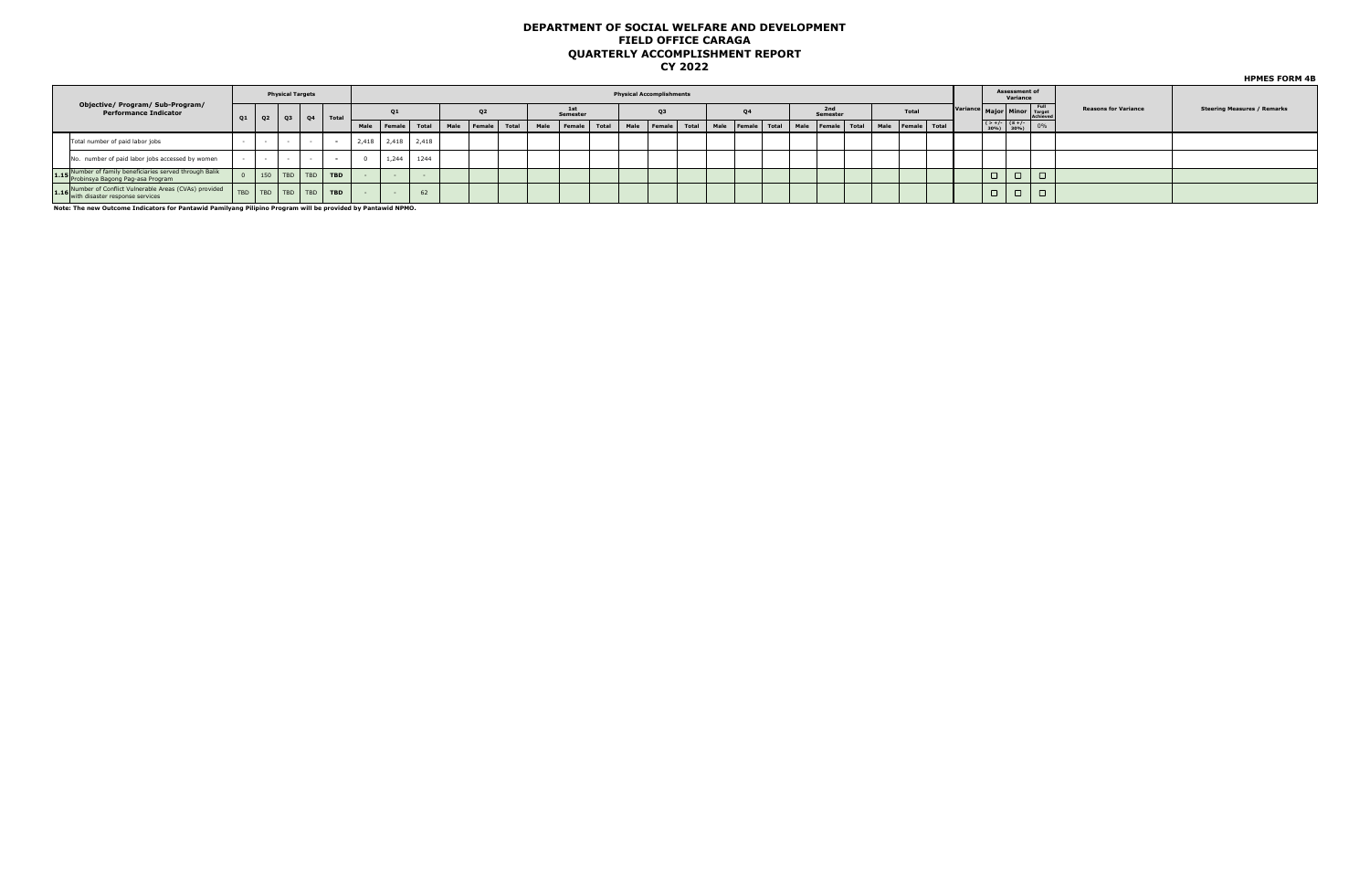|                                                                                            |                             |                                     |                           |                |                |                   |      |                            |                                    |                |                |                          |      |                | <b>HPMES FORM 4B</b>        |
|--------------------------------------------------------------------------------------------|-----------------------------|-------------------------------------|---------------------------|----------------|----------------|-------------------|------|----------------------------|------------------------------------|----------------|----------------|--------------------------|------|----------------|-----------------------------|
|                                                                                            |                             | <b>Adjustments</b>                  |                           |                |                | <b>OBLIGATION</b> |      |                            | Percent                            |                |                | <b>DISBURSEMENT</b>      |      |                | Percent                     |
| <b>Program/Activity/Project</b>                                                            | Authorized<br>Appropriation | Fransfer To/From,<br>Realignment)   | Adjusted<br>Appropriation |                | Q <sub>2</sub> | Amount<br>Q3      | Q4   | <b>Total</b>               | <b>Utilization</b><br><b>Total</b> |                | Q <sub>2</sub> | Amount<br>Q <sub>3</sub> | Q4   | <b>Total</b>   | <b>Utilization</b><br>Total |
| (1)                                                                                        | (2)                         | (3)                                 | $(4) = (2)+(3)$           | Q1<br>(5)      | (6)            | (7)               | (8)  | $(9) =$<br>(5)+(6)+(7)+(8) | $(10)=(9)/(4)$                     | Q1<br>(11)     | (12)           | (13)                     | (14) | (15)           | $(16) = (15) / (9)$         |
| POOR, VULNERABLE AND MARGINALIZED CITIZENS ARE EMPOWERED AND WITH IMPROVED QUALITY OF LIFE |                             |                                     |                           |                |                |                   |      |                            |                                    |                |                |                          |      |                |                             |
|                                                                                            |                             |                                     |                           |                |                |                   |      |                            |                                    |                |                |                          |      |                |                             |
| ORGANIZATIONAL OUTCOME 1: WELLBEING OF POOR FAMILIES IMPROVED                              |                             |                                     |                           |                |                |                   |      |                            |                                    |                |                |                          |      |                |                             |
| PROMOTIVE SOCIAL WELFARE PROGRAM                                                           |                             |                                     |                           |                |                |                   |      |                            |                                    |                |                |                          |      |                |                             |
| I. Pantawid Pamilyang Pilipino Program                                                     |                             | 4,500,525,000.00 (4,143,869,370.00) | 356,655,630.00            | 94,425,796.87  | 0.00           | 0.00              | 0.00 | 94,425,796.87              | 26.48%                             | 73,094,085.81  | 0.00           | 0.00                     | 0.00 | 73,094,085.81  | 77.41%                      |
| <b>Current Appropriation:</b>                                                              |                             | 4,500,525,000.00 (4,147,697,072.64) | 352,827,927.36            | 90,938,816.97  | 0.00           | 0.00              | 0.00 | 90,938,816.9               | 25.77%                             | 69,706,920.27  | 0.00           | 0.00                     | 0.00 | 69,706,920.27  | 76.65%                      |
| PS                                                                                         | 315,266,000.00              | (17, 774, 077.00)                   | 297,491,923.00            | 68,445,517.86  |                |                   |      | 68,445,517.86              | 23.01%                             | 65,966,996.03  |                |                          |      | 65,966,996.03  | 96.38%                      |
| <b>MOOE</b>                                                                                | 4,185,259,000.00            | (4, 129, 922, 995.64)               | 55,336,004.36             | 22,493,299.11  |                |                   |      | 22,493,299.1               | 40.65%                             | 3,739,924.24   |                |                          |      | 3,739,924.24   | 16.63%                      |
| <b>Continuing Appropriation:</b>                                                           | 0.00                        | 3,827,702.64                        | 3,827,702.64              | 3,486,979.90   | 0.00           | 0.00              | 0.00 | 3,486,979.90               | 91.10%                             | 3,387,165.54   | 0.00           | 0.00                     | 0.00 | 3,387,165.54   | 97.14%                      |
| <b>MOOE</b>                                                                                | 0.00                        | 3,827,702.64                        | 3,827,702.64              | 3,486,979.90   |                |                   |      | 3,486,979.90               | 91.10%                             | 3,387,165.54   |                |                          |      | 3,387,165.54   | 97.14%                      |
| <b>Conditional Cash Grants:*</b>                                                           |                             |                                     |                           | 644,883,900.00 | 0.00           | 0.00              | 0.00 | 644,883,900.00             | $0.00\%$                           | 583,389,200.00 | 0.00           | 0.00                     | 0.00 | 583,389,200.00 | 90.46%                      |
| Subsidies - (Regular CCT)                                                                  |                             |                                     |                           | 592,436,900.00 |                |                   |      | 592,436,900.00             | 0.00%                              | 583,389,200.00 |                |                          |      | 583,389,200.00 | 98.47%                      |
| Subsidies - (Modified CCT)                                                                 |                             |                                     |                           | 52,447,000.00  |                |                   |      | 52,447,000.00              | 0.00%                              | 0.00           |                |                          |      | 0.00           | $0.00\%$                    |
| II. Sustainable Livelihood Program                                                         | 174,584,000.00              | 10,261,282.00                       | 184,845,282.00            | 19,066,937.28  | 0.00           | 0.00              | 0.00 | 19,066,937.28              | 10.32%                             | 11,278,534.41  | 0.00           | 0.00                     | 0.00 | 11,278,534.41  | 59.15%                      |
| <b>Current Appropriation:</b>                                                              | 174,584,000.00              | 118,120.00                          | 174,702,120.00            | 19,066,937.28  | 0.00           | 0.00              | 0.00 | 19,066,937.28              | 10.91%                             | 11,278,534.41  | 0.00           | 0.00                     | 0.00 | 11,278,534.41  | 59.15%                      |
| PS                                                                                         | 36,077,000.00               | 0.00                                | 36,077,000.00             | 8,060,268.82   |                |                   |      | 8,060,268.82               | 22.34%                             | 7,938,468.82   |                |                          |      | 7,938,468.82   | 98.49%                      |
| MOOE                                                                                       | 138,507,000.00              | 118,120.00                          | 138,625,120.00            | 11,006,668.46  |                |                   |      | 11,006,668.46              | 7.94%                              | 3,340,065.59   |                |                          |      | 3,340,065.59   | 30.35%                      |
| <b>Continuing Appropriation:</b>                                                           | 0.00                        | 10,143,162.00                       | 10,143,162.00             | 0.00           | 0.00           | 0.00              | 0.00 | 0.00                       | $0.00\%$                           | 0.00           | 0.00           | 0.00                     | 0.00 | 0.00           | 0.00%                       |
| <b>MOOE</b>                                                                                | 0.00                        | 10,143,162.00                       | 10,143,162.00             | 0.00           |                |                   |      | 0.00                       | 0.00%                              | 0.00           |                |                          |      | 0.00           | $0.00\%$                    |
| III. KALAHI-CIDSS-KKB                                                                      | 0.00                        | 163,576,572.00                      | 163,576,572.00            | 39,663,751.47  | 0.00           | 0.00              | 0.00 | 39,663,751.47              | 24.25%                             | 4,354,436.45   | 0.00           | 0.00                     | 0.00 | 4,354,436.45   | 10.98%                      |
| <b>Current Appropriation:</b>                                                              | 0.00                        | 100,216,998.00                      | 100,216,998.00            | 12,039,749.47  | 0.00           | 0.00              | 0.00 | 12,039,749.47              | 12.01%                             | 550,252.43     | 0.00           | 0.00                     | 0.00 | 550,252.43     | 4.57%                       |
| <b>MOOE</b>                                                                                | 0.00                        | 100,216,998.00                      | 100,216,998.00            | 12,039,749.47  |                |                   |      | 12,039,749.47              | 12.01%                             | 550,252.43     |                |                          |      | 550,252.43     | 4.57%                       |
| <b>Continuing Appropriation:</b>                                                           | 0.00                        | 63,359,574.00                       | 63,359,574.00             | 27,624,002.00  | 0.00           | 0.00              | 0.00 | 27,624,002.00              | 43.60%                             | 3,804,184.02   | 0.00           | 0.00                     | 0.00 | 3,804,184.02   | 13.77%                      |
| MOOE                                                                                       | 0.00                        | 63,359,574.00                       | 63,359,574.00             | 27,624,002.00  |                |                   |      | 27,624,002.00              | 43.60%                             | 3,804,184.02   |                |                          |      | 3,804,184.02   | 13.77%                      |
| IV. KALAHI-CIDSS-NCDDP - Additional<br>Financing (AF)                                      | 0.00                        | 206,912,362.00                      | 206,912,362.00            | 166,614,865.66 | 0.00           | 0.00              | 0.00 | 166,614,865.66             | 80.52%                             | 34,167,985.44  | 0.00           | 0.00                     | 0.00 | 34,167,985.44  | 20.51%                      |
| <b>Unprogrammed Appropriation</b>                                                          | 0.00                        | 206,912,362.00                      | 206,912,362.00            | 166,614,865.66 | 0.00           | 0.00              | 0.00 | 166,614,865.66             | 80.52%                             | 34,167,985.44  | 0.00           | 0.00                     | 0.00 | 34,167,985.44  | 20.51%                      |
| MOOE                                                                                       | 0.00                        | 206,912,362.00                      | 206, 912, 362.00          | 166,614,865.66 |                |                   |      | 166,614,865.66             | 80.52%                             | 34,167,985.44  |                |                          |      | 34,167,985.44  | 20.51%                      |

*\* Total Amount of Conditional Cash Grants Funded and Paid (P6 of FY 2021)*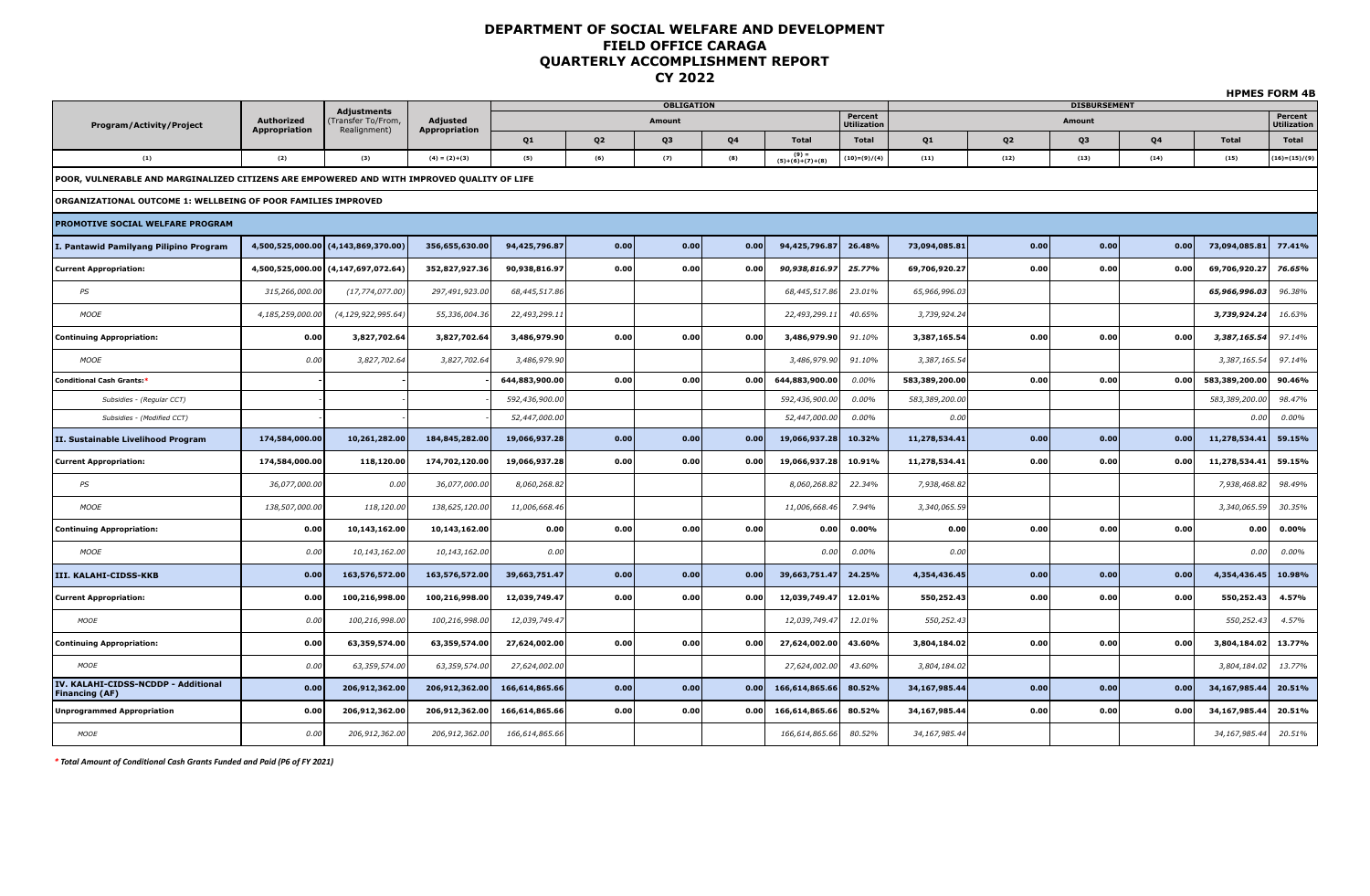|     |                                                                                                |        |                |                         |                          |                         |                |                   |                 |   |                |                  |                     |             |   |                                 |             |                |                |   |   |              |             |   |       |   |          |                                                                  |                                   |                             | <b>HPMES FORM 4B</b>               |
|-----|------------------------------------------------------------------------------------------------|--------|----------------|-------------------------|--------------------------|-------------------------|----------------|-------------------|-----------------|---|----------------|------------------|---------------------|-------------|---|---------------------------------|-------------|----------------|----------------|---|---|--------------|-------------|---|-------|---|----------|------------------------------------------------------------------|-----------------------------------|-----------------------------|------------------------------------|
|     |                                                                                                |        |                | <b>Physical Targets</b> |                          |                         |                |                   |                 |   |                |                  |                     |             |   | <b>Physical Accomplishments</b> |             |                |                |   |   |              |             |   |       |   |          |                                                                  | <b>Assessment of<br/>Variance</b> |                             |                                    |
|     | Objective/ Program/ Sub-Program/<br>Performance Indicator                                      |        |                |                         |                          |                         |                | Q1                |                 |   | Q <sub>2</sub> |                  | <b>1st Semester</b> |             |   | Q3                              |             |                | Q <sub>4</sub> |   |   | 2nd Semester |             |   | Total |   | Variance |                                                                  | Major Minor Full<br>Achieve       | <b>Reasons for Variance</b> | <b>Steering Measures / Remarks</b> |
|     |                                                                                                | Q1     | Q <sub>2</sub> | Q3                      | Q4                       | Total                   | M              | $\mathbf{F}$ .    | T               | M | $\mathbf{F}$   | $\mathbf T$<br>M | $\mathbf{F}$ .      | $\mathbf T$ | M | <b>F</b>                        | $\mathbf T$ | $\blacksquare$ | $\mathbf{F}$   | T | M | E.           | $\mathbf T$ | M | F     | T |          | $\begin{array}{c c} ( > +/- & (\leq +/-30\%) & 30\% \end{array}$ | $0\%$                             |                             |                                    |
|     | (1)                                                                                            | (2)    | (3)            | (4)                     | (5)                      | (6)                     |                | (7)               |                 |   | (8)            |                  | (9)                 |             |   | (10)                            |             |                | (11)           |   |   | (12)         |             |   | (13)  |   |          |                                                                  | $(14)$ $(15)$ $(16)$ $(17)$       | (18)                        | (19)                               |
|     | POOR, VULNERABLE AND MARGINALIZED CITIZENS ARE EMPOWERED AND WITH IMPROVED QUALITY OF LIFE     |        |                |                         |                          |                         |                |                   |                 |   |                |                  |                     |             |   |                                 |             |                |                |   |   |              |             |   |       |   |          |                                                                  |                                   |                             |                                    |
|     | ORGANIZATIONAL OUTCOME 2: RIGHTS OF THE POOR AND THE VULNERABLE SECTORS PROMOTED AND PROTECTED |        |                |                         |                          |                         |                |                   |                 |   |                |                  |                     |             |   |                                 |             |                |                |   |   |              |             |   |       |   |          |                                                                  |                                   |                             |                                    |
|     | <b>PROTECTIVE SOCIAL WELFARE PROGRAM</b>                                                       |        |                |                         |                          |                         |                |                   |                 |   |                |                  |                     |             |   |                                 |             |                |                |   |   |              |             |   |       |   |          |                                                                  |                                   |                             |                                    |
|     | A. Residential and Non-Residential Care Sub-Program                                            |        |                |                         |                          |                         |                |                   |                 |   |                |                  |                     |             |   |                                 |             |                |                |   |   |              |             |   |       |   |          |                                                                  |                                   |                             |                                    |
|     | <b>OUTCOME INDICATORS</b>                                                                      |        |                |                         |                          |                         |                |                   |                 |   |                |                  |                     |             |   |                                 |             |                |                |   |   |              |             |   |       |   |          |                                                                  |                                   |                             |                                    |
|     | 2.1 Percentage of clients in residential and non-<br>residential care facilities rehabilitated | 30.0%  | 30.0%          | 30.0%                   | 30.0%                    | 30.0%                   |                | 55.3% 54.3% 54.9% |                 |   |                |                  |                     |             |   |                                 |             |                |                |   |   |              |             |   |       |   |          |                                                                  | $\Box$                            |                             |                                    |
|     | No. of Clients Rehabilitated                                                                   |        |                |                         |                          | 75                      | 26             | 19                | 45              |   |                |                  |                     |             |   |                                 |             |                |                |   |   |              |             |   |       |   |          | $\Box   \Box$                                                    | $\Box$                            |                             |                                    |
|     | a. Residential Care Facilities                                                                 | $\sim$ | $\sim$         | $\sim$                  | $\sim$                   | 75                      | 26             | 19                | 45              |   |                |                  |                     |             |   |                                 |             |                |                |   |   |              |             |   |       |   |          |                                                                  |                                   |                             |                                    |
|     | a.1 RRCY                                                                                       |        | $\sim$         | $\sim$                  | $\sim$                   | 45                      | 26             | $\circ$           | 26              |   |                |                  |                     |             |   |                                 |             |                |                |   |   |              |             |   |       |   |          |                                                                  |                                   |                             |                                    |
|     | a.2 Home for Girls                                                                             |        |                | $\sim$                  | $\sim$                   | 30                      | $\overline{0}$ | 19                | 19              |   |                |                  |                     |             |   |                                 |             |                |                |   |   |              |             |   |       |   |          |                                                                  |                                   |                             |                                    |
|     | b. Non-Residential Care Facilities                                                             | N/A    | N/A            | N/A                     | N/A                      | N/A                     | N/A            | N/A               | N/A             |   |                |                  |                     |             |   |                                 |             |                |                |   |   |              |             |   |       |   |          |                                                                  |                                   |                             |                                    |
|     | <b>OUTPUT INDICATORS</b>                                                                       |        |                |                         |                          |                         |                |                   |                 |   |                |                  |                     |             |   |                                 |             |                |                |   |   |              |             |   |       |   |          |                                                                  |                                   |                             |                                    |
|     | 2.1 Number of Clients Served in Residential Care                                               |        |                |                         |                          | 250                     | 47             | 35                | 82              |   |                |                  |                     |             |   |                                 |             |                |                |   |   |              |             |   |       |   |          | $\Box   \Box  $                                                  | $\Box$                            |                             |                                    |
|     | a. RRCY                                                                                        |        |                | $\sim$                  | $\overline{\phantom{a}}$ | 150                     | 45             | $\overline{0}$    | 45              |   |                |                  |                     |             |   |                                 |             |                |                |   |   |              |             |   |       |   |          |                                                                  |                                   |                             |                                    |
|     | b. Home for Girls                                                                              | $\sim$ | $\sim$         | $\sim$                  | $\sim$                   | 100                     | $\overline{2}$ | 35                | 37              |   |                |                  |                     |             |   |                                 |             |                |                |   |   |              |             |   |       |   |          |                                                                  |                                   |                             |                                    |
| 2.2 | Number of Clients Served in Non-Residential Care                                               | N/A    | N/A            | N/A                     | N/A                      | N/A                     | N/A            | N/A               | N/A             |   |                |                  |                     |             |   |                                 |             |                |                |   |   |              |             |   |       |   |          |                                                                  | $\Box$                            |                             |                                    |
|     | Facilities<br>2.3 ALOS of clients in Residential facilities                                    |        |                |                         |                          |                         |                |                   |                 |   |                |                  |                     |             |   |                                 |             |                |                |   |   |              |             |   |       |   |          |                                                                  |                                   |                             |                                    |
|     |                                                                                                |        |                |                         |                          |                         |                |                   |                 |   |                |                  |                     |             |   |                                 |             |                |                |   |   |              |             |   |       |   |          |                                                                  |                                   |                             |                                    |
|     | Admission-based:                                                                               |        |                |                         |                          |                         |                |                   |                 |   |                |                  |                     |             |   |                                 |             |                |                |   |   |              |             |   |       |   |          |                                                                  |                                   |                             |                                    |
|     | <b>RRCY</b>                                                                                    |        |                | $\sim$                  | $\sim$                   | $\sim$                  |                |                   | 491.7           |   |                |                  |                     |             |   |                                 |             |                |                |   |   |              |             |   |       |   |          |                                                                  |                                   |                             |                                    |
|     | <b>Total Admissions</b>                                                                        | $\sim$ | $\sim$         | $\sim$                  | $\sim$                   | $\sim$                  |                |                   | $7\overline{ }$ |   |                |                  |                     |             |   |                                 |             |                |                |   |   |              |             |   |       |   |          |                                                                  |                                   |                             |                                    |
|     | Client Days of Care                                                                            |        |                | $\sim$                  | $\cdot$                  | $\sim$                  |                | $\sim$            | 3,442           |   |                |                  |                     |             |   |                                 |             |                |                |   |   |              |             |   |       |   |          |                                                                  |                                   |                             |                                    |
|     | Home for Girls                                                                                 |        |                | $\sim$                  | $\sim$                   | $\sim$                  |                |                   | 181.1           |   |                |                  |                     |             |   |                                 |             |                |                |   |   |              |             |   |       |   |          |                                                                  |                                   |                             |                                    |
|     | <b>Total Admissions</b>                                                                        | $\sim$ | $\sim$         | $\sim$                  | $\sim$                   | $\sim$                  |                |                   | 13              |   |                |                  |                     |             |   |                                 |             |                |                |   |   |              |             |   |       |   |          |                                                                  |                                   |                             |                                    |
|     | Client Days of Care                                                                            | $\sim$ | $\sim$         | $\sim$                  | $\sim$                   | $\sim$                  |                | $\sim$            | 2,354           |   |                |                  |                     |             |   |                                 |             |                |                |   |   |              |             |   |       |   |          |                                                                  |                                   |                             |                                    |
|     | Discharge-based                                                                                |        |                |                         |                          |                         |                |                   |                 |   |                |                  |                     |             |   |                                 |             |                |                |   |   |              |             |   |       |   |          |                                                                  |                                   |                             |                                    |
|     | <b>RRCY</b>                                                                                    |        |                | $\sim$                  | $\sim$                   | $\sim$                  | $\sim$         | $\sim$            | 627.3           |   |                |                  |                     |             |   |                                 |             |                |                |   |   |              |             |   |       |   |          |                                                                  |                                   |                             |                                    |
|     | Total no. of discharge clients                                                                 |        |                | $\sim$                  | $\sim$                   | $\sim$                  |                |                   | $-4$            |   |                |                  |                     |             |   |                                 |             |                |                |   |   |              |             |   |       |   |          |                                                                  |                                   |                             |                                    |
|     | Total Discharge Days                                                                           |        |                | $\sim$                  | $\epsilon$               | $\sim$                  |                |                   | 2,509           |   |                |                  |                     |             |   |                                 |             |                |                |   |   |              |             |   |       |   |          |                                                                  |                                   |                             |                                    |
|     | Home for Girls                                                                                 | $\sim$ | $\sim$         | $\sim$                  | $\sim$                   | $\sim$                  | $\sim$         | $\sim$            | 194.5           |   |                |                  |                     |             |   |                                 |             |                |                |   |   |              |             |   |       |   |          |                                                                  |                                   |                             |                                    |
|     | Total no. of discharge clients                                                                 | $\sim$ | $\sim$         | $\sim$                  | $\sim$                   | $\sim$                  |                |                   | $11\,$          |   |                |                  |                     |             |   |                                 |             |                |                |   |   |              |             |   |       |   |          |                                                                  |                                   |                             |                                    |
|     | Total Discharge Days                                                                           |        |                | $\epsilon$              | $\sim$                   | $\sim$                  |                |                   | 2,140           |   |                |                  |                     |             |   |                                 |             |                |                |   |   |              |             |   |       |   |          |                                                                  |                                   |                             |                                    |
|     | Percentage of facilities with standard client-staff<br>ratio                                   |        |                |                         |                          |                         |                |                   |                 |   |                |                  |                     |             |   |                                 |             |                |                |   |   |              |             |   |       |   |          |                                                                  |                                   |                             |                                    |
|     | a. Client-Social Worker Ratio                                                                  |        |                |                         |                          | $\sim$                  |                |                   | 100%            |   |                |                  |                     |             |   |                                 |             |                |                |   |   |              |             |   |       |   |          |                                                                  | $\Box$                            |                             |                                    |
|     | Total No. of Facilities                                                                        |        |                | $\sim$                  | $\sim$                   | $\sim$                  |                |                   | $\overline{2}$  |   |                |                  |                     |             |   |                                 |             |                |                |   |   |              |             |   |       |   |          |                                                                  |                                   |                             |                                    |
|     | No. of Facilities with Appropriate<br>Client-Social Worker Ratio                               |        | $\sim$         | $\sim$                  | $\sim$                   | $\sim$                  | $\sim$         |                   | $\overline{2}$  |   |                |                  |                     |             |   |                                 |             |                |                |   |   |              |             |   |       |   |          |                                                                  |                                   |                             | RRCY: 1:11<br>HFG: 1:13            |
|     | b. Client-House Parent Ratio                                                                   |        |                | $\sim$                  |                          | $\sim$                  | $\sim$         | $\sim$            | 100%            |   |                |                  |                     |             |   |                                 |             |                |                |   |   |              |             |   |       |   |          | $\Box   \Box$                                                    | $\Box$                            |                             |                                    |
|     | Total No. of Facilities                                                                        |        |                | $\sim$                  | $\sim$                   | $\sim$                  |                |                   | $\overline{2}$  |   |                |                  |                     |             |   |                                 |             |                |                |   |   |              |             |   |       |   |          |                                                                  |                                   |                             |                                    |
|     | No. of Facilities with Appropriate<br>Client-Houseparent Ratio                                 |        |                | $\sim$                  | $\sim$                   | $\sim$                  |                |                   | $\overline{2}$  |   |                |                  |                     |             |   |                                 |             |                |                |   |   |              |             |   |       |   |          |                                                                  |                                   |                             | RRCY:1:20<br>HFG: 1:13             |
|     | Percentage of Facilities compliant with the National<br>2.5 Building Code                      |        |                |                         |                          | 100%                    |                |                   | 100%            |   |                |                  |                     |             |   |                                 |             |                |                |   |   |              |             |   |       |   |          | $\Box   \Box$                                                    | $\Box$                            |                             |                                    |
|     | Total No. of Facilities                                                                        |        |                | $\sim$                  | $\sim$                   | $\overline{2}$          |                |                   | $\overline{2}$  |   |                |                  |                     |             |   |                                 |             |                |                |   |   |              |             |   |       |   |          |                                                                  |                                   |                             |                                    |
|     | No. of Facilities Compliant with National<br><b>Building Code</b>                              |        | $\sim$         | $\sim$                  | $\sim$                   | $\overline{\mathbf{2}}$ | $\sim$         |                   | $\overline{2}$  |   |                |                  |                     |             |   |                                 |             |                |                |   |   |              |             |   |       |   |          |                                                                  |                                   |                             |                                    |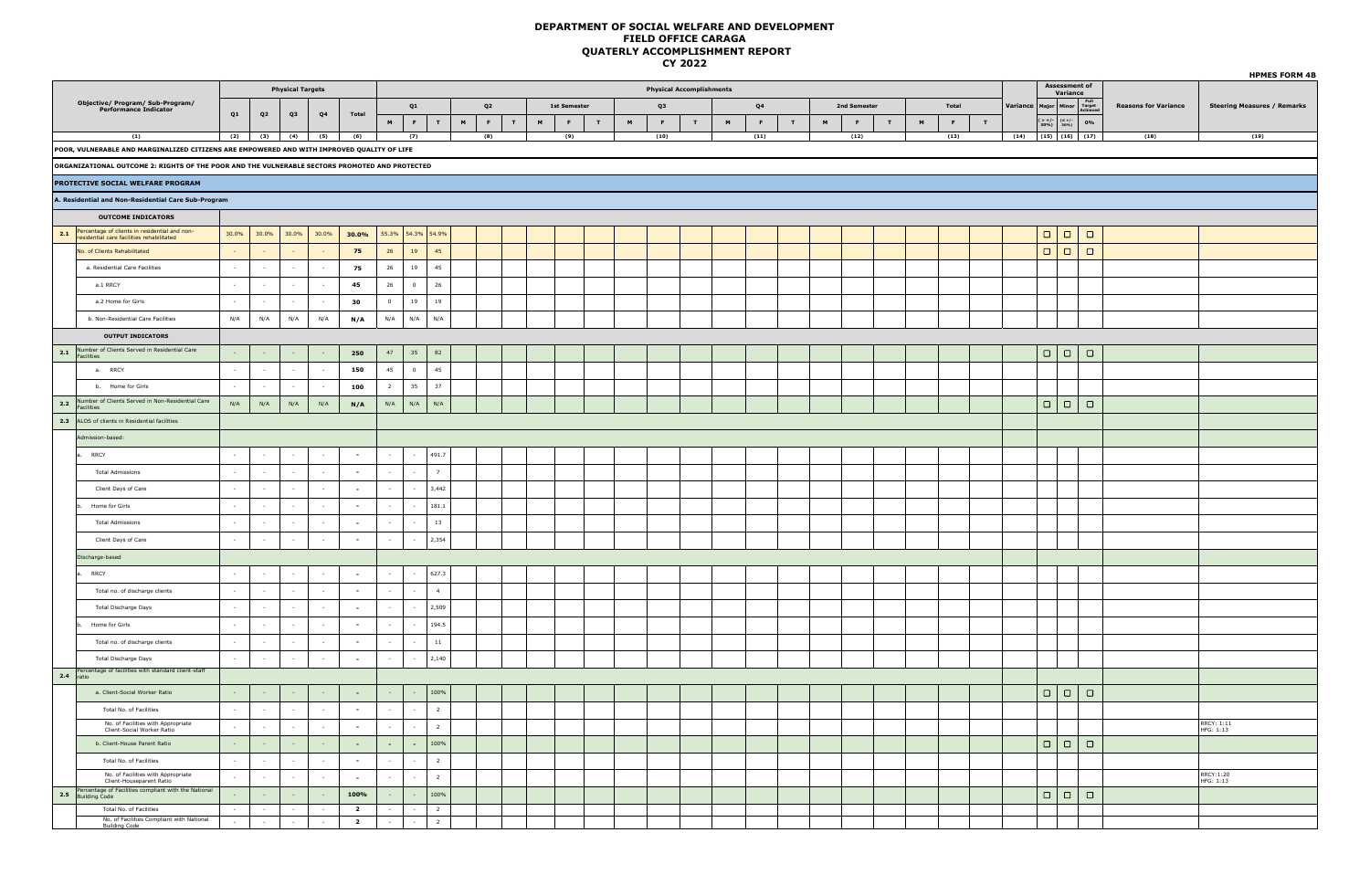|     |                                                                                                                                                            |        |                   |                          |                          |                                         |                         |                         |                            |   |                   |   |                     |   |   |      |                                 |   |                |   |   |              |   |   |       |   |           |                                                     |                                   |                             | <b>HPMES FORM 4B</b>               |
|-----|------------------------------------------------------------------------------------------------------------------------------------------------------------|--------|-------------------|--------------------------|--------------------------|-----------------------------------------|-------------------------|-------------------------|----------------------------|---|-------------------|---|---------------------|---|---|------|---------------------------------|---|----------------|---|---|--------------|---|---|-------|---|-----------|-----------------------------------------------------|-----------------------------------|-----------------------------|------------------------------------|
|     |                                                                                                                                                            |        |                   | <b>Physical Targets</b>  |                          |                                         |                         |                         |                            |   |                   |   |                     |   |   |      | <b>Physical Accomplishments</b> |   |                |   |   |              |   |   |       |   |           |                                                     | <b>Assessment of<br/>Variance</b> |                             |                                    |
|     | Objective/ Program/ Sub-Program/<br>Performance Indicator                                                                                                  |        |                   |                          |                          |                                         |                         | Q1                      |                            |   | Q <sub>2</sub>    |   | <b>1st Semester</b> |   |   | Q3   |                                 |   | Q <sub>4</sub> |   |   | 2nd Semester |   |   | Total |   | Variance  |                                                     | Major Minor Full<br>Achieve       | <b>Reasons for Variance</b> | <b>Steering Measures / Remarks</b> |
|     |                                                                                                                                                            | Q1     | Q <sub>2</sub>    | Q3                       | Q <sub>4</sub>           | Total                                   | M                       | F.                      | T                          | M | F<br>$\mathbf{r}$ | M | F                   | T | M | F    | T                               | M | F              | T | M | F.           | T | M | F     | T |           | $> +/-$<br>30%)                                     | $(\leq$ +/-<br>30%)<br>0%         |                             |                                    |
|     | (1)                                                                                                                                                        |        | $(2)$ $(3)$ $(4)$ |                          | (5)                      | (6)                                     |                         | (7)                     |                            |   | (8)               |   | (9)                 |   |   | (10) |                                 |   | (11)           |   |   | (12)         |   |   | (13)  |   |           |                                                     | $(14)$ $(15)$ $(16)$ $(17)$       | (18)                        | (19)                               |
|     | <b>B. Supplementary Feeding Sub-Program</b>                                                                                                                |        |                   |                          |                          |                                         |                         |                         |                            |   |                   |   |                     |   |   |      |                                 |   |                |   |   |              |   |   |       |   |           |                                                     |                                   |                             |                                    |
|     | <b>OUTCOME INDICATORS</b>                                                                                                                                  |        |                   |                          |                          |                                         |                         |                         |                            |   |                   |   |                     |   |   |      |                                 |   |                |   |   |              |   |   |       |   |           |                                                     |                                   |                             |                                    |
|     | <b>2.2</b> Percentage of malnourished children in CDCs and<br><b>2.2</b> SNPs with improved nutritional status (11th Cycle<br>mplementation: SY 2021-2022) |        |                   | $\sim$                   |                          | 80%                                     | TBD                     | TBD                     | TBD                        |   |                   |   |                     |   |   |      |                                 |   |                |   |   |              |   |   |       |   |           |                                                     |                                   |                             |                                    |
|     | Number of Malnourished Children before feeding<br>Sessions                                                                                                 | $\sim$ | $\cdot$           | $\sim$                   | $\overline{\phantom{a}}$ | $\overline{\phantom{a}}$                | TBD                     | TBD                     | TBD                        |   |                   |   |                     |   |   |      |                                 |   |                |   |   |              |   |   |       |   |           | $\Box$                                              | $\Box$<br>$\Box$                  |                             |                                    |
|     | Number of Malnourished Children with improved<br>nutritional status<br>(After feeding session)                                                             | $\sim$ | $\sim$            | $\sim$                   | $\sim$                   | $\overline{\phantom{a}}$                | TBD                     | TBD                     | TBD                        |   |                   |   |                     |   |   |      |                                 |   |                |   |   |              |   |   |       |   |           | $\Box$ $\Box$                                       | $\Box$                            |                             |                                    |
|     | a. Severely underweight to Underweight                                                                                                                     | $\sim$ | $\sim$            | $\sim$                   | $\sim$                   | $\overline{\phantom{a}}$                | $_{\rm TBD}$            | TBD                     | $_{\rm TBD}$               |   |                   |   |                     |   |   |      |                                 |   |                |   |   |              |   |   |       |   |           | $\overline{\phantom{0}}$                            | $\Box$<br>$\Box$                  |                             |                                    |
|     | b. Underweight to Normal                                                                                                                                   | $\sim$ | $\sim$            | $\sim$                   | $\sim$                   | $\overline{\phantom{a}}$                | TBD                     | TBD                     | TBD                        |   |                   |   |                     |   |   |      |                                 |   |                |   |   |              |   |   |       |   |           | $\left(\begin{array}{c} \square \end{array}\right)$ | $\Box$<br>$\Box$                  |                             |                                    |
| 2.3 | Percentage of children in CDCs and SNPs with<br>sustained normal nutritional status (11th Cycle                                                            |        | $\sim$            | $\sim$                   |                          | <b>NT</b>                               | TBD                     | TBD                     | TBD                        |   |                   |   |                     |   |   |      |                                 |   |                |   |   |              |   |   |       |   |           | $\Box$                                              | $\Box$<br>$\Box$                  |                             |                                    |
|     | mplementation)<br>Total No. of Children in CDCs and SNPs                                                                                                   |        | ÷.                | $\sim$                   | $\sim$                   | $\overline{\phantom{a}}$                | TBD                     | TBD                     | $_{\rm TBD}$               |   |                   |   |                     |   |   |      |                                 |   |                |   |   |              |   |   |       |   |           |                                                     |                                   |                             |                                    |
|     | Number of children in CDCs and SNPs with sustained                                                                                                         | $\sim$ | $\sim$            | $\sim$                   | $\sim$                   | $\sim$                                  | TBD                     | TBD                     | TBD                        |   |                   |   |                     |   |   |      |                                 |   |                |   |   |              |   |   |       |   |           |                                                     |                                   |                             |                                    |
|     | normal nutritional status (After feeding)                                                                                                                  |        |                   |                          |                          |                                         |                         |                         |                            |   |                   |   |                     |   |   |      |                                 |   |                |   |   |              |   |   |       |   |           |                                                     |                                   |                             |                                    |
| 2.6 | <b>OUTPUT INDICATORS</b><br>Number of children in CDCs and SNPs provided with<br>supplementary feeding (11th Cycle Implementation<br>- SY 2021-2022)       |        | $\sim$            | 75,791                   |                          | 75,791                                  |                         |                         | 38,332 39,148 77,480       |   |                   |   |                     |   |   |      |                                 |   |                |   |   |              |   |   |       |   |           | $\Box   \Box$                                       | $\Box$                            |                             |                                    |
| 2.7 | Number of children served through BangUn Program                                                                                                           | N/A    | N/A               | N/A                      | N/A                      | N/A                                     | $\mathsf{N}/\mathsf{A}$ | N/A                     | N/A                        |   |                   |   |                     |   |   |      |                                 |   |                |   |   |              |   |   |       |   |           | $\Box$                                              | $\Box$<br>$\Box$                  |                             |                                    |
|     |                                                                                                                                                            |        |                   |                          |                          |                                         |                         |                         |                            |   |                   |   |                     |   |   |      |                                 |   |                |   |   |              |   |   |       |   |           |                                                     |                                   |                             |                                    |
|     | C. Social Welfare for Senior Citizens Sub-Program                                                                                                          |        |                   |                          |                          |                                         |                         |                         |                            |   |                   |   |                     |   |   |      |                                 |   |                |   |   |              |   |   |       |   |           |                                                     |                                   |                             |                                    |
|     | <b>OUTCOME INDICATORS</b>                                                                                                                                  |        |                   |                          |                          |                                         |                         |                         |                            |   |                   |   |                     |   |   |      |                                 |   |                |   |   |              |   |   |       |   |           |                                                     |                                   |                             |                                    |
| 2.4 | Percentage of senior citizen using social pension to<br>augment daily living subsistence and medical needs                                                 |        | $\sim$            |                          |                          | 100%                                    |                         |                         | 36.31% 49.68% 85.99%       |   |                   |   |                     |   |   |      |                                 |   |                |   |   |              |   |   |       |   |           | $\Box$                                              | $\Box$<br>$\Box$                  |                             |                                    |
|     | Total number of Social Pension Beneficaries                                                                                                                | $\sim$ | $\sim$            | $\sim$                   | $\sim$                   | $\sim$                                  |                         | 184,700                 |                            |   |                   |   |                     |   |   |      |                                 |   |                |   |   |              |   |   |       |   |           |                                                     |                                   |                             |                                    |
|     | Number of beneficiaries using Grants to augment<br>daily living subsistence and medical expenses                                                           | $\sim$ | $\sim$            | $\sim$                   | $\sim$                   | $\sim$                                  |                         |                         | 67,061 91,761 158,822      |   |                   |   |                     |   |   |      |                                 |   |                |   |   |              |   |   |       |   |           |                                                     |                                   |                             |                                    |
|     | <b>OUTPUT INDICATORS</b>                                                                                                                                   |        |                   |                          |                          |                                         |                         |                         |                            |   |                   |   |                     |   |   |      |                                 |   |                |   |   |              |   |   |       |   |           |                                                     |                                   |                             |                                    |
|     | 2.8 Number of senior citizens who received social<br>pension within the semester                                                                           |        |                   |                          |                          | 184,700 184,700 184,700 184,700 184,700 |                         |                         | 67,061 91,761 158,822      |   |                   |   |                     |   |   |      |                                 |   |                |   |   |              |   |   |       |   | $-25,878$ | $\Box$                                              | $\blacksquare$<br>$\Box$          |                             |                                    |
|     | 2.9 Number of centenarians provided with cash gift                                                                                                         |        |                   |                          |                          | 50                                      | $\overline{\mathbf{3}}$ | 16                      | 19                         |   |                   |   |                     |   |   |      |                                 |   |                |   |   |              |   |   |       |   |           | $\Box$                                              | $\Box$<br>$\Box$                  |                             |                                    |
|     | D. Protective Program to Individuals and Families in Especially Difficult Circumstances Sub-Program                                                        |        |                   |                          |                          |                                         |                         |                         |                            |   |                   |   |                     |   |   |      |                                 |   |                |   |   |              |   |   |       |   |           |                                                     |                                   |                             |                                    |
|     |                                                                                                                                                            |        |                   |                          |                          |                                         |                         |                         |                            |   |                   |   |                     |   |   |      |                                 |   |                |   |   |              |   |   |       |   |           |                                                     |                                   |                             |                                    |
|     | <b>OUTCOME INDICATORS</b>                                                                                                                                  |        |                   |                          |                          |                                         |                         |                         |                            |   |                   |   |                     |   |   |      |                                 |   |                |   |   |              |   |   |       |   |           |                                                     |                                   |                             |                                    |
| 2.5 | Percentage of clients who rated protective services<br>provided as satisfactory or better (AICS)                                                           | 100%   | 100%              | 100%                     | 100%                     | 100%                                    | 100%                    |                         | 100% 100%                  |   |                   |   |                     |   |   |      |                                 |   |                |   |   |              |   |   |       |   | 0%        | $\Box$                                              | $\Box$<br>$\blacksquare$          |                             |                                    |
|     | Percentage of clients who rated protective services<br>provided as satisfactory or better (MTA)                                                            | 100%   | 100%              | 100%                     | 100%                     | 100%                                    |                         | 100% 100% 100%          |                            |   |                   |   |                     |   |   |      |                                 |   |                |   |   |              |   |   |       |   | 0%        | $\Box   \Box$                                       | $\blacksquare$                    |                             |                                    |
|     | <b>OUTPUT INDICATORS</b>                                                                                                                                   |        |                   |                          |                          |                                         |                         |                         |                            |   |                   |   |                     |   |   |      |                                 |   |                |   |   |              |   |   |       |   |           |                                                     |                                   |                             |                                    |
|     | 2.10 Number of beneficiaries served through AICS                                                                                                           | ANA    | ANA               | ANA                      | ANA                      | 150,778                                 |                         |                         | 20,471 33,011 53,482       |   |                   |   |                     |   |   |      |                                 |   |                |   |   |              |   |   |       |   |           | $\Box$                                              | $\Box$<br>$\Box$                  |                             |                                    |
|     | Type of Assistance                                                                                                                                         |        |                   |                          |                          |                                         |                         |                         |                            |   |                   |   |                     |   |   |      |                                 |   |                |   |   |              |   |   |       |   |           |                                                     |                                   |                             |                                    |
|     | a. Medical Assistance                                                                                                                                      | $\sim$ | $\sim$            | $\sim$                   | $\sim$                   | $\overline{\phantom{a}}$                |                         | 4,107 8,798 12,905      |                            |   |                   |   |                     |   |   |      |                                 |   |                |   |   |              |   |   |       |   |           |                                                     |                                   |                             |                                    |
|     | b. Burial Assistance                                                                                                                                       | $\sim$ | $\sim$            | $\sim$                   | $\sim$                   | $\sim$                                  | 756                     |                         | 1,794 2,550                |   |                   |   |                     |   |   |      |                                 |   |                |   |   |              |   |   |       |   |           |                                                     |                                   |                             |                                    |
|     | c. Educational Assistance                                                                                                                                  | $\sim$ | ×                 | $\cdot$                  | $\overline{\phantom{a}}$ | $\sim$                                  | $5\phantom{.0}$         | $\overline{\mathbf{3}}$ | $\overline{\mathbf{8}}$    |   |                   |   |                     |   |   |      |                                 |   |                |   |   |              |   |   |       |   |           |                                                     |                                   |                             |                                    |
|     | d. Transportation Assistance                                                                                                                               | ÷.     |                   | $\overline{\phantom{a}}$ |                          | $\sim$                                  | $20\,$                  | 46                      | 66                         |   |                   |   |                     |   |   |      |                                 |   |                |   |   |              |   |   |       |   |           |                                                     |                                   |                             |                                    |
|     | e. Food Assistance                                                                                                                                         | $\sim$ | $\sim$            | $\sim$                   | $\sim$                   | $\sim$                                  | 119                     | 211                     | 330                        |   |                   |   |                     |   |   |      |                                 |   |                |   |   |              |   |   |       |   |           |                                                     |                                   |                             |                                    |
|     | f. Non-Food Assistance                                                                                                                                     | $\sim$ |                   | $\cdot$                  |                          | $\sim$                                  | $\mathbf 0$             | $\overline{0}$          | $\qquad \qquad \textbf{0}$ |   |                   |   |                     |   |   |      |                                 |   |                |   |   |              |   |   |       |   |           |                                                     |                                   |                             |                                    |
|     | g. Other Cash Assistance                                                                                                                                   |        |                   |                          |                          | $\overline{\phantom{a}}$                |                         | 15,464 22,159 37,623    |                            |   |                   |   |                     |   |   |      |                                 |   |                |   |   |              |   |   |       |   |           |                                                     |                                   |                             |                                    |
|     | h. Psychosocial                                                                                                                                            | $\sim$ | $\sim$            | $\sim$                   | $\sim$                   | $\sim$                                  |                         |                         | 20,471 33,011 53,482       |   |                   |   |                     |   |   |      |                                 |   |                |   |   |              |   |   |       |   |           |                                                     |                                   |                             |                                    |
|     | i. Referral                                                                                                                                                | $\sim$ |                   | $\sim$                   |                          | $\sim$                                  | $\overline{0}$          | $\overline{0}$          | $\overline{\mathbf{0}}$    |   |                   |   |                     |   |   |      |                                 |   |                |   |   |              |   |   |       |   |           |                                                     |                                   |                             |                                    |
|     | Client Category                                                                                                                                            |        |                   |                          |                          |                                         |                         |                         |                            |   |                   |   |                     |   |   |      |                                 |   |                |   |   |              |   |   |       |   |           |                                                     |                                   |                             |                                    |
|     | amily Head and Other Needy Adult (FHONA)                                                                                                                   |        | $\sim$            | $\cdot$                  | $\overline{\phantom{a}}$ | $\sim$                                  |                         | 14,409 24,704 39,113    |                            |   |                   |   |                     |   |   |      |                                 |   |                |   |   |              |   |   |       |   |           |                                                     |                                   |                             |                                    |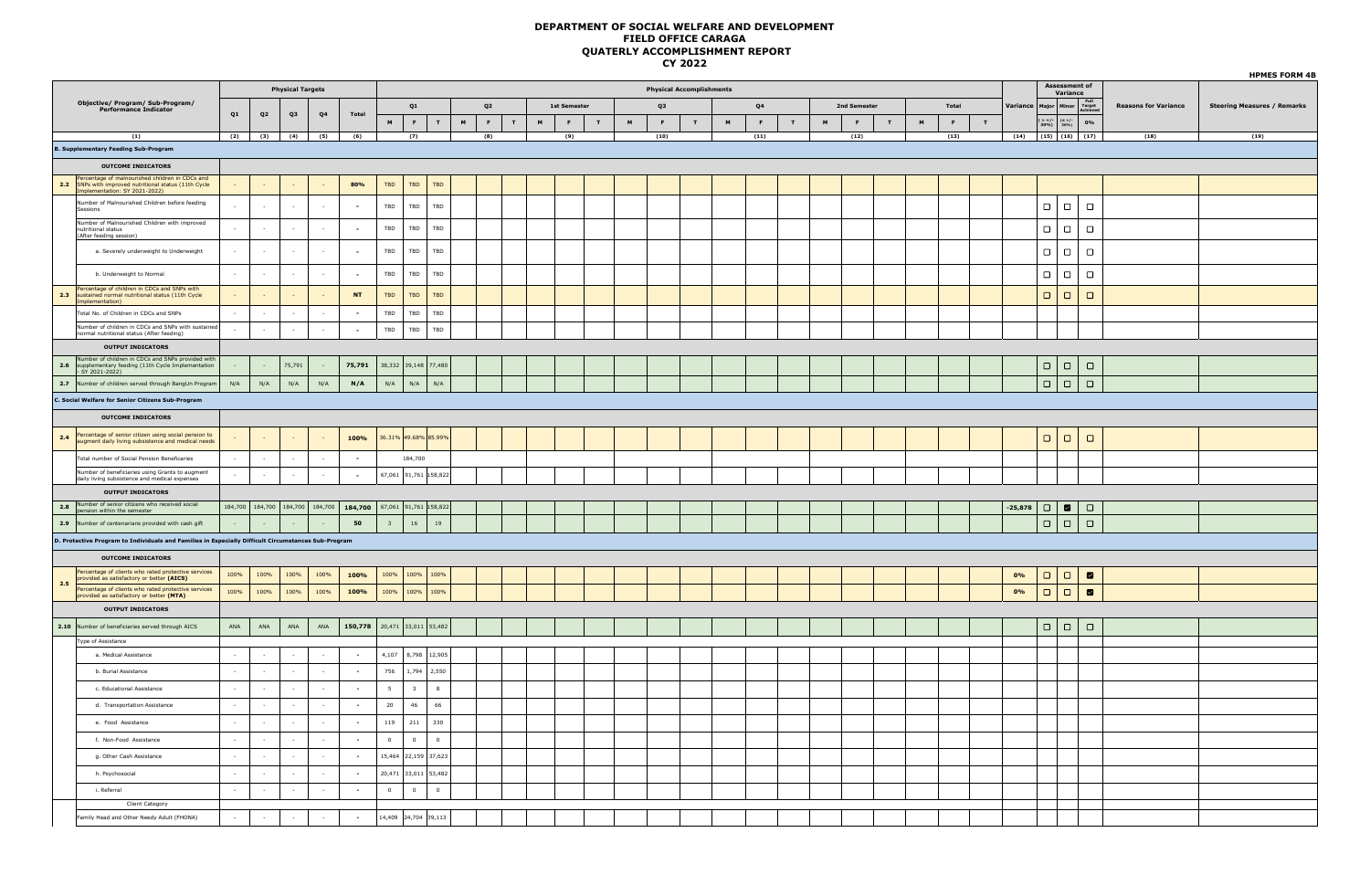|                                                                                                                        |                |                |                         |                |              |                         |                          |                             |   |                |             |                   |             |                |                                 | <u>.</u>    |   |               |   |   |              |             |                |              |             |                 |                                                                  |                            |        |                             | <b>HPMES FORM 4B</b>                                  |
|------------------------------------------------------------------------------------------------------------------------|----------------|----------------|-------------------------|----------------|--------------|-------------------------|--------------------------|-----------------------------|---|----------------|-------------|-------------------|-------------|----------------|---------------------------------|-------------|---|---------------|---|---|--------------|-------------|----------------|--------------|-------------|-----------------|------------------------------------------------------------------|----------------------------|--------|-----------------------------|-------------------------------------------------------|
|                                                                                                                        |                |                | <b>Physical Targets</b> |                |              |                         |                          |                             |   |                |             |                   |             |                | <b>Physical Accomplishments</b> |             |   |               |   |   |              |             |                |              |             |                 | Assessment of                                                    | Variance                   |        |                             |                                                       |
| Objective/ Program/ Sub-Program/<br>Performance Indicator                                                              |                |                |                         |                |              |                         | Q1                       |                             |   | Q <sub>2</sub> |             | 1st Semester      |             |                | Q3                              |             |   | $\mathbf{Q4}$ |   |   | 2nd Semester |             |                | Total        |             | <b>/ariance</b> | Major   Minor                                                    | Full<br>Target<br>Achiever |        | <b>Reasons for Variance</b> | <b>Steering Measures / Remarks</b>                    |
|                                                                                                                        | Q1             | Q <sub>2</sub> | Q3                      | Q <sub>4</sub> | Total        | M                       | F                        | T                           | M | $\mathbf{F}$ . | $\mathbf T$ | M<br>$\mathbf{F}$ | $\mathbf T$ | $\blacksquare$ | F                               | $\mathbf T$ | M | F             | T | M | F            | $\mathbf T$ | $\blacksquare$ | $\mathbf{F}$ | $\mathbf T$ |                 | $\begin{array}{c c} ( > +/- & (\leq +/-30\%) & 30\% \end{array}$ |                            | 0%     |                             |                                                       |
| (1)                                                                                                                    |                | $(2)$ $(3)$    | (4)                     | (5)            | (6)          |                         | (7)                      |                             |   | (8)            |             | (9)               |             |                | (10)                            |             |   | (11)          |   |   | (12)         |             |                | (13)         |             |                 | $(14)$ $(15)$ $(16)$ $(17)$                                      |                            |        | (18)                        | (19)                                                  |
| Women in Especially Difficult Circumstances (WEDC)                                                                     |                | $\sim$         | $\sim$                  | $\sim$         | $\sim$       | $\overline{0}$          | $\overline{\mathbf{0}}$  | $\bullet$                   |   |                |             |                   |             |                |                                 |             |   |               |   |   |              |             |                |              |             |                 |                                                                  |                            |        |                             |                                                       |
| Children in Need of Special Protection (CNSP)                                                                          |                | $\sim$         | $\sim$                  | $\sim$         | $\sim$       | $\overline{0}$          | $\mathbf{0}$             | $\overline{0}$              |   |                |             |                   |             |                |                                 |             |   |               |   |   |              |             |                |              |             |                 |                                                                  |                            |        |                             |                                                       |
| Youth in Need of Special Protection (YNSP)                                                                             |                |                |                         |                | $\sim$       | $\overline{0}$          | $\bullet$                | $\mathbf 0$                 |   |                |             |                   |             |                |                                 |             |   |               |   |   |              |             |                |              |             |                 |                                                                  |                            |        |                             |                                                       |
| Senior Citizen (SC)                                                                                                    |                | $\sim$         | $\sim$                  | $\sim$         | $\sim$       |                         |                          | 5,998 8,269 14,267          |   |                |             |                   |             |                |                                 |             |   |               |   |   |              |             |                |              |             |                 |                                                                  |                            |        |                             |                                                       |
| Persons With Disability (PWD)                                                                                          |                | $\sim$         | $\sim$                  | $\sim$         | $\sim$       | 22                      | 33                       | 55                          |   |                |             |                   |             |                |                                 |             |   |               |   |   |              |             |                |              |             |                 |                                                                  |                            |        |                             |                                                       |
| Persons Living with HIV-AIDS (PLHIV)                                                                                   |                |                |                         |                | $\sim$       | 42                      | 5 <sub>5</sub>           | 47                          |   |                |             |                   |             |                |                                 |             |   |               |   |   |              |             |                |              |             |                 |                                                                  |                            |        |                             |                                                       |
| 2.11 Number of beneficiaries served through A.C.N                                                                      | $\sim$         | $\sim$         | $\sim$                  | $\sim$         | NT           | $\overline{0}$          | $\overline{0}$           | $\mathbf{0}$                |   |                |             |                   |             |                |                                 |             |   |               |   |   |              |             |                |              |             |                 | $\Box   \Box$                                                    |                            | $\Box$ |                             | No fund downloaded for ACN Implementation<br>for 2022 |
| a. Adults                                                                                                              |                |                | $\sim$                  | $\sim$         | $\sim$       |                         |                          |                             |   |                |             |                   |             |                |                                 |             |   |               |   |   |              |             |                |              |             |                 |                                                                  |                            |        |                             |                                                       |
| b. Children                                                                                                            |                |                |                         |                | $\sim$       |                         |                          |                             |   |                |             |                   |             |                |                                 |             |   |               |   |   |              |             |                |              |             |                 |                                                                  |                            |        |                             |                                                       |
| c. Youth                                                                                                               |                | $\sim$         | $\sim$                  | $\sim$         | $\sim$       |                         | $\sim$                   | $\sim$                      |   |                |             |                   |             |                |                                 |             |   |               |   |   |              |             |                |              |             |                 |                                                                  |                            |        |                             |                                                       |
| d. PWDs                                                                                                                |                | $\sim$         | $\sim$                  | $\sim$         | $\sim$       | $\sim$                  | $\overline{\phantom{a}}$ | $\sim$                      |   |                |             |                   |             |                |                                 |             |   |               |   |   |              |             |                |              |             |                 |                                                                  |                            |        |                             |                                                       |
| e. Senior Citizens                                                                                                     |                |                |                         |                | $\sim$       |                         |                          |                             |   |                |             |                   |             |                |                                 |             |   |               |   |   |              |             |                |              |             |                 |                                                                  |                            |        |                             |                                                       |
| 2.12 Number of clients served through community-based                                                                  | 3 <sup>2</sup> | 85             | 5 <sub>5</sub>          | 82             | 175          | 17                      | 87                       | 104                         |   |                |             |                   |             |                |                                 |             |   |               |   |   |              |             |                |              |             |                 | $\Box   \Box   \Box$                                             |                            |        |                             |                                                       |
| a. Adults                                                                                                              |                |                |                         |                | $\sim$       | 15                      | 73                       | 88                          |   |                |             |                   |             |                |                                 |             |   |               |   |   |              |             |                |              |             |                 |                                                                  |                            |        |                             |                                                       |
| b. Children                                                                                                            |                | $\sim$         | $\sim$                  | $\sim$         | $\sim$       | $\overline{0}$          | 8                        | 8                           |   |                |             |                   |             |                |                                 |             |   |               |   |   |              |             |                |              |             |                 |                                                                  |                            |        |                             |                                                       |
| c. Youth                                                                                                               |                | $\sim$         |                         |                | $\sim$       | $\overline{0}$          | $\bullet$                | $\mathbf 0$                 |   |                |             |                   |             |                |                                 |             |   |               |   |   |              |             |                |              |             |                 |                                                                  |                            |        |                             |                                                       |
| d. PWDs                                                                                                                |                |                |                         |                | $\sim$       | $\overline{2}$          | $-4$                     | $6\overline{6}$             |   |                |             |                   |             |                |                                 |             |   |               |   |   |              |             |                |              |             |                 |                                                                  |                            |        |                             |                                                       |
| e. Senior Citizens                                                                                                     |                | $\sim$         | $\sim$                  | $\sim$         | $\sim$       | $\overline{0}$          | $\overline{2}$           | $2^{\circ}$                 |   |                |             |                   |             |                |                                 |             |   |               |   |   |              |             |                |              |             |                 |                                                                  |                            |        |                             |                                                       |
| Number of clients served through the<br>2.13 Comprehensive Program for Street Children, Street<br>Families and Badjaus | N/A            | N/A            | N/A                     | N/A            | N/A          | $\mathsf{N}/\mathsf{A}$ | N/A                      | $\mathsf{N}/\mathsf{A}$     |   |                |             |                   |             |                |                                 |             |   |               |   |   |              |             |                |              |             |                 | $\Box   \Box$                                                    |                            | $\Box$ |                             |                                                       |
| <b>Adoption and Foster Care</b>                                                                                        |                |                |                         |                |              |                         |                          |                             |   |                |             |                   |             |                |                                 |             |   |               |   |   |              |             |                |              |             |                 |                                                                  |                            |        |                             |                                                       |
| 2.14 Number of children served through Alternative<br>Family Care Program                                              |                |                |                         |                | 77           |                         | $29$ 15                  | 44                          |   |                |             |                   |             |                |                                 |             |   |               |   |   |              |             |                |              |             |                 | $\Box   \Box$                                                    |                            | $\Box$ |                             |                                                       |
| a. Number of children issued with CDCLAA                                                                               |                |                | $\sim$                  | $\sim$         | 12           | $\overline{4}$          | $\Omega$                 | $\overline{4}$              |   |                |             |                   |             |                |                                 |             |   |               |   |   |              |             |                |              |             |                 | $\Box   \Box$                                                    |                            | $\Box$ |                             |                                                       |
| b. Number of eligible children placed under foster<br>care                                                             |                |                | $\sim$                  | $\sim$         | 15           | $\overline{2}$          | $\mathbf{1}$             | 3 <sup>7</sup>              |   |                |             |                   |             |                |                                 |             |   |               |   |   |              |             |                |              |             |                 | $\Box   \Box$                                                    |                            | $\Box$ |                             |                                                       |
| c. Number of eligible children placed under foster<br>care provided with subsidy                                       |                | $\sim$         | $\sim$                  | $\sim$         | 50           | 23                      | 14                       | 37                          |   |                |             |                   |             |                |                                 |             |   |               |   |   |              |             |                |              |             |                 | $\Box   \Box$                                                    |                            | $\Box$ |                             |                                                       |
| d. Children Endorsed for Inter-country Adoption                                                                        |                | $\sim$         |                         | $\sim$         | $\mathbf{o}$ | $\overline{0}$          | $\overline{0}$           | $\mathbf{0}$                |   |                |             |                   |             |                |                                 |             |   |               |   |   |              |             |                |              |             |                 | $\Box   \Box$                                                    |                            | $\Box$ |                             |                                                       |
| <b>Minors Traveling Abroad</b>                                                                                         |                |                |                         |                |              |                         |                          |                             |   |                |             |                   |             |                |                                 |             |   |               |   |   |              |             |                |              |             |                 |                                                                  |                            |        |                             |                                                       |
| 2.15 Number of minors traveling abroad issued with<br>travel clearance                                                 | ANA            | ANA            | ANA                     | ANA            | ANA          |                         | $10 \mid 13$             | $\overline{\phantom{0}}$ 23 |   |                |             |                   |             |                |                                 |             |   |               |   |   |              |             |                |              |             |                 | $\Box   \Box$                                                    | $\Box$                     |        |                             |                                                       |
| E. Social Welfare for Distressed Overseas Filipinos and Trafficked Persons Sub-Program                                 |                |                |                         |                |              |                         |                          |                             |   |                |             |                   |             |                |                                 |             |   |               |   |   |              |             |                |              |             |                 |                                                                  |                            |        |                             |                                                       |
| <b>OUTCOME INDICATORS</b>                                                                                              |                |                |                         |                |              |                         |                          |                             |   |                |             |                   |             |                |                                 |             |   |               |   |   |              |             |                |              |             |                 |                                                                  |                            |        |                             |                                                       |
| 2.6 Percentage of assisted individuals who are<br>reintegrated to their families and communities                       |                |                |                         |                |              |                         |                          |                             |   |                |             |                   |             |                |                                 |             |   |               |   |   |              |             |                |              |             |                 |                                                                  |                            |        |                             |                                                       |
| a. Trafficked Persons                                                                                                  | 95%            | 95%            | 95%                     | 95%            | 95%          |                         |                          | 100.0% 100.0% 100.0%        |   |                |             |                   |             |                |                                 |             |   |               |   |   |              |             |                |              |             |                 | $\Box   \Box$                                                    |                            | $\Box$ |                             |                                                       |
| Total No. of Trafficked Persons Assisted                                                                               |                |                | $\sim$                  |                | $\sim$       | $6\overline{6}$         | $6\overline{6}$          | $12\,$                      |   |                |             |                   |             |                |                                 |             |   |               |   |   |              |             |                |              |             |                 |                                                                  |                            |        |                             |                                                       |
| No. of Trafficked Persons Reintegrated                                                                                 | $\sim$         | $\sim$         | $\sim$                  | $\sim$         | $\sim$       | 6                       | 6                        | 12                          |   |                |             |                   |             |                |                                 |             |   |               |   |   |              |             |                |              |             |                 |                                                                  |                            |        |                             |                                                       |
| b. Distressed Overseas and Undocumented<br><b>ilipinos</b>                                                             | 95%            | 95%            | 95%                     | 95%            | 95%          |                         |                          | 100.0% 100.0% 100.0%        |   |                |             |                   |             |                |                                 |             |   |               |   |   |              |             |                |              |             |                 | $\Box   \Box$                                                    |                            | $\Box$ |                             |                                                       |
| Total No. of Distressed and Undocumented Filipinos<br>Assisted                                                         |                | $\sim$         | $\sim$                  | $\sim$         | $\sim$       | 15                      | 23                       | 38                          |   |                |             |                   |             |                |                                 |             |   |               |   |   |              |             |                |              |             |                 |                                                                  |                            |        |                             |                                                       |
| No. of Distressed and Undocumented Overseas<br>Filipinos Reintegrated                                                  | $\sim$         | $\sim$         | $\sim$                  | $\sim$         | $\sim$       | 15                      | 23                       | 38                          |   |                |             |                   |             |                |                                 |             |   |               |   |   |              |             |                |              |             |                 |                                                                  |                            |        |                             |                                                       |
| <b>OUTPUT INDICATORS</b>                                                                                               |                |                |                         |                |              |                         |                          |                             |   |                |             |                   |             |                |                                 |             |   |               |   |   |              |             |                |              |             |                 |                                                                  |                            |        |                             |                                                       |
| 2.16 Number of trafficked persons provided with social<br>welfare services                                             |                |                |                         |                | 65           | 6                       | $\,$ 6 $\,$              | $12\,$                      |   |                |             |                   |             |                |                                 |             |   |               |   |   |              |             |                |              |             |                 | $\Box   \Box$                                                    |                            | $\Box$ |                             |                                                       |
| a. Adults                                                                                                              | $\sim$         | $\sim$         | $\sim$                  | $\sim$         | $\sim$       | 3 <sup>7</sup>          | $3 -$                    | $6\overline{6}$             |   |                |             |                   |             |                |                                 |             |   |               |   |   |              |             |                |              |             |                 |                                                                  |                            |        |                             |                                                       |
| b. Children                                                                                                            |                | $\sim$         |                         | $\sim$         | $\sim$       | $\overline{\mathbf{3}}$ | $\overline{\mathbf{3}}$  | $6\phantom{.0}$             |   |                |             |                   |             |                |                                 |             |   |               |   |   |              |             |                |              |             |                 |                                                                  |                            |        |                             |                                                       |
| c. Youth                                                                                                               |                | $\sim$         | $\sim$                  | $\sim$         | $\sim$       | $\mathbf 0$             | $\mathbf 0$              | $\mathbf 0$                 |   |                |             |                   |             |                |                                 |             |   |               |   |   |              |             |                |              |             |                 |                                                                  |                            |        |                             |                                                       |
|                                                                                                                        |                |                |                         |                |              |                         |                          |                             |   |                |             |                   |             |                |                                 |             |   |               |   |   |              |             |                |              |             |                 |                                                                  |                            |        |                             |                                                       |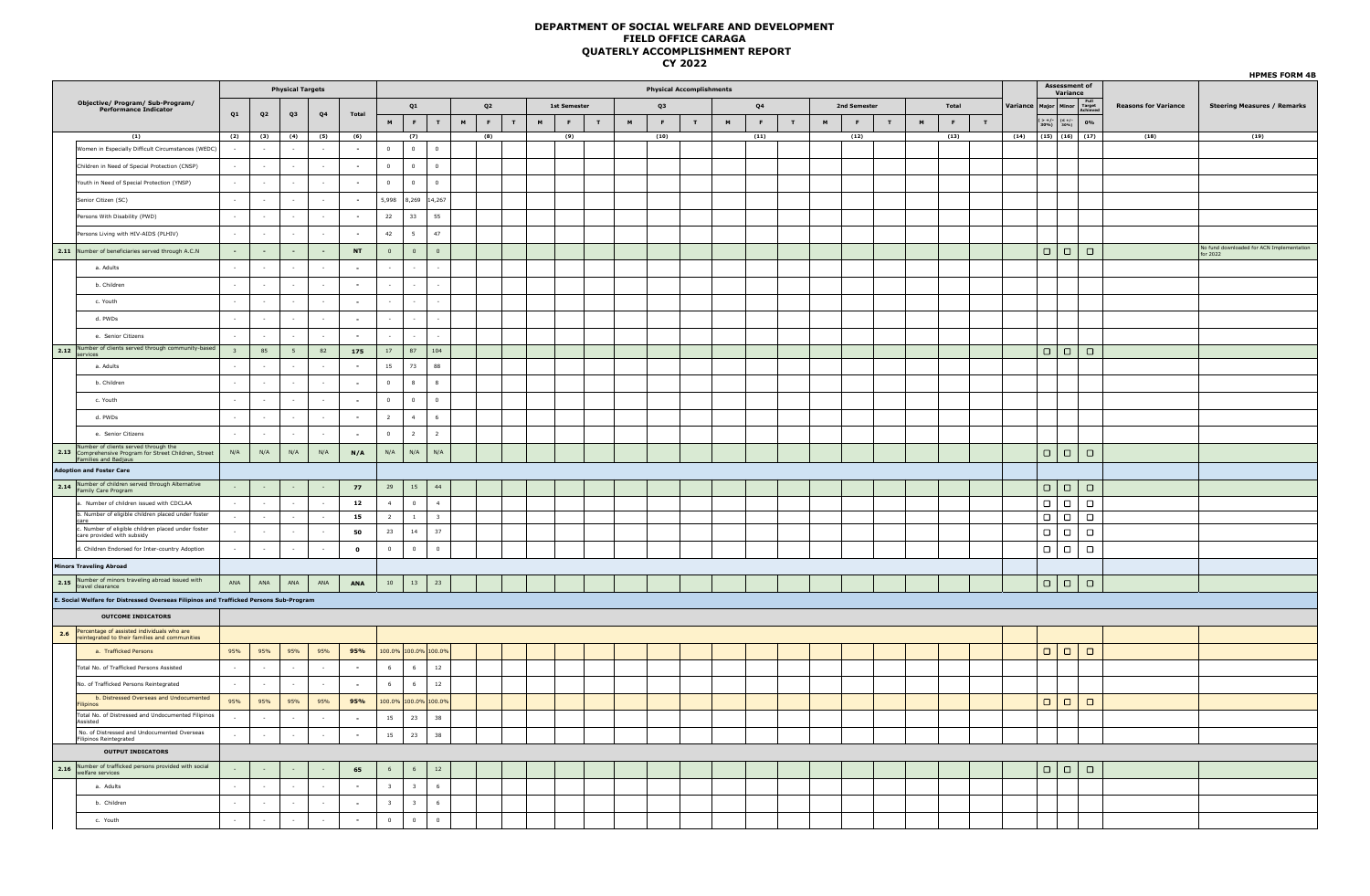| <b>Assessment of</b><br>Variance<br>Variance Major Minor Target<br><b>Reasons for Variance</b><br>0%<br>(15)   (16)   (17)<br>(18) | <b>Steering Measures / Remarks</b><br>(19)                                                                             |
|------------------------------------------------------------------------------------------------------------------------------------|------------------------------------------------------------------------------------------------------------------------|
|                                                                                                                                    |                                                                                                                        |
|                                                                                                                                    |                                                                                                                        |
|                                                                                                                                    |                                                                                                                        |
|                                                                                                                                    |                                                                                                                        |
|                                                                                                                                    |                                                                                                                        |
|                                                                                                                                    |                                                                                                                        |
| Only few returning Overseas Filipino<br>Worker                                                                                     | Continual provision of social services to returning<br>Overseas Filipino Workers in distress in the<br>maining quarter |
|                                                                                                                                    |                                                                                                                        |
|                                                                                                                                    |                                                                                                                        |
|                                                                                                                                    |                                                                                                                        |
|                                                                                                                                    |                                                                                                                        |
|                                                                                                                                    |                                                                                                                        |
|                                                                                                                                    |                                                                                                                        |
|                                                                                                                                    |                                                                                                                        |
|                                                                                                                                    |                                                                                                                        |
|                                                                                                                                    |                                                                                                                        |
|                                                                                                                                    |                                                                                                                        |
|                                                                                                                                    |                                                                                                                        |
|                                                                                                                                    |                                                                                                                        |
|                                                                                                                                    |                                                                                                                        |
|                                                                                                                                    |                                                                                                                        |
|                                                                                                                                    |                                                                                                                        |
|                                                                                                                                    |                                                                                                                        |
|                                                                                                                                    |                                                                                                                        |
|                                                                                                                                    |                                                                                                                        |
|                                                                                                                                    |                                                                                                                        |
|                                                                                                                                    | $\Box$<br>$\Box$<br>$\Box$<br>$\Box$<br>$\Box$<br>$\Box$                                                               |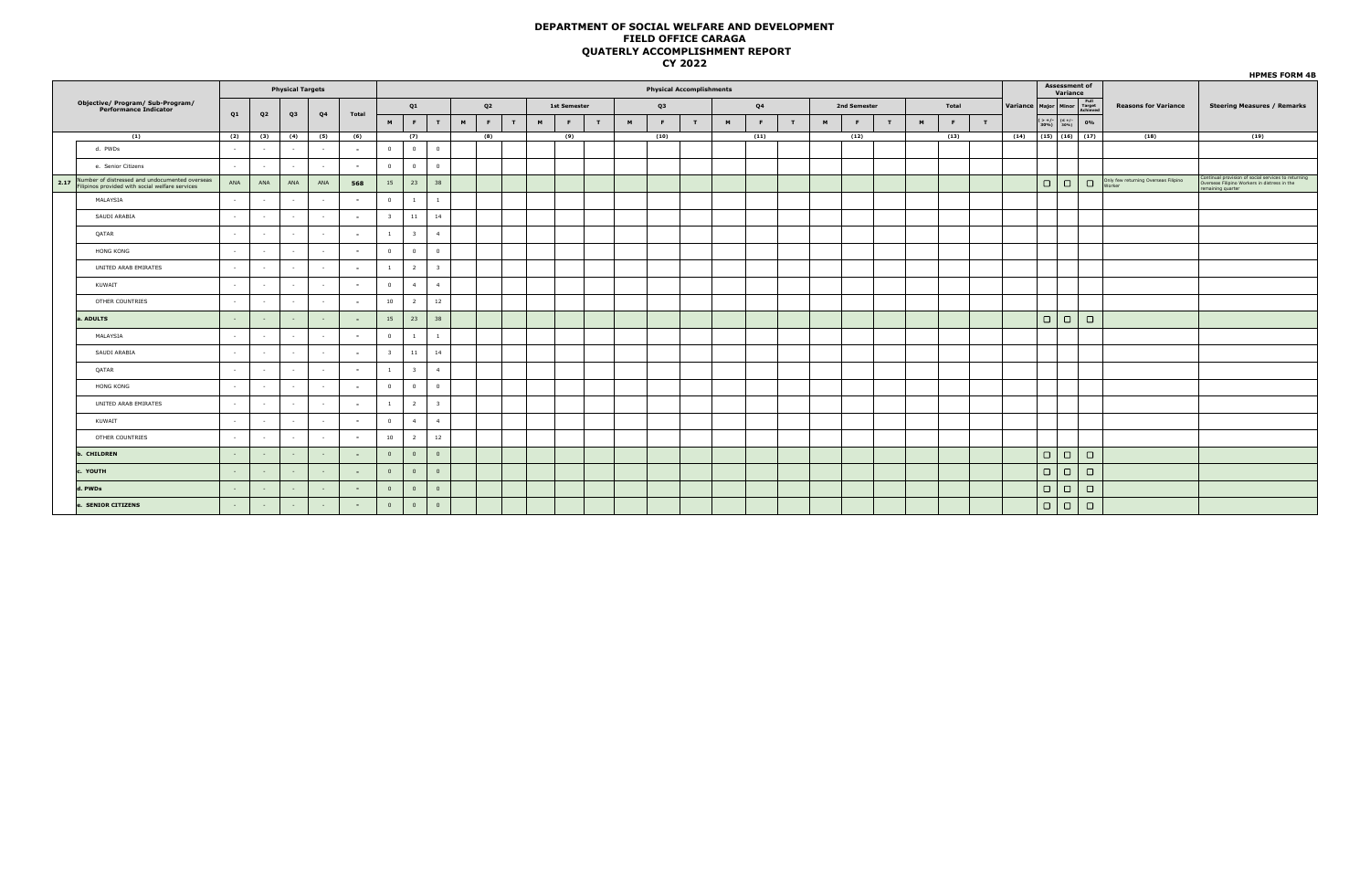|                                                                                                    |                                    |                                  |                                         |                |                |                   |      |                            |                |                |                |                     |      |                | <b>HPMES FORM 4B</b> |
|----------------------------------------------------------------------------------------------------|------------------------------------|----------------------------------|-----------------------------------------|----------------|----------------|-------------------|------|----------------------------|----------------|----------------|----------------|---------------------|------|----------------|----------------------|
|                                                                                                    |                                    | <b>Adjustments</b>               |                                         |                |                | <b>OBLIGATION</b> |      |                            | Percent        |                |                | <b>DISBURSEMENT</b> |      |                | Percent              |
| Program/Activity/Project                                                                           | <b>Authorized</b><br>Appropriation | ransfer To/From,<br>Realignment) | <b>Adjusted</b><br><b>Appropriation</b> |                |                | Amount            |      |                            | Utilization    |                |                | Amount              |      |                | <b>Utilization</b>   |
|                                                                                                    |                                    |                                  |                                         | Q1             | Q <sub>2</sub> | Q3                | Q4   | <b>Total</b>               | <b>Total</b>   | Q1             | Q <sub>2</sub> | Q3                  | Q4   | <b>Total</b>   | <b>Total</b>         |
| (1)                                                                                                | (2)                                | (3)                              | $(4) = (2)+(3)$                         | (5)            | (6)            | (7)               | (8)  | $(9) =$<br>(5)+(6)+(7)+(8) | $(10)=(9)/(4)$ | (11)           | (12)           | (13)                | (14) | (15)           | $(16)=(15)/(9)$      |
| POOR, VULNERABLE AND MARGINALIZED CITIZENS ARE EMPOWERED AND WITH IMPROVED QUALITY OF LIFE         |                                    |                                  |                                         |                |                |                   |      |                            |                |                |                |                     |      |                |                      |
| ORGANIZATIONAL OUTCOME 2: RIGHTS OF THE POOR AND THE VULNERABLE SECTORS PROMOTED AND PROTECTED     |                                    |                                  |                                         |                |                |                   |      |                            |                |                |                |                     |      |                |                      |
| PROTECTIVE SOCIAL WELFARE PROGRAM                                                                  |                                    |                                  |                                         |                |                |                   |      |                            |                |                |                |                     |      |                |                      |
| I. RESIDENTIAL AND NON-RESIDENTIAL CARE SUB-PROGRAM                                                |                                    |                                  |                                         |                |                |                   |      |                            |                |                |                |                     |      |                |                      |
| Services for residential and center-based<br>clients                                               | 32,365,000.00                      | 8,166,690.00                     | 40,531,690.00                           | 17,105,381.13  | 0.00           | 0.00              | 0.00 | 17,105,381.13              | 42.20%         | 4,564,563.46   | 0.00           | 0.00                | 0.00 | 4,564,563.46   | 26.68%               |
| <b>Current Approriation:</b>                                                                       | 32,365,000.00                      | 8,166,690.00                     | 40,531,690.00                           | 17,105,381.13  | 0.00           | 0.00              | 0.00 | 17,105,381.13              | 42.20%         | 4,564,563.46   | 0.00           | 0.00                | 0.00 | 4,564,563.46   | 26.68%               |
| PS                                                                                                 | 9,167,000.00                       | 0.00                             | 9,167,000.00                            | 2,300,717.27   |                |                   |      | 2,300,717.27               | 25.10%         | 1,921,937.91   |                |                     |      | 1,921,937.9    | 83.54%               |
| MOOE                                                                                               | 23,198,000.00                      | 8,166,690.00                     | 31,364,690.00                           | 14,804,663.86  |                |                   |      | 14,804,663.86              | 47.20%         | 2,642,625.55   |                |                     |      | 2,642,625.55   | 17.85%               |
| II. SUPPLEMENTARY FEEDING SUB-PROGRAM                                                              |                                    |                                  |                                         |                |                |                   |      |                            |                |                |                |                     |      |                |                      |
| <b>Supplementary Feeding Program</b>                                                               | 219,072,000.00                     | 1,548,732.00                     | 220,620,732.00                          | 68,193,496.50  | 0.00           | 0.00              | 0.00 | 68,193,496.50              | 30.91%         | 982,798.37     | 0.00           | 0.00                | 0.00 | 982,798.37     | 1.44%                |
| <b>Current Approriation:</b>                                                                       | 219,072,000.00                     | 1,548,732.00                     | 220,620,732.00                          | 68,193,496.50  | 0.00           | 0.00              | 0.00 | 68,193,496.50              | 30.91%         | 982,798.37     | 0.00           | 0.00                | 0.00 | 982,798.3      | 1.44%                |
| MOOE                                                                                               | 219,072,000.00                     | 1,548,732.00                     | 220,620,732.00                          | 68,193,496.50  |                |                   |      | 68,193,496.50              | 30.91%         | 982,798.37     |                |                     |      | 982,798.3.     | 1.44%                |
| III. SOCIAL WELFARE FOR SENIOR CITIZENS SUB-PROGRAM                                                |                                    |                                  |                                         |                |                |                   |      |                            |                |                |                |                     |      |                |                      |
| <b>A. Social Pension for Indigent Senior Citizens</b>                                              | 1,133,125,000.00                   | 0.00                             | 1,133,125,000.00                        | 304,184,900.35 | 0.00           | 0.00              | 0.00 | 304,184,900.35             | 26.84%         | 257,953,416.40 | 0.00           | 0.00                | 0.00 | 257,953,416.40 | 84.80%               |
| <b>Current Approriation:</b>                                                                       | 1,133,125,000.00                   | 0.00                             | 1,133,125,000.00                        | 304,184,900.35 | 0.00           | 0.00              | 0.00 | 304,184,900.35             | 26.84%         | 257,953,416.40 | 0.00           | 0.00                | 0.00 | 257,953,416.40 | 84.80%               |
| PS                                                                                                 | 1,554,000.00                       | 0.00                             | 1,554,000.0                             | 317,913.27     |                |                   |      | 317,913.27                 | 20.46%         | 308,975.84     |                |                     |      | 308,975.8      | 97.19%               |
| <b>MOOF</b>                                                                                        | 1,131,571,000.00                   | 0.00                             | 1,131,571,000.00                        | 303,866,987.08 |                |                   |      | 303,866,987.08             | 26.85%         | 257,644,440.56 |                |                     |      | 257,644,440.56 | 84.79%               |
| 3. Implementation of R.A. No. 10868 or the<br><b>Centenarians Act of 2016</b>                      | 0.00                               | 5,438,012.00                     | 5,438,012.00                            | 2,438,012.00   | 0.00           | 0.00              | 0.00 | 2,438,012.00               | 44.83%         | 2,100,505.05   | 0.00           | 0.00                | 0.00 | 2,100,505.05   | 86.16%               |
| <b>Current Approriation:</b>                                                                       | 0.00                               | 5,438,012.00                     | 5,438,012.00                            | 2,438,012.00   | 0.00           | 0.00              | 0.00 | 2,438,012.00               | 44.83%         | 2,100,505.05   | 0.00           | 0.00                | 0.00 | 2,100,505.05   | 86.16%               |
| <b>MOOE</b>                                                                                        | 0.00                               | 5,438,012.00                     | 5,438,012.00                            | 2,438,012.00   |                |                   |      | 2,438,012.00               | 44.8%          | 2,100,505.05   |                |                     |      | 2,100,505.05   | 86.16%               |
| IV. PROTECTIVE PROGRAMS FOR INDIVIDUALS, FAMILIES AND COMMUNITIES IN NEED OR IN CRISIS SUB-PROGRAM |                                    |                                  |                                         |                |                |                   |      |                            |                |                |                |                     |      |                |                      |
| A. Protective Services for Individuals and<br>Families in especially difficult circumstances       | 0.00                               | 1,576,932,068.15                 | 1,576,932,068.15                        | 260,229,247.58 | 0.00           | 0.00              | 0.00 | 260,229,247.58             | 16.50%         | 196,421,141.79 | 0.00           | 0.00                | 0.00 | 196,421,141.79 | 75.48%               |
| <b>Current Approriation:</b>                                                                       | 0.00                               | 1,487,840,154.72                 | 1,487,840,154.72                        | 172,381,174.33 | 0.00           | 0.00              | 0.00 | 172,381,174.33             | 11.59%         | 116,231,757.38 | 0.00           | 0.00                | 0.00 | 116,231,757.38 | 67.43%               |
| <b>MOOE</b>                                                                                        | 0.00                               | 1,487,840,154.72                 | 1,487,840,154.7.                        | 172,381,174.33 |                |                   |      | 172,381,174.33             | 11.59%         | 116,231,757.38 |                |                     |      | 116,231,757.3  | 67.43%               |
| <b>Continuing Approriation:</b>                                                                    | 0.00                               | 89,091,913.43                    | 89,091,913.43                           | 87,848,073.25  | 0.00           | 0.00              | 0.00 | 87,848,073.25              | 98.60%         | 80,189,384.41  | 0.00           | 0.00                | 0.00 | 80,189,384.41  | 91.28%               |
| <b>MOOE</b>                                                                                        | 0.00                               | 89,091,913.43                    | 89,091,913.43                           | 87,848,073.25  |                |                   |      | 87,848,073.25              | 98.60%         | 80,189,384.41  |                |                     |      | 80,189,384.4.  | 91.28%               |
| A.1. Assistance to Individuals in Crisis Situation<br>(AICS)                                       | 0.00                               | 1,558,372,251.25                 | 1,558,372,251.25 252,726,984.37         |                | 0.00           | 0.00              | 0.00 | 252,726,984.37             | 16.22%         | 194,432,671.47 | 0.00           | 0.00                | 0.00 | 194,432,671.47 | 76.93%               |
| <b>Current Approriation:</b>                                                                       | 0.00                               | 1,470,524,178.00                 | 1,470,524,178.00                        | 164,878,911.12 | 0.00           | 0.00              | 0.00 | 164,878,911.12             | 11.21%         | 114,243,287.06 | 0.00           | 0.00                | 0.00 | 114,243,287.06 | 69.29%               |
| MOOE                                                                                               | 0.00                               | 1,470,524,178.00                 | 1,470,524,178.00                        | 164,878,911.12 |                |                   |      | 164,878,911.12             | 11.21%         | 114,243,287.06 |                |                     |      | 114,243,287.06 | 69.29%               |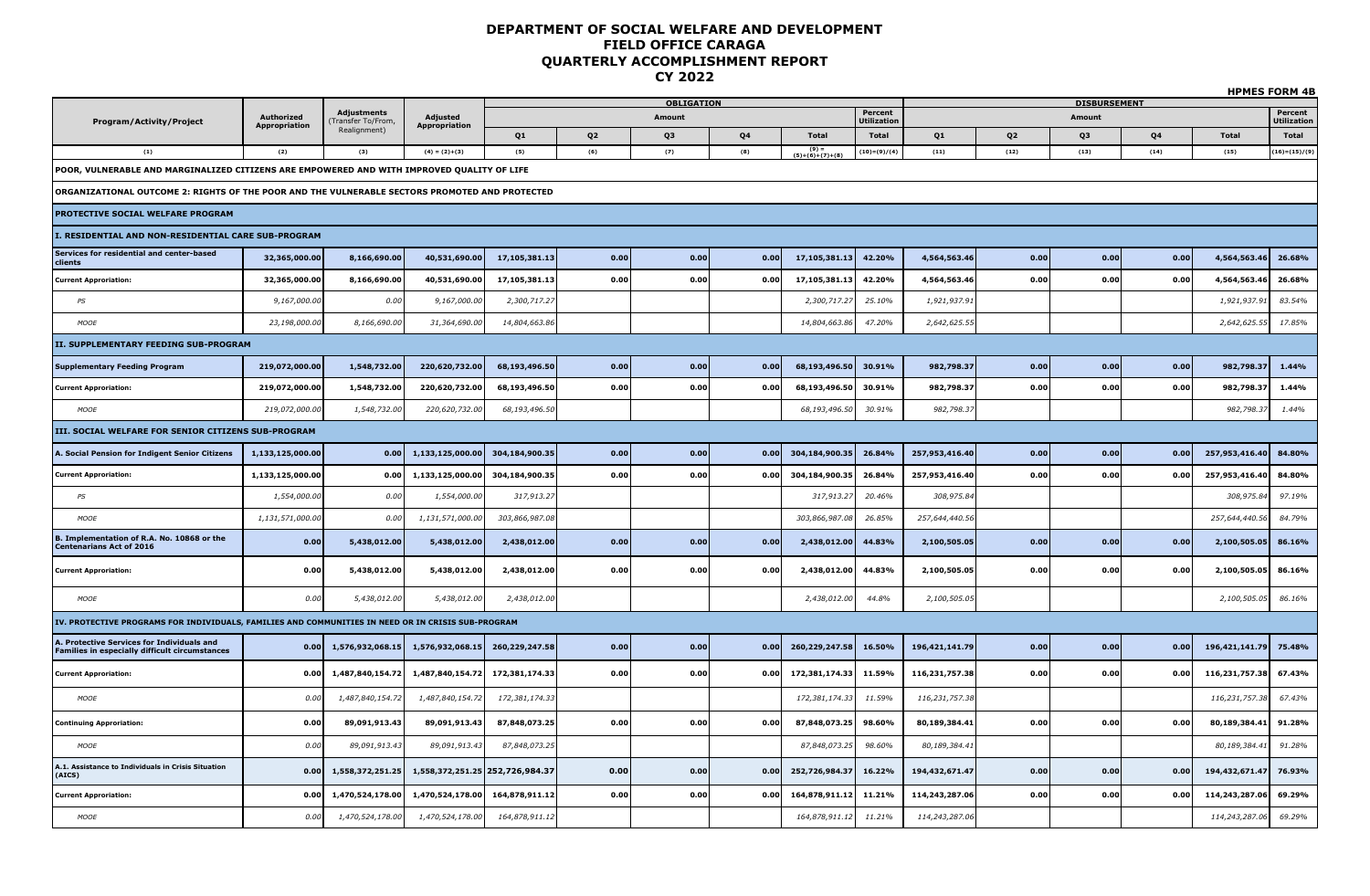|                                                                                              |                                    |                                         |                                  |               |                | <b>OBLIGATION</b> |      |                            |                               |               |                | <b>DISBURSEMENT</b> |           | .             |                        |
|----------------------------------------------------------------------------------------------|------------------------------------|-----------------------------------------|----------------------------------|---------------|----------------|-------------------|------|----------------------------|-------------------------------|---------------|----------------|---------------------|-----------|---------------|------------------------|
| <b>Program/Activity/Project</b>                                                              | Authorized<br><b>Appropriation</b> | <b>Adjustments</b><br>Fransfer To/From, | Adjusted<br><b>Appropriation</b> |               |                | Amount            |      |                            | Percent<br><b>Utilization</b> |               |                | Amount              |           |               | Percent<br>Utilizatior |
|                                                                                              |                                    | Realignment)                            |                                  | Q1            | Q <sub>2</sub> | Q3                | Q4   | <b>Total</b>               | Total                         | Q1            | Q <sub>2</sub> | Q3                  | <b>Q4</b> | <b>Total</b>  | <b>Total</b>           |
| (1)                                                                                          | (2)                                | (3)                                     | $(4) = (2)+(3)$                  | (5)           | (6)            | (7)               | (8)  | $(9) =$<br>(5)+(6)+(7)+(8) | $(10)=(9)/(4)$                | (11)          | (12)           | (13)                | (14)      | (15)          | $(16)=(15)/(9)$        |
| <b>Continuing Approriation:</b>                                                              | 0.00                               | 87,848,073.25                           | 87.848.073.25                    | 87,848,073.25 | 0.00           | 0.00              | 0.00 | 87,848,073.25              | 100.00%                       | 80,189,384.41 | 0.00           | 0.00                | 0.00      | 80,189,384.41 | 91.28%                 |
| MOOE                                                                                         | 0.00                               | 87,848,073.25                           | 87,848,073.25                    | 87,848,073.25 |                |                   |      | 87,848,073.25              | 100.00%                       | 80,189,384.41 |                |                     |           | 80,189,384.41 | 91.28%                 |
| A.2. Alternative Family Care Program                                                         | 0.00                               | 10,381,028.90                           | 10,381,028.90                    | 4,781,942.72  | 0.00           | 0.00              | 0.00 | 4,781,942.72               | 46.06%                        | 1,336,743.38  | 0.00           | 0.00                | 0.00      | 1,336,743.38  | 27.95%                 |
| <b>Current Approriation:</b>                                                                 | 0.00                               | 9,422,188.72                            | 9,422,188.72                     | 4,781,942.72  | 0.00           | 0.00              | 0.00 | 4,781,942.72               | 50.75%                        | 1,336,743.38  | 0.00           | 0.00                | 0.00      | 1,336,743.38  | 27.95%                 |
| <b>MOOE</b>                                                                                  | 0.00                               | 9,422,188.72                            | 9,422,188.72                     | 4,781,942.72  |                |                   |      | 4,781,942.72               | 50.75%                        | 1,336,743.38  |                |                     |           | 1,336,743.38  | 27.95%                 |
| <b>Continuing Approriation:</b>                                                              | 0.00                               | 958,840.18                              | 958,840.18                       | 0.00          | 0.00           | 0.00              | 0.00 | 0.00                       | $0.00\%$                      | 0.00          | 0.00           | 0.00                | 0.00      | 0.00          | 0.00%                  |
| <b>MOOE</b>                                                                                  | 0.00                               | 958,840.18                              | 958,840.18                       | 0.00          |                |                   |      | 0.00                       | 0.00%                         | 0.00          |                |                     |           | 0.00          | $0.00\%$               |
| A.3. Community-based                                                                         | 0.00                               | 8,178,788.00                            | 8,178,788.00                     | 2,720,320.49  | 0.00           | 0.00              | 0.00 | 2,720,320.49               | 33.26%                        | 651,726.94    | 0.00           | 0.00                | 0.00      | 651,726.94    | 23.96%                 |
| <b>Current Approriation:</b>                                                                 | 0.00                               | 7,893,788.00                            | 7,893,788.00                     | 2,720,320.49  | 0.00           | 0.00              | 0.00 | 2,720,320.49               | 34.46%                        | 651,726.94    | 0.00           | 0.00                | 0.00      | 651,726.94    | 23.96%                 |
| MOOE                                                                                         | 0.00                               | 7,893,788.00                            | 7,893,788.00                     | 2,720,320.49  |                |                   |      | 2,720,320.49               | 34.46%                        | 651,726.94    |                |                     |           | 651,726.9     | 23.96%                 |
| <b>Continuing Approriation:</b>                                                              | 0.00                               | 285,000.00                              | 285,000.00                       | 0.00          | 0.00           | 0.00              | 0.00 | 0.00                       | $0.00\%$                      | 0.00          | 0.00           | 0.00                | 0.00      | 0.00          | 0.00%                  |
| <b>MOOE</b>                                                                                  | 0.00                               | 285,000.00                              | 285,000.00                       | 0.00          |                |                   |      | 0.00                       | 0.00%                         | 0.00          |                |                     |           | 0.00          | 0.00%                  |
| <b>B. Assistance to Persons with Disability and</b><br><b>Older Persons</b>                  | 0.00                               | 678,500.00                              | 678,500.00                       | 287,000.00    | 0.00           | 0.00              | 0.00 | 287,000.00                 | 42.30%                        | 0.00          | 0.00           | 0.00                | 0.00      | 0.00          | 0.00%                  |
| <b>Current Approriation:</b>                                                                 | 0.00                               | 678,500.00                              | 678,500.00                       | 287,000.00    | 0.00           | 0.00              | 0.00 | 287,000.00                 | 42.30%                        | 0.00          | 0.00           | 0.00                | 0.00      | 0.00          | 0.00%                  |
| MOOE                                                                                         | 0.00                               | 678,500.00                              | 678,500.00                       | 287,000.00    |                |                   |      | 287,000.00                 | 42.30%                        | 0.00          |                |                     |           | 0.00          | 0.00%                  |
| V. Social Welfare for Distressed Overseas Filipinos and Trafficked Persons Sub-Program       |                                    |                                         |                                  |               |                |                   |      |                            |                               |               |                |                     |           |               |                        |
| A. Recovery and Reintegration Program For<br><b>Traffick Persons (RRPTP)</b>                 | 1,250,000.00                       | 1,251,700.00                            | 2,501,700.00                     | 952,893.97    | 0.00           | 0.00              | 0.00 | 952,893.97                 | 38.09%                        | 238,130.77    | 0.00           | 0.00                | 0.00      | 238,130.77    | 24.99%                 |
| <b>Current Approriation:</b>                                                                 | 1,250,000.00                       | 1,151,700.00                            | 2,401,700.00                     | 952,893.97    | 0.00           | 0.00              | 0.00 | 952,893.97                 | 39.68%                        | 238,130.77    | 0.00           | 0.00                | 0.00      | 238,130.77    | 24.99%                 |
| <b>MOOE</b>                                                                                  | 1,250,000.00                       | 1,151,700.00                            | 2,401,700.00                     | 952,893.97    |                |                   |      | 952,893.97                 | 39.68%                        | 238,130.77    |                |                     |           | 238,130.77    | 24.99%                 |
| <b>Continuing Approriations:</b>                                                             | 0.00                               | 100,000.00                              | 100,000.00                       | 0.00          | 0.00           | 0.00              | 0.00 | 0.00                       | 0.0%                          | 0.00          | 0.00           | 0.00                | 0.00      | 0.00          | 0.00%                  |
| MOOE                                                                                         | 0.00                               | 100,000.00                              | 100,000.00                       | 0.00          |                |                   |      | 0.00                       | 0.0%                          | 0.00          |                |                     |           |               | 0.00%                  |
| . Services to Distressed Overseas Filipinos<br>(International Social Services Office - ISSO) | 0.00                               | 463,810.56                              | 463,810.56                       | 455,361.32    | 0.00           | 0.00              | 0.00 | 455,361.32                 | 98.18%                        | 117,855.81    | 0.00           | 0.00                | 0.00      | 117,855.81    | 25.88%                 |
| <b>Current Approriation:</b>                                                                 | 0.00                               | 463,810.56                              | 463,810.56                       | 455,361.32    | 0.00           | 0.00              | 0.00 | 455,361.32                 | 98.18%                        | 117,855.81    | 0.00           | 0.00                | 0.00      | 117,855.81    | 25.88%                 |
| <b>MOOE</b>                                                                                  | 0.00                               | 463,810.56                              | 463,810.56                       | 455,361.32    |                |                   |      | 455,361.32                 | 98.18%                        | 117,855.81    |                |                     |           | 117,855.81    | 25.88%                 |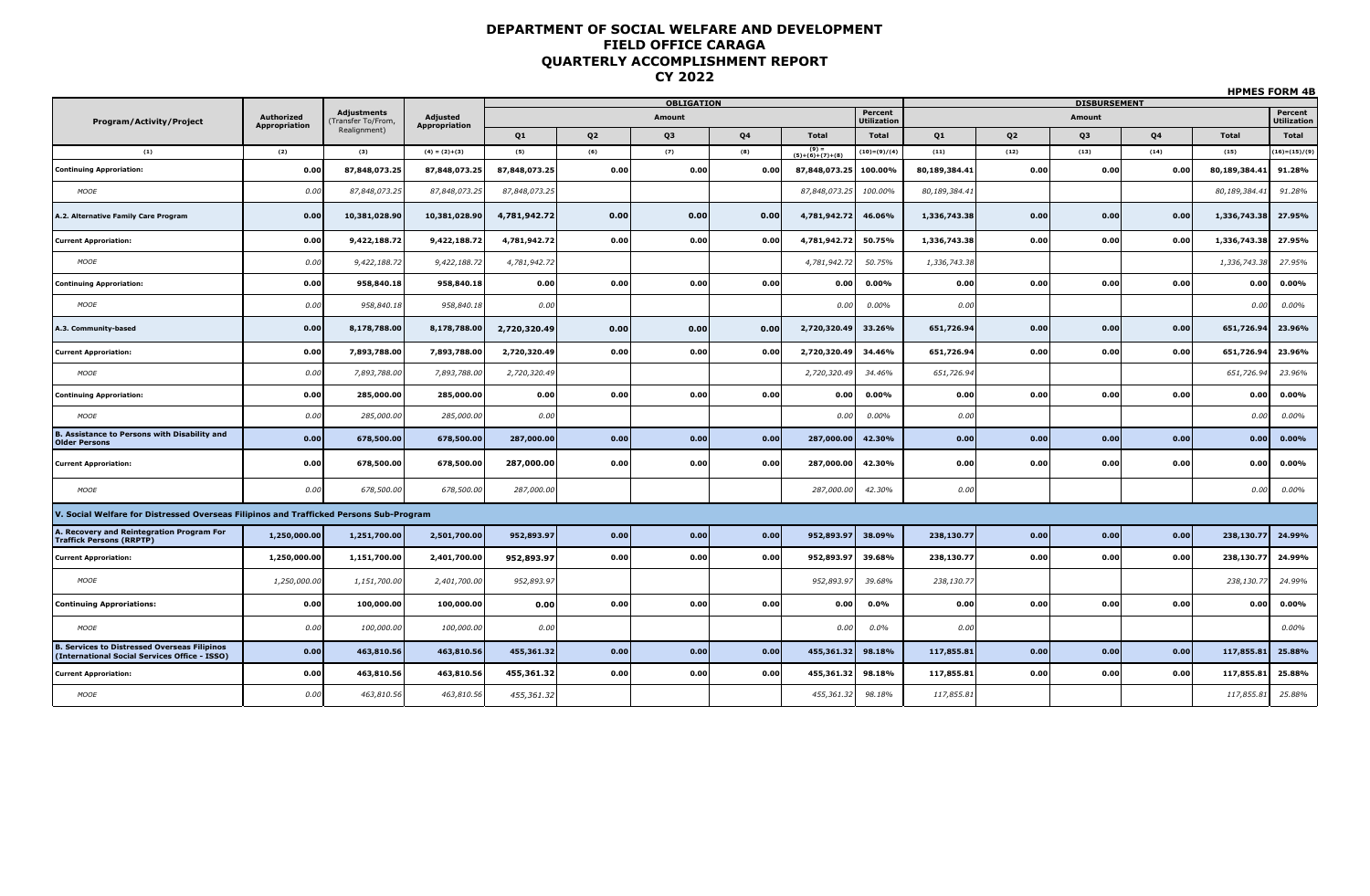|                                                                                                     |                |                |                |                          |                          |                |                |                          |                |       |                     |                                 |      |        |       | ------ |                |       |                |       |      |              |       |      |                                                                                                     |          |                             | <b>HPMES FORM 4B</b>                                                                                                                                                      |
|-----------------------------------------------------------------------------------------------------|----------------|----------------|----------------|--------------------------|--------------------------|----------------|----------------|--------------------------|----------------|-------|---------------------|---------------------------------|------|--------|-------|--------|----------------|-------|----------------|-------|------|--------------|-------|------|-----------------------------------------------------------------------------------------------------|----------|-----------------------------|---------------------------------------------------------------------------------------------------------------------------------------------------------------------------|
|                                                                                                     |                |                |                | <b>Physical Targets</b>  |                          |                |                |                          |                |       |                     | <b>Physical Accomplishments</b> |      |        |       |        |                |       |                |       |      | <b>Total</b> |       |      | <b>Assessment of</b>                                                                                | Variance |                             |                                                                                                                                                                           |
| Objective/Program/Sub-Program/<br><b>Performance Indicator</b>                                      |                |                |                |                          |                          |                | Q1             |                          | Q <sub>2</sub> |       | <b>1st Semester</b> |                                 |      | Q3     |       |        | Q <sub>4</sub> |       | 2nd Semester   |       |      |              |       |      | Variance Major Minor Full Target                                                                    |          | <b>Reasons for Variance</b> | <b>Steering Measures/</b><br><b>Remarks</b>                                                                                                                               |
|                                                                                                     | Q1             | Q <sub>2</sub> | Q3             | Q4                       | Total                    |                |                | Male Female Total   Male | Female         | Total | Male<br>Female      | Total                           | Male | Female | Total | Male   | Female         | Total | Male<br>Female | Total | Male | Female       | Total |      | $\begin{array}{c} ( > +/- \\ 30\% ) \end{array}$ $\begin{array}{c} (\leq +/- \\ 30\% ) \end{array}$ | 0%       |                             |                                                                                                                                                                           |
| (1)                                                                                                 |                |                |                | $(2)$ $(3)$ $(4)$ $(5)$  | (6)                      |                | (7)            |                          | (8)            |       | (9)                 |                                 |      | (10)   |       |        | (11)           |       | (12)           |       |      | (13)         |       | (14) | (15)   (16)   (17)                                                                                  |          | (18)                        | (19)                                                                                                                                                                      |
| POOR, VULNERABLE AND MARGINALIZED CITIZENS ARE EMPOWERED AND WITH IMPROVED QUALITY OF LIFE          |                |                |                |                          |                          |                |                |                          |                |       |                     |                                 |      |        |       |        |                |       |                |       |      |              |       |      |                                                                                                     |          |                             |                                                                                                                                                                           |
| ORGANIZATIONAL OUTCOME 3: IMMEDIATE RELIEF AND EARLY RECOVERY OF DISASTER VICTIMS/SURVIVORS ENSURED |                |                |                |                          |                          |                |                |                          |                |       |                     |                                 |      |        |       |        |                |       |                |       |      |              |       |      |                                                                                                     |          |                             |                                                                                                                                                                           |
| DISASTER RESPONSE AND MANAGEMENT PROGRAM                                                            |                |                |                |                          |                          |                |                |                          |                |       |                     |                                 |      |        |       |        |                |       |                |       |      |              |       |      |                                                                                                     |          |                             |                                                                                                                                                                           |
| <b>Outcome Indicators</b>                                                                           |                |                |                |                          |                          |                |                |                          |                |       |                     |                                 |      |        |       |        |                |       |                |       |      |              |       |      |                                                                                                     |          |                             |                                                                                                                                                                           |
| 3.1 Percentage of disaster-affected households assisted to early                                    |                | $\sim$         | $\sim$         | $\overline{\phantom{a}}$ | 100%                     |                |                | $0.0\%$ 0.0% 0.0%        |                |       |                     |                                 |      |        |       |        |                |       |                |       |      |              |       |      | $\Box$<br>$\Box$                                                                                    | $\Box$   |                             |                                                                                                                                                                           |
| No. of Households in Early Recovery Stage                                                           | $\sim$         | $\sim$         | $\sim$         | $\sim$                   | $\sim$                   | $\circ$        | $\mathbf{0}$   | $\overline{\mathbf{0}}$  |                |       |                     |                                 |      |        |       |        |                |       |                |       |      |              |       |      |                                                                                                     |          |                             |                                                                                                                                                                           |
| No. of households provided with early recovery services                                             |                | $\sim$         | $\sim$         | $\sim$                   | $\sim$                   | $\overline{0}$ | $\overline{0}$ | $\overline{\mathbf{0}}$  |                |       |                     |                                 |      |        |       |        |                |       |                |       |      |              |       |      |                                                                                                     |          |                             |                                                                                                                                                                           |
| <b>Output Indicators</b>                                                                            |                |                |                |                          |                          |                |                |                          |                |       |                     |                                 |      |        |       |        |                |       |                |       |      |              |       |      |                                                                                                     |          |                             |                                                                                                                                                                           |
| 3.1 Number of DSWD QRT trained for deployment on disaster                                           | $\overline{0}$ | 50             | $\overline{0}$ | 50                       | 100                      | 6              | 9              | 15                       |                |       |                     |                                 |      |        |       |        |                |       |                |       |      |              |       |      | $\Box$<br>$\Box$                                                                                    | $\Box$   |                             |                                                                                                                                                                           |
| 3.2 Number of LGUs with prepositioned relief goods                                                  | N/A            | N/A            | N/A            | N/A                      | N/A                      | N/A            | N/A            | N/A                      |                |       |                     |                                 |      |        |       |        |                |       |                |       |      |              |       |      | $\Box$<br>$\Box$                                                                                    | $\Box$   |                             | No prepositioning of welfare goods to LGUs as per<br>memorandum from the Secretary. However, the FO have<br>prepositioned goods in rented warehouses in strategic<br>reas |
| 3.3 Number of poor households that received cash-for-work for                                       |                | $\sim$         | $\sim$         | $\sim$                   | 59,371                   | $\overline{0}$ | $\overline{0}$ | $\overline{0}$           |                |       |                     |                                 |      |        |       |        |                |       |                |       |      |              |       |      | $\Box$<br>$\Box$                                                                                    | $\Box$   |                             |                                                                                                                                                                           |
| 3.4 Number of LGUs provided with augmention on disaster<br>response services                        | ANA            | ANA            | ANA            | ANA                      | ANA                      |                |                | 41                       |                |       |                     |                                 |      |        |       |        |                |       |                |       |      |              |       |      | $\Box$<br>$\Box$                                                                                    | $\Box$   |                             |                                                                                                                                                                           |
| 3.5 Number of internally displaced households/families provided<br>with disaster response services  | ANA            | ANA            | ANA            | ANA                      | ANA                      |                |                | 227,325                  |                |       |                     |                                 |      |        |       |        |                |       |                |       |      |              |       |      | $\Box$<br>$\Box$                                                                                    | $\Box$   |                             |                                                                                                                                                                           |
| 3.6 Cash for Work for Community Works                                                               |                | ANA ANA        | ANA            | ANA                      | ANA                      | $\bullet$      | $\bullet$      | $\overline{0}$           |                |       |                     |                                 |      |        |       |        |                |       |                |       |      |              |       |      | $\Box$<br>$\Box$                                                                                    | $\Box$   |                             |                                                                                                                                                                           |
| 3.7 Food for Work for Community Works                                                               |                | ANA ANA        | ANA            | ANA                      | ANA                      | $\overline{0}$ | $\overline{0}$ | $\overline{0}$           |                |       |                     |                                 |      |        |       |        |                |       |                |       |      |              |       |      | $\Box$<br>$\Box$                                                                                    | $\Box$   |                             |                                                                                                                                                                           |
| 3.8 Number of households with damaged houses provided with<br>early recovery services               |                | ANA ANA        | ANA            | ANA                      | ANA                      | $\overline{0}$ | $\overline{0}$ | $\overline{0}$           |                |       |                     |                                 |      |        |       |        |                |       |                |       |      |              |       |      | $\Box$<br>$\Box$                                                                                    | $\Box$   |                             |                                                                                                                                                                           |
| <b>Emergency Shelter Assistance</b>                                                                 |                |                |                |                          |                          | $\overline{0}$ | $\overline{0}$ | $\bullet$                |                |       |                     |                                 |      |        |       |        |                |       |                |       |      |              |       |      | $\Box$<br>$\Box$                                                                                    | $\Box$   |                             |                                                                                                                                                                           |
| Partially Damage                                                                                    |                |                |                |                          |                          | $\overline{0}$ | $\overline{0}$ | $\mathbf{0}$             |                |       |                     |                                 |      |        |       |        |                |       |                |       |      |              |       |      |                                                                                                     |          |                             |                                                                                                                                                                           |
| <b>Totally Damage</b>                                                                               |                |                |                |                          |                          | $\overline{0}$ | $\overline{0}$ | $\mathbf{0}$             |                |       |                     |                                 |      |        |       |        |                |       |                |       |      |              |       |      |                                                                                                     |          |                             |                                                                                                                                                                           |
| 3.9 Percentage compliance to the mandated stockpile                                                 |                |                |                |                          | 100% 100% 100% 100% 100% |                | $\sim$         | 100%                     |                |       |                     |                                 |      |        |       |        |                |       |                |       |      |              |       |      | $\Box$                                                                                              | $\Box$   |                             |                                                                                                                                                                           |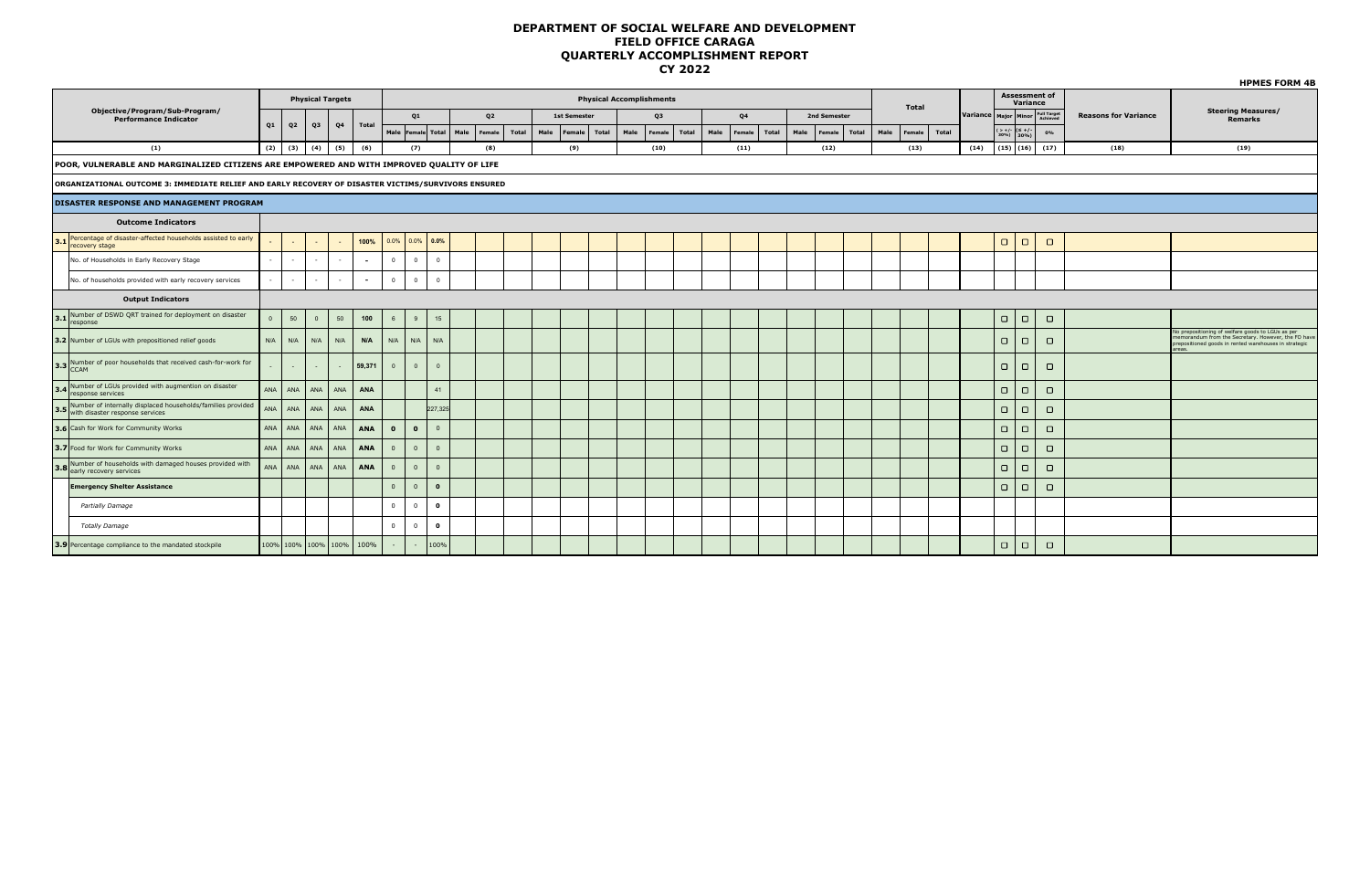|                                                                                                                          |                             |                       |                           |                |                |                   |      |                              |                               |               |           |                     |      |                      | <b>DEMES FUNN 40</b>          |
|--------------------------------------------------------------------------------------------------------------------------|-----------------------------|-----------------------|---------------------------|----------------|----------------|-------------------|------|------------------------------|-------------------------------|---------------|-----------|---------------------|------|----------------------|-------------------------------|
|                                                                                                                          |                             | Adjustments           |                           |                |                | <b>OBLIGATION</b> |      |                              |                               |               |           | <b>DISBURSEMENT</b> |      |                      |                               |
| <b>Program/Activity/Project</b>                                                                                          | Authorized<br>Appropriation | (Transfer<br>To/From, | Adjusted<br>Appropriation |                |                | Amount            |      |                              | Percent<br><b>Utilization</b> |               |           | Amount              |      |                      | Percent<br><b>Utilization</b> |
|                                                                                                                          |                             | Realignment)          |                           | Q1             | Q <sub>2</sub> | Q3                | Q4   | Total                        | <b>Total</b>                  | <b>Q1</b>     | <b>Q2</b> | Q3                  | Q4   | Total                | <b>Total</b>                  |
| (1)                                                                                                                      | (2)                         | (3)                   | $(4) = (2)+(3)$           | (5)            | (6)            | (7)               | (8)  | $(9) =$<br>$(5)+(6)+(7)+(8)$ | $(10)=(9)/(4)$                | (11)          | (12)      | (13)                | (14) | (15)                 | $(16)=(15)/(9)$               |
| POOR, VULNERABLE AND MARGINALIZED CITIZENS ARE EMPOWERED AND WITH IMPROVED QUALITY OF LIFE                               |                             |                       |                           |                |                |                   |      |                              |                               |               |           |                     |      |                      |                               |
| ORGANIZATIONAL OUTCOME 3: IMMEDIATE RELIEF AND EARLY RECOVERY OF DISASTER VICTIMS/SURVIVORS ENSURED                      |                             |                       |                           |                |                |                   |      |                              |                               |               |           |                     |      |                      |                               |
| <b>DISASTER RESPONSE AND MANAGEMENT</b><br><b>PROGRAM</b>                                                                | 0.00                        | 658,066,128.36        | 658,066,128.36            | 317,427,102.89 | 0.00           | 0.00              | 0.00 | 317,427,102.89               | 48.24%                        | 62.116.331.61 | 0.00      | 0.00                | 0.00 | 62,116,331.61 19.57% |                               |
| I. Disaster Response and Rehabilitation<br>Program                                                                       | 0.00                        | 215,044,515.36        | 215,044,515.36            | 19,189,838.77  | 0.00           | 0.00              | 0.00 | 19,189,838.77                | 8.92%                         | 3,282,089.73  | 0.00      | 0.00                | 0.00 | 3,282,089.73         | 17.10%                        |
| <b>Current Appropriation:</b>                                                                                            | 0.00                        | 212,354,415.36        | 212,354,415.36            | 16,740,638.77  | 0.00           | 0.00              | 0.00 | 16,740,638.77                | 7.88%                         | 3,275,549.73  | 0.00      | 0.00                | 0.00 | 3,275,549.73         | 19.57%                        |
| <b>MOOE</b>                                                                                                              | 0.00                        | 212,354,415.30        | 212,354,415.36            | 16,740,638.77  |                |                   |      | 16,740,638.7                 | 7.88%                         | 3,275,549.73  |           |                     |      | 3,275,549.73         | 19.57%                        |
| <b>Continuing Appropriation:</b>                                                                                         | 0.00                        | 2,690,100.00          | 2,690,100.00              | 2,449,200.00   | 0.00           | 0.00              | 0.00 | 2,449,200.00                 | 91.04%                        | 6,540.00      | 0.00      | 0.00                | 0.00 | 6,540.00             | 0.27%                         |
| <b>MOOE</b>                                                                                                              | 0.00                        | 2,690,100.00          | 2,690,100.00              | 2,449,200.00   |                |                   |      | 2,449,200.00                 | 91.04%                        | 6,540.00      |           |                     |      | 6,540.00             | 0.27%                         |
| II. Quick Response Fund (QRF)                                                                                            | 0.00                        | 172,439,720.00        | 172,439,720.00            | 163,249,491.14 | 0.00           | 0.00              | 0.00 | 163,249,491.14               | 94.67%                        | 44,187,545,84 | 0.00      | 0.00                | 0.00 | 44,187,545.84        | 27.07%                        |
| <b>Current Appropriation:</b>                                                                                            | 0.00                        | 172,439,720.00        | 172,439,720.00            | 163,249,491.14 | 0.00           | 0.00              | 0.00 | 163,249,491.1                | 94.67%                        | 44,187,545.84 | 0.00      | 0.00                | 0.00 | 44,187,545.84        | 27.07%                        |
| <b>MOOE</b>                                                                                                              | 0.00                        | 172,439,720.0         | 172,439,720.00            | 163,249,491.14 |                |                   |      | 163,249,491.1                | 94.67%                        | 44,187,545.84 |           |                     |      | 44, 187, 545.84      | 27.07%                        |
| III. Implementation and Monitoring of Payapa<br>at Masaganang Pamayanan (PAMANA) Program<br>- Peace and Development Fund | 0.00                        | 270,581,893.00        | 270,581,893.00            | 134,987,772.98 | 0.00           | 0.00              | 0.00 | 134,987,772.98               | 49.89%                        | 14,646,696.04 | 0.00      | 0.00                | 0.00 | 14,646,696.04        | 10.85%                        |
| <b>Current Appropriation:</b>                                                                                            | 0.00                        | 189.051.830.67        | 189,051,830.67            | 87,275,020.28  | 0.00           | 0.00              | 0.00 | 87,275,020.28                | 46.16%                        | 48,317.00     | 0.00      | 0.00                | 0.00 | 48,317.00            | 0.06%                         |
| <b>MOOE</b>                                                                                                              | 0.00                        | 189,051,830.67        | 189,051,830.67            | 87,275,020.28  |                |                   |      | 87,275,020.28                | 46.16%                        | 48,317.00     |           |                     |      | 48,317.00            | 0.06%                         |
| <b>Continuing Appropriation:</b>                                                                                         | 0.00                        | 81,530,062.33         | 81,530,062.33             | 47,712,752.70  | 0.00           | 0.00              | 0.00 | 47,712,752.70 58.52%         |                               | 14,598,379.04 | 0.00      | 0.00                | 0.00 | 14,598,379.04        | 30.60%                        |
| <b>MOOE</b>                                                                                                              | 0.00                        | 81,530,062.33         | 81,530,062.33             | 47,712,752.70  |                |                   |      | 47,712,752.70                | 58.52%                        | 14,598,379.04 |           |                     |      | 14,598,379.04        | 30.60%                        |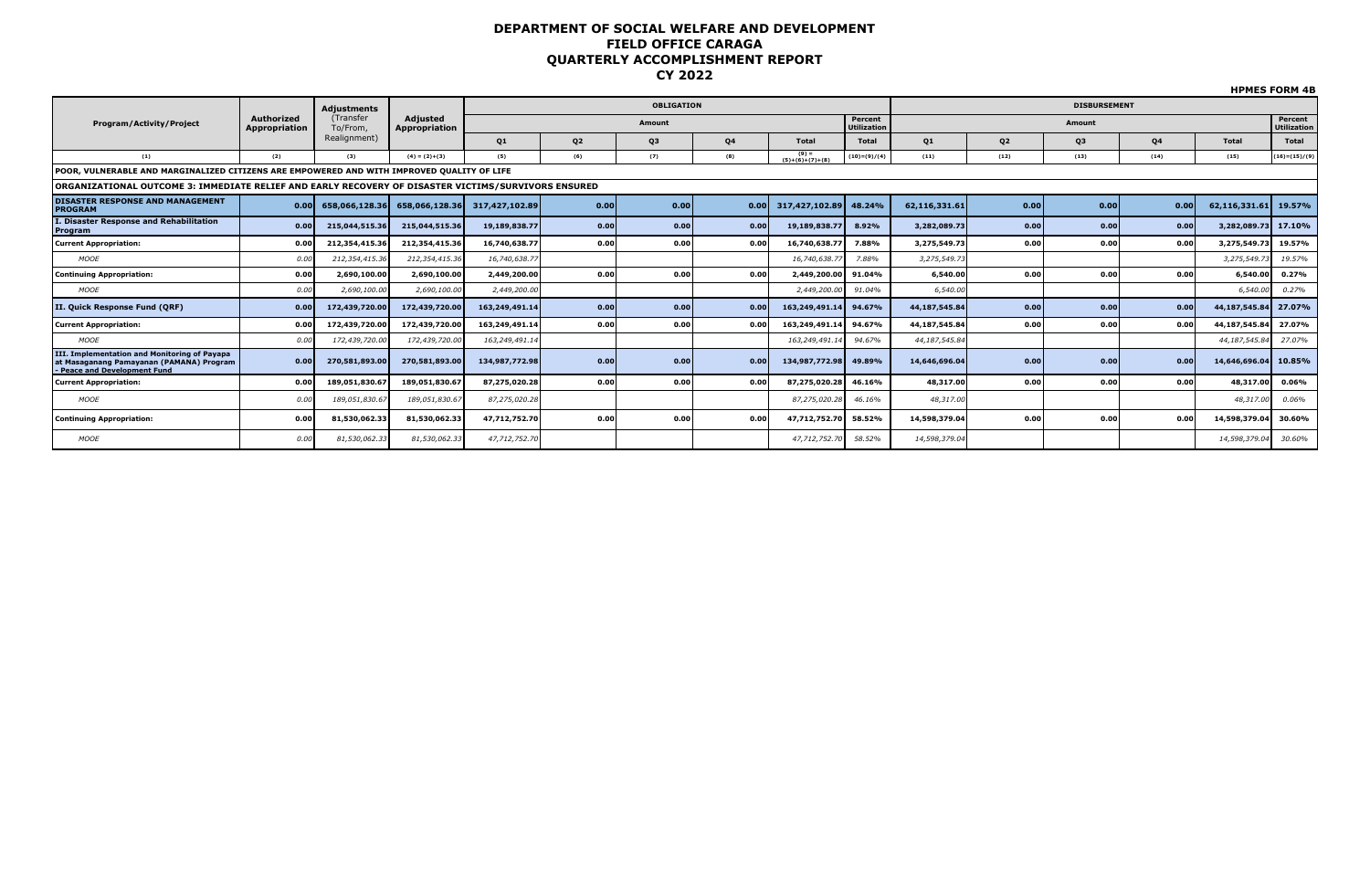|     |                                                                                                                                                            |                |                     |                         |                |                         |                |                |                                 |      |                |            |              |                          |             |                                  |                            |                                                                                                                            | <b>HPMES FORM 4B</b>               |
|-----|------------------------------------------------------------------------------------------------------------------------------------------------------------|----------------|---------------------|-------------------------|----------------|-------------------------|----------------|----------------|---------------------------------|------|----------------|------------|--------------|--------------------------|-------------|----------------------------------|----------------------------|----------------------------------------------------------------------------------------------------------------------------|------------------------------------|
|     |                                                                                                                                                            |                |                     | <b>Physical Targets</b> |                |                         |                |                | <b>Physical Accomplishments</b> |      |                |            |              |                          |             | <b>Assessment of</b><br>Variance |                            |                                                                                                                            |                                    |
|     | Objective/ Program/ Sub-Program/                                                                                                                           |                |                     |                         |                |                         |                |                |                                 |      |                |            |              | Variance   Major   Minor |             |                                  | Full<br>Target<br>Achieved | <b>Reasons for Variance</b>                                                                                                | <b>Steering Measures / Remarks</b> |
|     | <b>Performance Indicator</b>                                                                                                                               | Q <sub>1</sub> | Q <sub>2</sub>      | Q3                      | Q <sub>4</sub> | <b>Total</b>            | Q <sub>1</sub> | Q <sub>2</sub> | 1st<br>Sem                      | Q3   | Q <sub>4</sub> | 2nd<br>Sem | <b>Total</b> |                          | (>+/-│(≤+/- |                                  | $0\%$                      |                                                                                                                            |                                    |
|     | (1)                                                                                                                                                        | (2)            | (3)                 | (4)                     | (5)            | (6)                     | (7)            | (8)            | (9)                             | (10) | (11)           | (12)       | (13)         | (14)                     | 30%<br>(15) | $30\%$<br>(16)                   | (17)                       | (18)                                                                                                                       | (19)                               |
|     | POOR, VULNERABLE AND MARGINALIZED CITIZENS ARE EMPOWERED AND WITH IMPROVED QUALITY OF LIFE                                                                 |                |                     |                         |                |                         |                |                |                                 |      |                |            |              |                          |             |                                  |                            |                                                                                                                            |                                    |
|     |                                                                                                                                                            |                |                     |                         |                |                         |                |                |                                 |      |                |            |              |                          |             |                                  |                            |                                                                                                                            |                                    |
|     | ORGANIZATIONAL OUTCOME 4: CONTINUING COMPLIANCE OF SOCIAL WELFARE AND DEVELOPMENT AGENCIES TO STANDARDS IN THE DELIVERY OF SOCIAL WELFARE SERVICES ENSURED |                |                     |                         |                |                         |                |                |                                 |      |                |            |              |                          |             |                                  |                            |                                                                                                                            |                                    |
|     | <b>SOCIAL WELFARE AND DEVELOPMENT AGENCIES REGULATORY PROGRAM</b>                                                                                          |                |                     |                         |                |                         |                |                |                                 |      |                |            |              |                          |             |                                  |                            |                                                                                                                            |                                    |
|     | <b>Outcome Indicators</b>                                                                                                                                  |                |                     |                         |                |                         |                |                |                                 |      |                |            |              |                          |             |                                  |                            |                                                                                                                            |                                    |
| 4.1 | Percentage of SWAs, SWDAs and service providers with<br>sustained compliance to social welfare and<br>development standards                                | 46%            | 8%                  | 23%                     | 8%             | 85%                     | 46.2%          |                |                                 |      |                |            |              |                          | $\Box$      | $\Box$                           | $\Box$                     |                                                                                                                            |                                    |
|     | Total number of SWAs, SWDAs and service providers                                                                                                          | 13             | 13                  | 13                      | 13             | 13                      | 13             |                |                                 |      |                |            |              |                          |             |                                  |                            |                                                                                                                            |                                    |
|     | Total number of SWAs, SWDAs and service providers<br>with sustained compliance to social welfare and<br>development standards                              | 6              | $\mathbf{1}$        | 3                       | $\mathbf{1}$   | 11                      | 6              |                |                                 |      |                |            |              |                          |             |                                  |                            |                                                                                                                            |                                    |
|     | a. Registered and Licensed SWAs                                                                                                                            | 25%            | 13%                 | 25%                     | 13%            | 75%                     | 25.0%          |                |                                 |      |                |            |              |                          | $\Box$      | $\Box$                           | $\Box$                     |                                                                                                                            |                                    |
|     | Total No. of of Registered and Licensed SWAs                                                                                                               | 8              | 8                   | 8                       | 8              | 8                       | 8              |                |                                 |      |                |            |              |                          |             |                                  |                            |                                                                                                                            |                                    |
|     | No. of Registered and Licensed SWAs with<br>sustained compiance                                                                                            | $\overline{2}$ | $\mathbf{1}$        | $\overline{2}$          | $\mathbf{1}$   | 6                       | $\overline{2}$ |                |                                 |      |                |            |              |                          |             |                                  |                            |                                                                                                                            |                                    |
|     | b. Accredited SWDAs                                                                                                                                        |                |                     |                         |                |                         |                |                |                                 |      |                |            |              |                          |             |                                  |                            |                                                                                                                            |                                    |
|     | b.1 Level 1 Accreditation                                                                                                                                  | 100%           | 0%                  | 0%                      | 0%             | 100%                    | 100.0%         |                |                                 |      |                |            |              |                          | $\Box$      | $\Box$                           | $\Box$                     |                                                                                                                            |                                    |
|     | Total No. of Accredited SWDAs - Level 1                                                                                                                    | $\overline{2}$ | $\overline{2}$      | $\overline{2}$          | $\overline{2}$ | $\overline{\mathbf{2}}$ | $\overline{2}$ |                |                                 |      |                |            |              |                          |             |                                  |                            |                                                                                                                            |                                    |
|     | No. of Accredited SWDAs - Level 1 with<br>sustained compliance                                                                                             | $\overline{2}$ | $\mathbf 0$         | $\mathsf 0$             | $\mathbf 0$    | $\overline{2}$          | $\overline{2}$ |                |                                 |      |                |            |              |                          |             |                                  |                            |                                                                                                                            |                                    |
|     | b.2 Level 2 Accreditation                                                                                                                                  | $\mathbf{0}$   | $\mathbf{0}$        | 100%                    | 0%             | 100%                    | 0.0%           |                |                                 |      |                |            |              |                          | $\Box$      | $\Box$                           | $\Box$                     |                                                                                                                            |                                    |
|     | Total No. of Accredited SWDAs - Level 2                                                                                                                    | $\mathbf{1}$   | $\mathbf{1}$        | $\mathbf{1}$            | $\mathbf{1}$   | $\mathbf{1}$            | $\mathbf{1}$   |                |                                 |      |                |            |              |                          |             |                                  |                            |                                                                                                                            |                                    |
|     | No, of Accredited SWDAs - Level 2 with<br>sustained compliance                                                                                             | $\mathbf 0$    | $\mathbf 0$         | $\mathbf{1}$            | $\mathsf 0$    | $\mathbf 1$             | $\mathbf 0$    |                |                                 |      |                |            |              |                          |             |                                  |                            |                                                                                                                            |                                    |
|     | b.3 Level 3 Accreditation                                                                                                                                  | 100%           | 0%                  | 0%                      | 0%             | 100%                    | 100%           |                |                                 |      |                |            |              |                          | $\Box$      | $\Box$                           | $\Box$                     |                                                                                                                            |                                    |
|     | Total No. of Accredited SWDAs - Level 3                                                                                                                    | $\overline{2}$ | $\overline{2}$      | $\overline{2}$          | $\overline{2}$ | $\overline{2}$          | $\overline{2}$ |                |                                 |      |                |            |              |                          |             |                                  |                            |                                                                                                                            |                                    |
|     | No. of Accredited SWDAs - Level 3 with<br>sustained compliance                                                                                             | $\overline{2}$ | $\mathsf{O}\xspace$ | $\mathsf{O}\xspace$     | $\mathbf 0$    | $\overline{\mathbf{2}}$ | $\overline{2}$ |                |                                 |      |                |            |              |                          |             |                                  |                            | Monitored by national inspectorate Team(NIT)PSD.<br>Standards Section is the secretariat for Regional<br>Inspectorate Team |                                    |
|     | c. Accredited Service Providers                                                                                                                            | 0%             | 0%                  | 0%                      | 0%             | 0%                      | 0%             |                |                                 |      |                |            |              |                          | $\Box$      | $\Box$                           | $\Box$                     |                                                                                                                            |                                    |
|     | Total No. of Accredited Service Providers                                                                                                                  | $\mathbf 0$    | $\mathbf 0$         | $\mathbf 0$             | $\mathbf 0$    | $\mathbf{o}$            | $\mathbf 0$    |                |                                 |      |                |            |              |                          |             |                                  |                            |                                                                                                                            |                                    |
|     | No. of Accredited Service Providers with<br>sustained compliance                                                                                           | $\mathbf 0$    | $\mathbf 0$         | $\mathbf 0$             | $\mathbf 0$    | $\mathbf{o}$            | $\mathbf 0$    |                |                                 |      |                |            |              |                          |             |                                  |                            |                                                                                                                            |                                    |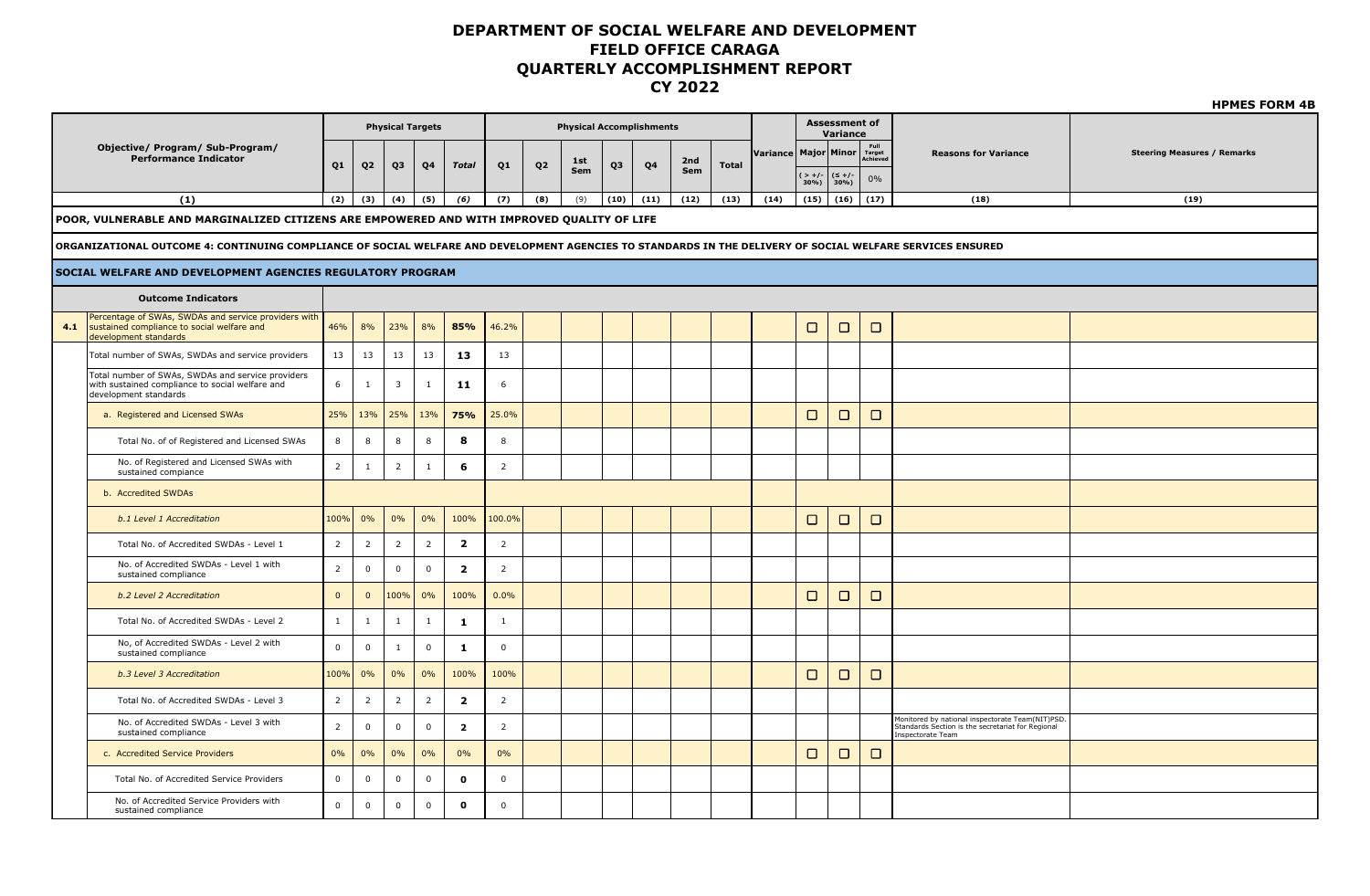|     |                                                                  |                |                |                         | <b>Physical Targets</b> |                         |                |    | <b>Physical Accomplishments</b> |                |                |     |              |                             |                  | <b>Assessment of</b><br>Variance        |                  |                             |                                    |
|-----|------------------------------------------------------------------|----------------|----------------|-------------------------|-------------------------|-------------------------|----------------|----|---------------------------------|----------------|----------------|-----|--------------|-----------------------------|------------------|-----------------------------------------|------------------|-----------------------------|------------------------------------|
|     | <b>Objective/ Program/ Sub-Program/</b><br>Performance Indicator |                |                |                         |                         |                         |                |    | 1st                             |                |                | 2nd |              | Variance Major Minor Target |                  |                                         |                  | <b>Reasons for Variance</b> | <b>Steering Measures / Remarks</b> |
|     |                                                                  | Q <sub>1</sub> | $\mathbf{Q2}$  | Q3                      | Q4                      | <b>Total</b>            | Q <sub>1</sub> | Q2 | Sem                             | Q <sub>3</sub> | Q <sub>4</sub> | Sem | <b>Total</b> |                             |                  | $($ > +/- $ $ ( $\leq$ +/-<br>30%) 30%) | $0\%$            |                             |                                    |
|     | <b>Output Indicators</b>                                         |                |                |                         |                         |                         |                |    |                                 |                |                |     |              |                             |                  |                                         |                  |                             |                                    |
| 4.1 | Number of SWAs and SWDAs registered, licensed and<br>accredited  |                |                |                         |                         |                         |                |    |                                 |                |                |     |              |                             |                  |                                         |                  |                             |                                    |
|     | a. Registered Private SWAs                                       | $\mathbf{0}$   | $\mathbf{1}$   | $\mathbf 0$             | $\overline{0}$          | $\mathbf{1}$            | $\overline{0}$ |    |                                 |                |                |     |              |                             | $\Box$           | $\Box$                                  | $\Box$           |                             |                                    |
|     | b. Licensed Private SWAs and Auxiliary SWDAs                     | 1              | $\mathbf{1}$   | $\mathbf 0$             | $\overline{0}$          | $\overline{\mathbf{2}}$ | 1              |    |                                 |                |                |     |              |                             | $\Box$           | $\Box$                                  | $\Box$           |                             |                                    |
|     | c. Pre-accreditation Accredited SWAs                             |                |                |                         |                         |                         |                |    |                                 |                |                |     |              |                             |                  |                                         |                  |                             |                                    |
|     | c.1 Level 1 Pre-Accreditation                                    | $\mathbf 0$    | $\mathsf 0$    | $\mathbf 0$             | $\mathbf 0$             | $\mathbf{o}$            | $\overline{0}$ |    |                                 |                |                |     |              |                             | $\Box$           | $\Box$                                  | $\Box$           |                             |                                    |
|     | 1.1 DSWD-Operated Residential Facilities                         | $\overline{0}$ | $\overline{0}$ | $\overline{\mathbf{0}}$ | $\mathbf 0$             | $\pmb{0}$               | $\overline{0}$ |    |                                 |                |                |     |              |                             |                  |                                         |                  |                             |                                    |
|     | 1.2 LGU-Managed Facilities                                       | $\overline{0}$ | $\mathbf 0$    | $\overline{\mathbf{0}}$ | $\overline{0}$          | $\mathbf{o}$            | $\mathbf 0$    |    |                                 |                |                |     |              |                             |                  |                                         |                  |                             |                                    |
|     | 1.3 Private SWAs                                                 | $\mathbf 0$    | $\overline{0}$ | $\mathbf 0$             | $\mathbf 0$             | $\mathbf{o}$            | $\mathbb O$    |    |                                 |                |                |     |              |                             |                  |                                         |                  |                             |                                    |
|     | c.2 Level 2 Pre-Accreditation                                    | $\mathbf 0$    | $\mathbf 0$    | $\mathbf 0$             | $\overline{0}$          | $\mathbf{o}$            | $\mathbf 0$    |    |                                 |                |                |     |              |                             | $\Box$           | $\Box$                                  | $\hfill \square$ |                             |                                    |
|     | 2.1 DSWD-Operated Residential Facilities                         | $\mathbf 0$    | $\mathbf 0$    | $\mathbf 0$             | $\mathbf 0$             | $\mathbf{o}$            | $\mathbf 0$    |    |                                 |                |                |     |              |                             |                  |                                         |                  |                             |                                    |
|     | 2.2 LGU-Managed Facilities                                       | $\mathbf 0$    | $\overline{0}$ | $\mathsf 0$             | $\mathbf 0$             | $\mathbf{o}$            | $\mathbf 0$    |    |                                 |                |                |     |              |                             |                  |                                         |                  |                             |                                    |
|     | 2.3 Private SWAs                                                 | $\mathbf 0$    | $\mathbf 0$    | $\overline{0}$          | $\mathbf 0$             | $\mathbf{o}$            | $\mathbf 0$    |    |                                 |                |                |     |              |                             |                  |                                         |                  |                             |                                    |
|     | c.3 Level Pre-Accreditation                                      | $\mathbf 0$    | $\mathbf 0$    | $\mathbf 0$             | $\overline{\mathbf{0}}$ | $\mathbf{o}$            | $\overline{0}$ |    |                                 |                |                |     |              |                             | $\hfill \square$ | $\hfill \square$                        | $\Box$           |                             |                                    |
|     | 3.1 DSWD-Operated Residential Facilities                         | $\overline{0}$ | $\mathbf 0$    | $\overline{0}$          | $\mathbf 0$             | $\mathbf{o}$            | $\mathbf 0$    |    |                                 |                |                |     |              |                             |                  |                                         |                  |                             |                                    |
|     | 3.2 LGU-Managed Facilities                                       | $\mathbf 0$    | $\mathbf 0$    | $\mathbf 0$             | $\mathbf 0$             | $\mathbf{o}$            | $\mathbf 0$    |    |                                 |                |                |     |              |                             |                  |                                         |                  |                             |                                    |
|     | 3.3 Private SWAs                                                 | $\mathbf 0$    | $\mathbf{0}$   | $\mathbf 0$             | $\mathbf 0$             | $\mathbf 0$             | $\mathbf 0$    |    |                                 |                |                |     |              |                             |                  |                                         |                  |                             |                                    |
| 4.2 | Number of CSOs accredited                                        |                |                |                         |                         |                         |                |    |                                 |                |                |     |              |                             |                  |                                         |                  |                             |                                    |
|     | a. Implementing Partner CSOs (Validated)                         | ANA            | ANA            | ANA                     | ANA                     | ANA                     | $\mathsf 0$    |    |                                 |                |                |     |              |                             | $\hfill\square$  | $\hfill \Box$                           | $\hfill\square$  |                             |                                    |
|     | b. Beneficiary Partner CSOs Accredited                           | ANA            | ANA            | ANA                     | ANA                     | ANA                     | $\mathsf 0$    |    |                                 |                |                |     |              |                             | $\Box$           | $\Box$                                  | $\hfill\square$  |                             |                                    |
| 4.3 | Number of service providers accredited                           |                |                |                         |                         |                         |                |    |                                 |                |                |     |              |                             |                  |                                         |                  |                             |                                    |
|     | a. SWMCCs                                                        | ANA            | ANA            | ANA                     | ANA                     | <b>ANA</b>              | $\mathsf 0$    |    |                                 |                |                |     |              |                             | $\Box$           | $\Box$                                  | $\hfill\square$  |                             |                                    |
|     | PMCs<br>b.                                                       | $\overline{4}$ | $\overline{4}$ | $\overline{4}$          | $\overline{\mathbf{3}}$ | 15                      | $\overline{4}$ |    |                                 |                |                |     |              |                             | $\Box$           | $\Box$                                  | $\Box$           |                             |                                    |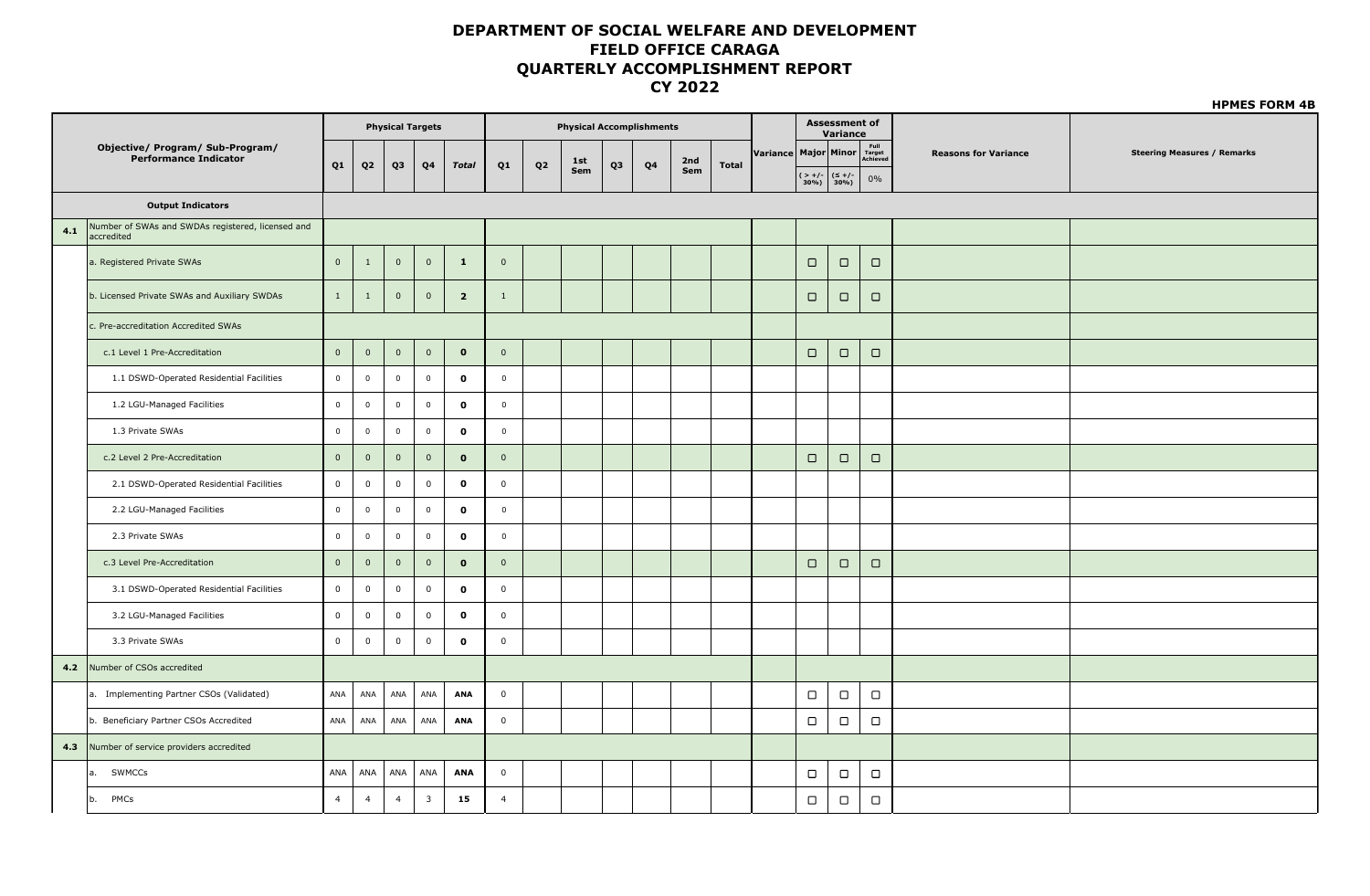|     |                                                                                                                     |                          |                          |                          |                         |                                  |          |                |                                 |                |                |     |              |                      |                                             |                                  |                            |                             | <b>HPMES FORM 4B</b>               |
|-----|---------------------------------------------------------------------------------------------------------------------|--------------------------|--------------------------|--------------------------|-------------------------|----------------------------------|----------|----------------|---------------------------------|----------------|----------------|-----|--------------|----------------------|---------------------------------------------|----------------------------------|----------------------------|-----------------------------|------------------------------------|
|     |                                                                                                                     |                          |                          |                          | <b>Physical Targets</b> |                                  |          |                | <b>Physical Accomplishments</b> |                |                |     |              |                      |                                             | <b>Assessment of</b><br>Variance |                            |                             |                                    |
|     | Objective/ Program/ Sub-Program/<br><b>Performance Indicator</b>                                                    | Q <sub>1</sub>           |                          |                          | Q4                      | <b>Total</b>                     | Q1       | Q <sub>2</sub> | 1st                             | Q <sub>3</sub> | Q <sub>4</sub> | 2nd | <b>Total</b> | Variance Major Minor |                                             |                                  | Full<br>Target<br>Achieved | <b>Reasons for Variance</b> | <b>Steering Measures / Remarks</b> |
|     |                                                                                                                     |                          | Q <sub>2</sub>           | Q3                       |                         |                                  |          |                | Sem                             |                |                | Sem |              |                      | $($ > +/- $ $ ( $\leq$ +/-<br>$30\%$ ) 30%) |                                  | 0%                         |                             |                                    |
|     | c. DCWs(ECCD Services)                                                                                              | $\Omega$                 | 100                      | $\mathbf{0}$             | 163                     | 263                              | 104      |                |                                 |                |                |     |              |                      | $\Box$                                      | $\Box$                           | □                          |                             |                                    |
| 4.4 | Percentage of SWDAs with RLA certificates issued<br>within 30 working days upon receipt of compliant<br>application |                          |                          |                          |                         | $100\%$ 100% 100% 100% 100% 100% | 100%     |                |                                 |                |                |     |              |                      | $\Box$                                      | $\Box$                           | $\Box$                     |                             |                                    |
|     | Total no. of compliant application received                                                                         | $\overline{\phantom{a}}$ |                          | $\overline{\phantom{0}}$ | $\sim$                  | $\sim$                           |          |                |                                 |                |                |     |              |                      |                                             |                                  |                            |                             |                                    |
|     | No. of SWDAs with RLA certificates issued within 30<br>working days upon receipt of compliant application           |                          | $\overline{\phantom{a}}$ | $\sim$                   | $\sim$                  | $\sim$                           |          |                |                                 |                |                |     |              |                      |                                             |                                  |                            |                             |                                    |
| 4.5 | Percentage of detected violations/complaints acted<br>upon within 7 working days                                    |                          |                          |                          |                         | 100% 100% 100% 100% 100%         | $-9/0$   |                |                                 |                |                |     |              |                      | $\Box$                                      | $\Box$                           | $\Box$                     |                             |                                    |
|     | Total no. of violations/complaints detected                                                                         | $\blacksquare$           | $\overline{\phantom{a}}$ |                          | $\sim$                  | $\sim$                           |          |                |                                 |                |                |     |              |                      |                                             |                                  |                            |                             |                                    |
|     | No. of detected violations/complaints acted upon within<br>7 working days                                           |                          | $\overline{\phantom{a}}$ |                          | $\sim$                  |                                  | $\Omega$ |                |                                 |                |                |     |              |                      |                                             |                                  |                            |                             |                                    |
| 4.6 | No. of DSWD CRCF assessed for accreditation (level 1<br>and $2)$                                                    | $\Omega$                 | $\Omega$                 | $\Omega$                 | $\Omega$                | <b>NT</b>                        |          |                |                                 |                |                |     |              |                      | $\Box$                                      | $\Box$                           | $\Box$                     |                             |                                    |
| 4.7 | No. of DSWD CRCF certified for Excellence                                                                           | $\mathbf{0}$             |                          | $\mathbf{0}$             | $\mathbf{0}$            | <b>NT</b>                        |          |                |                                 |                |                |     |              |                      | $\Box$                                      | $\Box$                           | $\Box$                     |                             |                                    |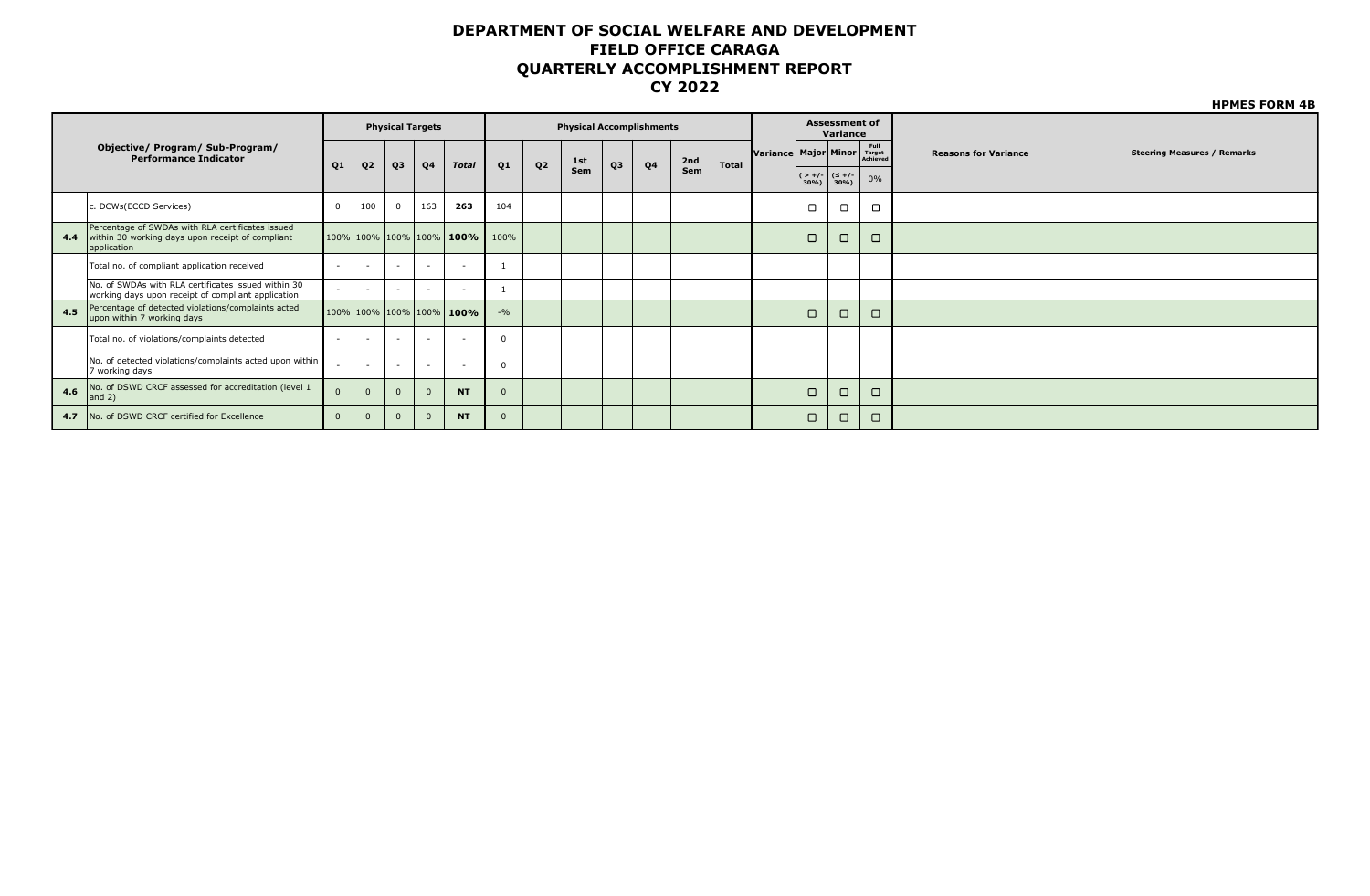|                                                                                                                                                            |                                    |                                      |                           |                |                |                   |                |                            |                        |           |                |                     |      |              | <b>HPMES FORM 4B</b>          |
|------------------------------------------------------------------------------------------------------------------------------------------------------------|------------------------------------|--------------------------------------|---------------------------|----------------|----------------|-------------------|----------------|----------------------------|------------------------|-----------|----------------|---------------------|------|--------------|-------------------------------|
|                                                                                                                                                            |                                    |                                      |                           |                |                | <b>OBLIGATION</b> |                |                            |                        |           |                | <b>DISBURSEMENT</b> |      |              |                               |
| <b>Program/Activity/Project</b>                                                                                                                            | <b>Authorized</b><br>Appropriation | Adjustments<br>(Transfer<br>To/From, | Adjusted<br>Appropriation |                |                | <b>Amount</b>     |                |                            | Percent<br>Utilization |           |                | Amount              |      |              | Percent<br><b>Utilization</b> |
|                                                                                                                                                            |                                    | Realignment)                         |                           | Q <sub>1</sub> | Q <sub>2</sub> | Q <sub>3</sub>    | Q <sub>4</sub> | <b>Total</b>               | <b>Total</b>           | Q1        | Q <sub>2</sub> | Q3                  | Q4   | <b>Total</b> | Total                         |
| (1)                                                                                                                                                        | (2)                                | (3)                                  | $(4) = (2)+(3)$           | (5)            | (6)            | (7)               | (8)            | $(9) =$<br>(5)+(6)+(7)+(8) | $(10)=(9)/(4)$         | (11)      | (12)           | (13)                | (14) | (15)         | $(16)=(15)/(9)$               |
| POOR, VULNERABLE AND MARGINALIZED CITIZENS ARE EMPOWERED AND WITH IMPROVED QUALITY OF LIFE                                                                 |                                    |                                      |                           |                |                |                   |                |                            |                        |           |                |                     |      |              |                               |
| ORGANIZATIONAL OUTCOME 4: CONTINUING COMPLIANCE OF SOCIAL WELFARE AND DEVELOPMENT AGENCIES TO STANDARDS IN THE DELIVERY OF SOCIAL WELFARE SERVICES ENSURED |                                    |                                      |                           |                |                |                   |                |                            |                        |           |                |                     |      |              |                               |
| <b>SOCIAL WELFARE AND DEVELOPMENT AGENCIES REGULATORY PROGRAM</b>                                                                                          |                                    |                                      |                           |                |                |                   |                |                            |                        |           |                |                     |      |              |                               |
| Standards-setting, Licensing, Accreditation and<br><b>Monitoring Services</b>                                                                              | 0.00                               | 773,130.00                           | 773,130.00                | 415,213.70     | 0.00           | 0.00              | 0.00           | 415,213.70                 | 53.71%                 | 71,120.21 | 0.00           | 0.00                | 0.00 | 71,120.21    | 17.13%                        |
| <b>Current Appropriation:</b>                                                                                                                              | 0.00                               | 773,130.00                           | 773,130.00                | 415,213.70     | 0.00           | 0.00              | 0.00           | 415,213.70                 | 53.71%                 | 71,120.21 | 0.00           | 0.00                | 0.00 | 71,120.21    | 17.13%                        |
| <b>MOOE</b>                                                                                                                                                | 0.00                               | 773,130.00                           | 773,130.00                | 415,213.70     |                |                   |                | 415,213.70                 | 53.71%                 | 71,120.21 |                |                     |      | 71,120.21    | 17.13%                        |
| <b>Continuing Appropriation:</b>                                                                                                                           | 0.00                               | 50,000.00                            | 50,000.00                 | 0.00           | 0.00           | 0.00              | 0.00           | 0.00                       | 0.00%                  | 0.00      | 0.00           | 0.00                | 0.00 | 0.00         | $0.00\%$                      |
| <b>MOOE</b>                                                                                                                                                | 0.00                               | 50,000.00                            | 50,000.00                 | 0.00           |                |                   |                | 0.00                       | 0.00%                  | 0.00      |                |                     |      | 0.00         | $0.00\%$                      |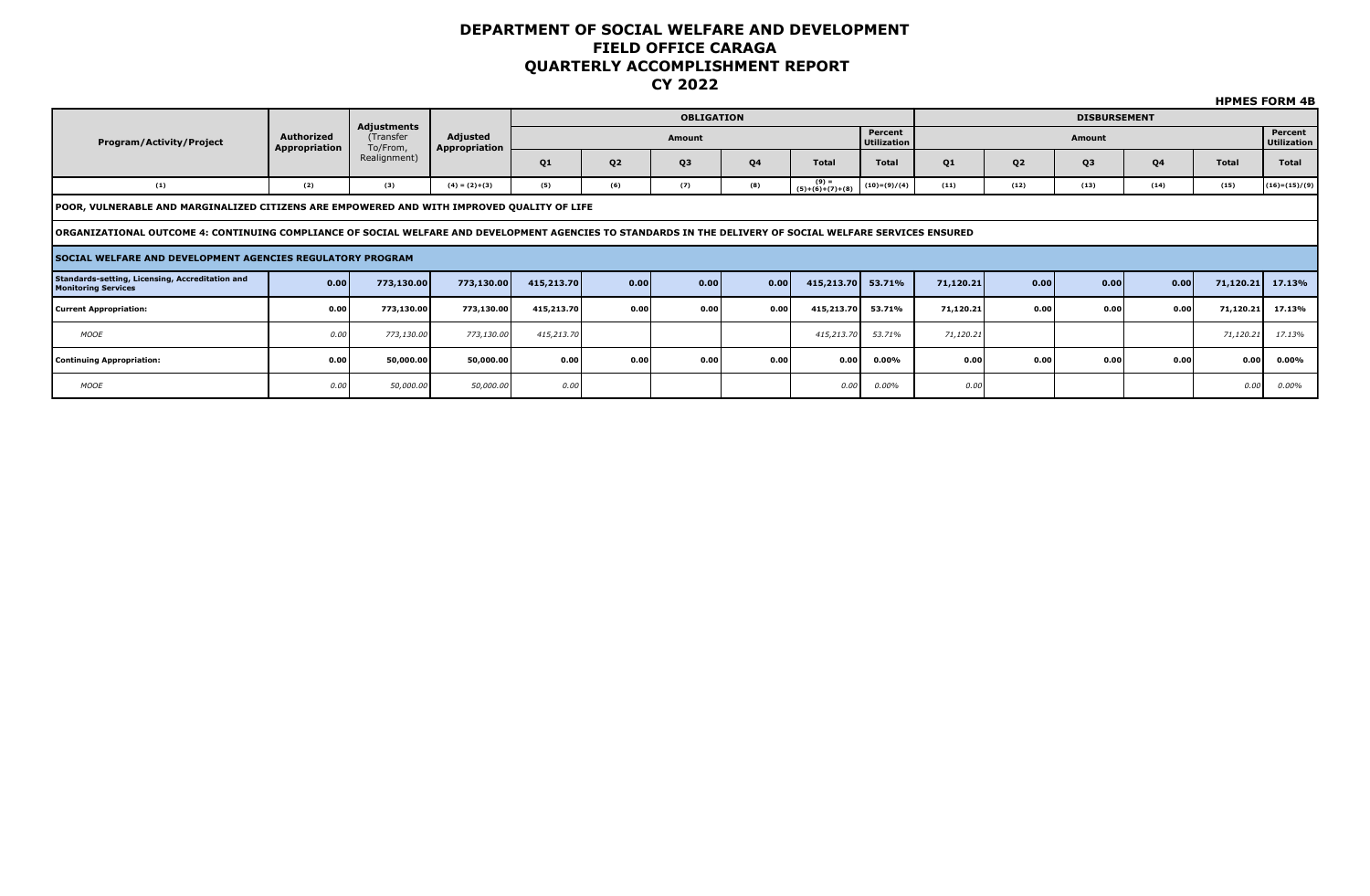|                |                                                                                                                                                                       |                         |                         |                         |                         |                                                   |                |              |                                                    |                |              |                                 |      |                          |        |          |                                                                                           |                           |                                                      | <b>HPMES FORM 4B</b>                                                                                                                                     |
|----------------|-----------------------------------------------------------------------------------------------------------------------------------------------------------------------|-------------------------|-------------------------|-------------------------|-------------------------|---------------------------------------------------|----------------|--------------|----------------------------------------------------|----------------|--------------|---------------------------------|------|--------------------------|--------|----------|-------------------------------------------------------------------------------------------|---------------------------|------------------------------------------------------|----------------------------------------------------------------------------------------------------------------------------------------------------------|
|                | Objective/ Program/ Sub-Program/                                                                                                                                      | <b>Accomplishment</b>   |                         |                         | <b>Physical Targets</b> |                                                   |                |              |                                                    |                |              | <b>Physical Accomplishments</b> |      |                          |        |          | <b>Assessment of</b><br>Variance                                                          |                           |                                                      |                                                                                                                                                          |
|                | <b>Performance Indicator</b>                                                                                                                                          | CY 2019-2021            | Q1                      | Q <sub>2</sub>          | Q3                      | Q <sub>4</sub>                                    | <b>Total</b>   |              | Q1                                                 | Q <sub>2</sub> | 1st Semester | Q <sub>3</sub>                  | Q4   | 2nd Semester             | Annual | Variance | Major<br><b>Minor</b><br>$\frac{2+1}{200\%}\left[\frac{(-1)^{1/2}}{1+(1-30\%)}\right]$ 0% | Full<br>Target<br>Achieve | <b>Reasons for Variance/</b><br><b>Other Remarks</b> | <b>Steering Measures</b>                                                                                                                                 |
|                | (1)                                                                                                                                                                   |                         | (2)                     | (3)                     | (4)                     | (5)                                               | (6)            |              | (7)                                                | (8)            | (9)          | (10)                            | (11) | (12)                     | (13)   | (14)     | $(15)$ $(16)$ $(17)$                                                                      |                           | (18)                                                 | (19)                                                                                                                                                     |
|                | POOR, VULNERABLE AND MARGINALIZED CITIZENS ARE EMPOWERED AND WITH IMPROVED QUALITY OF LIFE                                                                            |                         |                         |                         |                         |                                                   |                |              |                                                    |                |              |                                 |      |                          |        |          |                                                                                           |                           |                                                      |                                                                                                                                                          |
|                | ORGANIZATIONAL OUTCOME 5: DELIVERY OF SOCIAL WELFARE AND DEVELOPMENT PROGRAMS BY LOCAL GOVERNMENT UNITS THROUGH LOCAL SOCIAL WELFARE AND DEVELOPMENT OFFICES IMPROVED |                         |                         |                         |                         |                                                   |                |              |                                                    |                |              |                                 |      |                          |        |          |                                                                                           |                           |                                                      |                                                                                                                                                          |
|                | SOCIAL WELFARE AND DEVELOPMENT TECHNICAL ASSISTANCE AND RESOURCE AUGMENTATION PROGRAM                                                                                 |                         |                         |                         |                         |                                                   |                |              |                                                    |                |              |                                 |      |                          |        |          |                                                                                           |                           |                                                      |                                                                                                                                                          |
|                | <b>Outcome Indicators</b>                                                                                                                                             |                         |                         |                         |                         |                                                   |                |              |                                                    |                |              |                                 |      |                          |        |          |                                                                                           |                           |                                                      |                                                                                                                                                          |
|                | 5.1 Percentage of LSWDOs with improved functionality                                                                                                                  | $\sim$                  |                         |                         |                         |                                                   | 100%           |              | $\overline{\phantom{a}}$                           |                |              | $\overline{\phantom{a}}$        |      | $\overline{\phantom{a}}$ |        |          |                                                                                           |                           |                                                      |                                                                                                                                                          |
|                | <b>Baseline Result:</b>                                                                                                                                               |                         |                         |                         |                         |                                                   |                |              |                                                    |                |              |                                 |      |                          |        |          |                                                                                           |                           |                                                      |                                                                                                                                                          |
|                | a. Enhance Service Delivery (Level 1)                                                                                                                                 | 61                      | $\overline{0}$          | $\overline{\mathbf{0}}$ | $\overline{\mathbf{0}}$ | $\mathbf{0}$                                      | $\mathbf{o}$   |              | $\mathbf{o}$                                       |                |              |                                 |      |                          |        |          |                                                                                           |                           |                                                      |                                                                                                                                                          |
|                | a.1 Province                                                                                                                                                          | $\overline{\mathbf{3}}$ | $\overline{0}$          | $\overline{\mathbf{0}}$ | $\mathbf{0}$            | $\overline{0}$                                    | $\mathbf{o}$   |              | $\overline{0}$                                     |                |              |                                 |      |                          |        |          |                                                                                           |                           |                                                      |                                                                                                                                                          |
|                | a.2 City                                                                                                                                                              | $\overline{\mathbf{3}}$ | $\overline{0}$          | $\mathbf{0}$            | $\mathbf{0}$            | $\overline{0}$                                    | $\mathbf{o}$   |              | $\overline{0}$                                     |                |              |                                 |      |                          |        |          |                                                                                           |                           |                                                      |                                                                                                                                                          |
|                | a.3 Municipality                                                                                                                                                      | 55                      | $\overline{0}$          | $\overline{0}$          | $\overline{0}$          | $\overline{0}$                                    | $\mathbf{o}$   |              | $\overline{0}$                                     |                |              |                                 |      |                          |        |          |                                                                                           |                           |                                                      |                                                                                                                                                          |
|                | b. Better Service Delivery (Level 2)                                                                                                                                  | 13                      | $\overline{0}$          | $\overline{0}$          | $\overline{0}$          | $\overline{0}$                                    | $\mathbf{o}$   |              | $\mathbf{o}$                                       |                |              |                                 |      |                          |        |          |                                                                                           |                           |                                                      |                                                                                                                                                          |
|                | b.1 Province                                                                                                                                                          | $\overline{2}$          | $\overline{0}$          | $\overline{0}$          | $\mathbf{0}$            | $\overline{0}$                                    | $\mathbf{o}$   |              | $\overline{0}$                                     |                |              |                                 |      |                          |        |          |                                                                                           |                           |                                                      |                                                                                                                                                          |
|                | b.2 City                                                                                                                                                              | $\overline{\mathbf{3}}$ | $\overline{0}$          | $\overline{0}$          | $\overline{0}$          | $\overline{0}$                                    | $\Omega$       |              | $\overline{0}$                                     |                |              |                                 |      |                          |        |          |                                                                                           |                           |                                                      |                                                                                                                                                          |
|                | b.3 Municipality                                                                                                                                                      | $\mathbf{R}$            | $\overline{0}$          | $\overline{0}$          | $\overline{0}$          | $\overline{0}$                                    | $\mathbf{o}$   |              | $\overline{0}$                                     |                |              |                                 |      |                          |        |          |                                                                                           |                           |                                                      |                                                                                                                                                          |
|                | c. Improved Service Delivery (Level 3)                                                                                                                                | $\overline{0}$          | $\overline{\mathbf{0}}$ | $\overline{\mathbf{0}}$ | $\overline{0}$          | $\mathbf{0}$                                      | $\mathbf{o}$   |              | $\Omega$                                           |                |              |                                 |      |                          |        |          |                                                                                           |                           |                                                      |                                                                                                                                                          |
|                | c.1 Province                                                                                                                                                          | $\overline{0}$          | $\overline{0}$          | $\mathbf{0}$            | $\mathbf{0}$            | $\mathbf{0}$                                      | $\mathbf{o}$   |              | $\overline{0}$                                     |                |              |                                 |      |                          |        |          |                                                                                           |                           |                                                      |                                                                                                                                                          |
|                | c.2 City                                                                                                                                                              | $\overline{0}$          | $\overline{0}$          | $\overline{0}$          | $\mathbf{0}$            | $\mathbf{0}$                                      | $\Omega$       |              | $\overline{0}$                                     |                |              |                                 |      |                          |        |          |                                                                                           |                           |                                                      |                                                                                                                                                          |
|                | c.3 Municipality                                                                                                                                                      | $\circ$                 | $\overline{0}$          | $\overline{0}$          | $\mathbf{0}$            | $\overline{0}$                                    | $\Omega$       |              | $\overline{0}$                                     |                |              |                                 |      |                          |        |          |                                                                                           |                           |                                                      |                                                                                                                                                          |
|                | <b>Low Service Delivery</b>                                                                                                                                           | $\overline{4}$          | $\overline{0}$          | $\overline{0}$          | $\overline{0}$          | $\mathbf{0}$                                      | $\mathbf{o}$   |              | $\Omega$                                           |                |              |                                 |      |                          |        |          |                                                                                           |                           |                                                      |                                                                                                                                                          |
|                | d.1 Province                                                                                                                                                          | $\overline{0}$          | $\overline{0}$          | $\mathbf{0}$            | $\mathbf{0}$            | $\mathbf{0}$                                      | $\mathbf{o}$   |              | $\overline{0}$                                     |                |              |                                 |      |                          |        |          |                                                                                           |                           |                                                      |                                                                                                                                                          |
|                | d.2 City                                                                                                                                                              | $\overline{0}$          | $\overline{0}$          | $\overline{0}$          | $\mathbf{0}$            | $\overline{0}$                                    | $\mathbf{o}$   |              | $\overline{0}$                                     |                |              |                                 |      |                          |        |          |                                                                                           |                           |                                                      |                                                                                                                                                          |
|                | d.3 Municipality                                                                                                                                                      | $\overline{4}$          | $\overline{0}$          | $\overline{0}$          | $\overline{0}$          | $\overline{0}$                                    | $\mathbf{o}$   |              | $\overline{0}$                                     |                |              |                                 |      |                          |        |          |                                                                                           |                           |                                                      |                                                                                                                                                          |
|                | <b>Output Indicators</b>                                                                                                                                              |                         |                         |                         |                         |                                                   |                |              |                                                    |                |              |                                 |      |                          |        |          |                                                                                           |                           |                                                      |                                                                                                                                                          |
| $\mathbf{5.1}$ | Number of learning and development interventions<br>provided to LGUs (through LSWDOs)                                                                                 | 20                      | <sup>1</sup>            | 1                       | $\mathbf{1}$            | $\overline{1}$                                    | $\overline{4}$ |              | $\mathbf{1}$                                       |                |              |                                 |      |                          |        |          | $\Box$<br>$\Box$                                                                          | $\Box$                    |                                                      |                                                                                                                                                          |
| 5.2            | NUmber of LGUs assess in terms of their functionality<br>level along delivery of social protection                                                                    | N/A                     | $\sim$                  | $\sim$                  | $\sim$                  |                                                   | <b>NT</b>      | $\mathbf{0}$ | $\overline{\mathbf{0}}$<br>$\overline{\mathbf{0}}$ |                |              |                                 |      |                          |        |          | $\Box$<br>$\Box$                                                                          | $\Box$                    |                                                      |                                                                                                                                                          |
| 5.3            | Percentage of LGUs provided with technical<br>assistance                                                                                                              | 100%<br>(73/73)         | (16/73)                 | 21.92% 21.92% 21.92%    |                         | 20.55%<br>$(16/73)$ $(16/73)$ $(15/73)$ $(63/73)$ | 85%            | 73           | 60 82.19%                                          |                |              |                                 |      |                          |        |          | $\Box$<br>$\Box$                                                                          | $\Box$                    |                                                      | Fotal target is amended based on the changed on the<br>out anyon to the Unit being used herein is LGU<br>instead of LSWDO following indicator statement. |
| $5.4$          | Number of LGUs provided with technical assistance<br>using digital platforms along social protection                                                                  | 100%<br>(52/52)         |                         |                         |                         |                                                   | <b>NT</b>      | $\mathbf{0}$ | $\overline{0}$<br>$\overline{0}$                   |                |              |                                 |      |                          |        |          | $\Box$<br>$\Box$                                                                          | $\Box$                    |                                                      |                                                                                                                                                          |
| $5.5$          | Percentage of LGUs provided with resource<br>augmentation                                                                                                             | 100%<br>(73/73)         | 21.92%<br>(16/73)       |                         | $(16/73)$ $(16/73)$     | 21.92% 21.92% 20.55%<br>$(15/73)$ (63/73          | 85%            | 73           | 66<br>90.41%                                       |                |              |                                 |      |                          |        |          | $\Box$<br>$\Box$                                                                          | $\Box$                    |                                                      |                                                                                                                                                          |
| 5.6            | Percentage of LGUs that rated TA provided as<br>satisfactory or better                                                                                                | 100%                    | 80%                     | 80%                     | 80%                     | 80%                                               | 80%            | 60           | 60<br>100%                                         |                |              |                                 |      |                          |        |          | $\Box$<br>$\Box$                                                                          | $\Box$                    |                                                      |                                                                                                                                                          |
| 5.7            | Percentage of LGUs that rated RA provided as<br>satisfactory or better                                                                                                | 100%                    | 80%                     | 80%                     | 80%                     | 80%                                               | 80%            | 66           | 66<br>100%                                         |                |              |                                 |      |                          |        |          | $\Box$<br>$\Box$                                                                          | $\Box$                    |                                                      |                                                                                                                                                          |
|                |                                                                                                                                                                       |                         |                         |                         |                         |                                                   |                |              |                                                    |                |              |                                 |      |                          |        |          |                                                                                           |                           |                                                      |                                                                                                                                                          |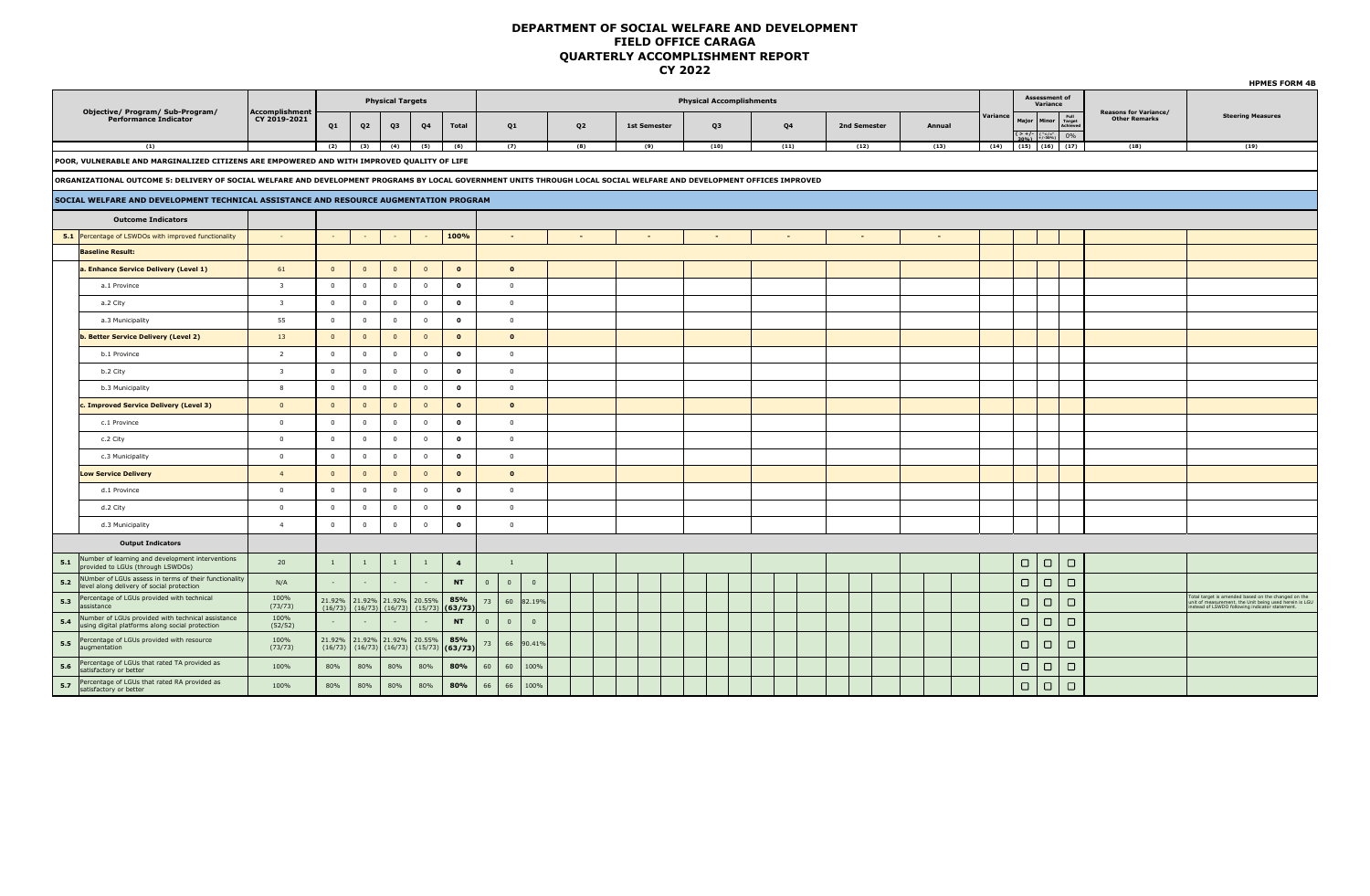| Program/Activity/Project                                                                                  | Authorized<br>Appropriation                                                                                                                                                                                                                                                                                                                                                                                                                                                                                                                                                                                                                                                                                                                                                                                                                                                                                                                                                                                                                                                                   | (Transfer<br>To/From, | Adjusted<br>Appropriation |                |                | Amount         |           |                              | Percent        |              |                | Amount         |           |              | Percent           |
|-----------------------------------------------------------------------------------------------------------|-----------------------------------------------------------------------------------------------------------------------------------------------------------------------------------------------------------------------------------------------------------------------------------------------------------------------------------------------------------------------------------------------------------------------------------------------------------------------------------------------------------------------------------------------------------------------------------------------------------------------------------------------------------------------------------------------------------------------------------------------------------------------------------------------------------------------------------------------------------------------------------------------------------------------------------------------------------------------------------------------------------------------------------------------------------------------------------------------|-----------------------|---------------------------|----------------|----------------|----------------|-----------|------------------------------|----------------|--------------|----------------|----------------|-----------|--------------|-------------------|
|                                                                                                           |                                                                                                                                                                                                                                                                                                                                                                                                                                                                                                                                                                                                                                                                                                                                                                                                                                                                                                                                                                                                                                                                                               | Realignment)          |                           | Q <sub>1</sub> | Q <sub>2</sub> | Q <sub>3</sub> | <b>Q4</b> | <b>Total</b>                 | <b>Total</b>   | Q1           | Q <sub>2</sub> | Q <sub>3</sub> | <b>Q4</b> | <b>Total</b> | <b>Total</b>      |
| (1)                                                                                                       | (2)                                                                                                                                                                                                                                                                                                                                                                                                                                                                                                                                                                                                                                                                                                                                                                                                                                                                                                                                                                                                                                                                                           | (3)                   | $(4) = (2)+(3)$           | (5)            | (6)            | (7)            | (8)       | $(9) =$<br>$(5)+(6)+(7)+(8)$ | $(10)=(9)/(4)$ | (11)         | (12)           | (13)           | (14)      | (15)         | $(16) = (15)/(9)$ |
|                                                                                                           |                                                                                                                                                                                                                                                                                                                                                                                                                                                                                                                                                                                                                                                                                                                                                                                                                                                                                                                                                                                                                                                                                               |                       |                           |                |                |                |           |                              |                |              |                |                |           |              |                   |
|                                                                                                           | <b>HPMES FORM 4B</b><br><b>OBLIGATION</b><br><b>DISBURSEMENT</b><br>Adjustments<br>Utilization<br>Utilization<br>POOR, VULNERABLE AND MARGINALIZED CITIZENS ARE EMPOWERED AND WITH IMPROVED QUALITY OF LIFE<br>lORGANIZATIONAL OUTCOME 5: DELIVERY OF SOCIAL WELFARE AND DEVELOPMENT PROGRAMS BY LOCAL GOVERNMENT UNITS THROUGH LOCAL SOCIAL WELFARE AND DEVELOPMENT OFFICES IMPROVED<br>12,332,898.44<br>15,398,713.44<br>0.00<br>0.00<br>15,398,713.44 24.27%<br>0.00<br>12,332,898.44 80.09%<br>0.00 <sub>l</sub><br>0.00<br>0.00<br>63,441,000.00<br>63,441,000.00<br>0.00<br>15,398,713.44<br>0.00<br>0.00<br>12,332,898.44<br>0.00<br>12,332,898.44 80.09%<br>63,441,000.00<br>0.00 <sub>l</sub><br>0.00<br>15,398,713.44 24.27%<br>0.00<br>63,441,000.00<br>0.00<br>0.00<br>15,398,713.44<br>0.00<br>0.00<br>15,398,713.44 24.27%<br>12,332,898.44<br>0.00<br>0.00<br>0.00<br>12,332,898.44 80.09%<br>63,441,000.00<br>0.00 l<br>63,441,000.00<br>12,130,463.26<br>21.16%<br>92.25%<br>PS<br>57,315,000.00<br>0.00<br>57,315,000.00<br>12,130,463.26<br>11,189,944.50<br>11,189,944.50 |                       |                           |                |                |                |           |                              |                |              |                |                |           |              |                   |
| SOCIAL WELFARE AND DEVELOPMENT TECHNICAL<br><b>ASSISTANCE AND RESOURCE AUGMENTATION</b><br><b>PROGRAM</b> |                                                                                                                                                                                                                                                                                                                                                                                                                                                                                                                                                                                                                                                                                                                                                                                                                                                                                                                                                                                                                                                                                               |                       |                           |                |                |                |           |                              |                |              |                |                |           |              |                   |
| A. Provision of Technical / Advisory Assistance and<br>other Related Support Services                     |                                                                                                                                                                                                                                                                                                                                                                                                                                                                                                                                                                                                                                                                                                                                                                                                                                                                                                                                                                                                                                                                                               |                       |                           |                |                |                |           |                              |                |              |                |                |           |              |                   |
| <b>Current Appropriation:</b>                                                                             |                                                                                                                                                                                                                                                                                                                                                                                                                                                                                                                                                                                                                                                                                                                                                                                                                                                                                                                                                                                                                                                                                               |                       |                           |                |                |                |           |                              |                |              |                |                |           |              |                   |
|                                                                                                           |                                                                                                                                                                                                                                                                                                                                                                                                                                                                                                                                                                                                                                                                                                                                                                                                                                                                                                                                                                                                                                                                                               |                       |                           |                |                |                |           |                              |                |              |                |                |           |              |                   |
| <b>MOOE</b>                                                                                               | 6,126,000.00                                                                                                                                                                                                                                                                                                                                                                                                                                                                                                                                                                                                                                                                                                                                                                                                                                                                                                                                                                                                                                                                                  | 0.00                  | 6,126,000.00              | 3,268,250.18   |                |                |           | 3,268,250.18                 | 53.35%         | 1,142,953.94 |                |                |           | 1,142,953.94 | 34.97%            |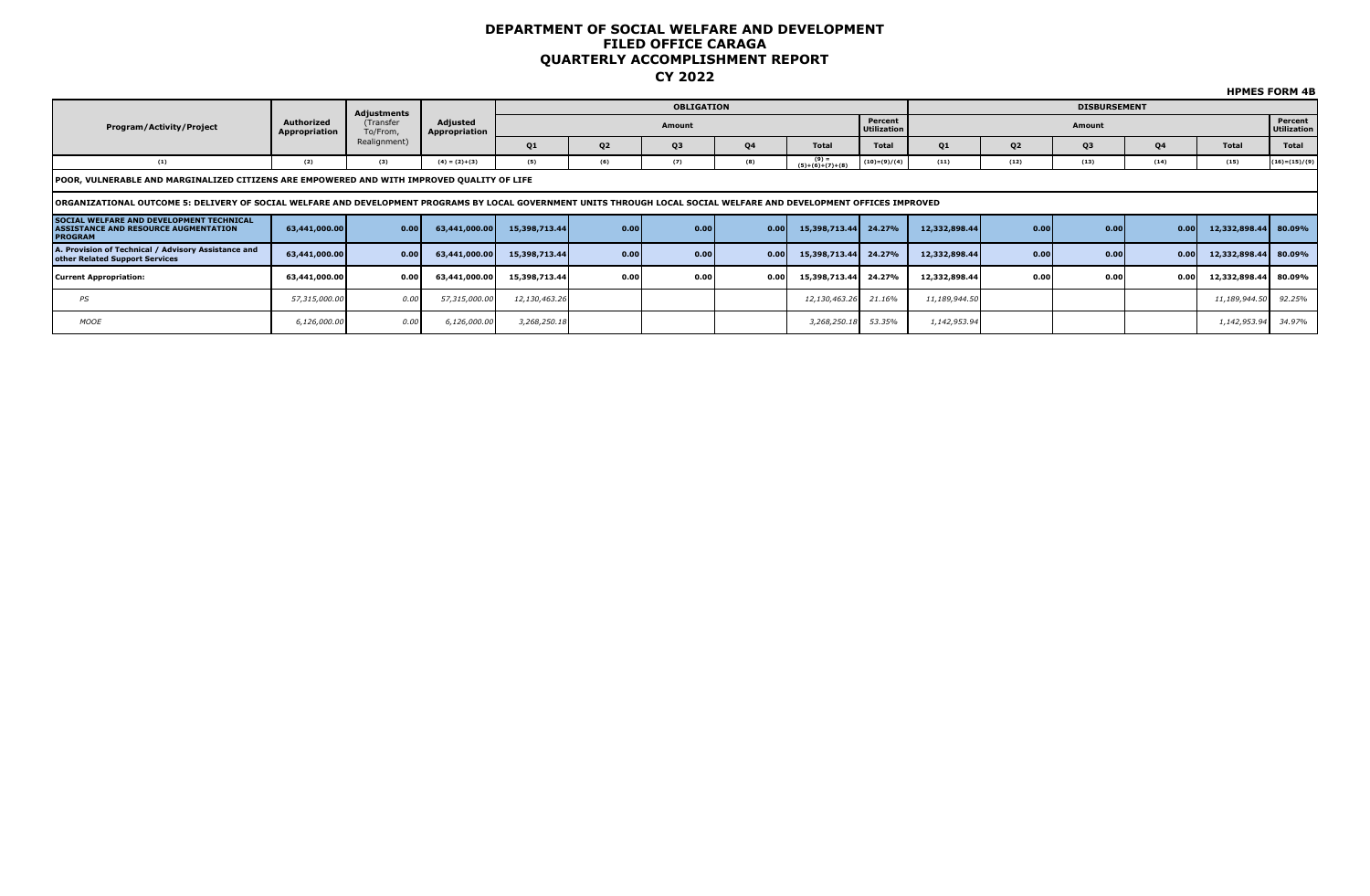|         |                                                                                                                              |                          |                | <b>Physical Targets</b>  |                          |                          |                     |                |                 | <b>Accomplishment</b> |      |                 |              |                          |                         | <b>Assessment of</b><br>Variance |                            |                             |                                    |
|---------|------------------------------------------------------------------------------------------------------------------------------|--------------------------|----------------|--------------------------|--------------------------|--------------------------|---------------------|----------------|-----------------|-----------------------|------|-----------------|--------------|--------------------------|-------------------------|----------------------------------|----------------------------|-----------------------------|------------------------------------|
|         | Objective/ Program/ Sub-Program/<br><b>Performance Indicator</b>                                                             |                          |                |                          |                          |                          |                     |                | 1st             |                       |      | 2nd             |              | Variance   Major   Minor |                         |                                  | Full<br>Target<br>Achieved | <b>Reasons for Variance</b> | <b>Steering Measures / Remarks</b> |
|         |                                                                                                                              | Q1                       | Q <sub>2</sub> | Q3                       | Q4                       | <b>Total</b>             | Q1                  | Q <sub>2</sub> | <b>Semester</b> | Q3                    | Q4   | <b>Semester</b> | <b>Total</b> |                          | $\frac{(-1)^{2}}{30\%}$ | $(\leq +/-$<br>30%)              | $0\%$                      |                             |                                    |
|         | (1)                                                                                                                          | (2)                      | (3)            | (4)                      | (5)                      | (6)                      | (7)                 | (8)            | (09)            | (10)                  | (11) | (12)            | (13)         | (14)                     | (15)                    | (16)                             | (17)                       | (18)                        | (19)                               |
|         | <b>SUPPORT TO OPERATIONS</b>                                                                                                 |                          |                |                          |                          |                          |                     |                |                 |                       |      |                 |              |                          |                         |                                  |                            |                             |                                    |
|         | <b>Policy and Plan Development</b>                                                                                           |                          |                |                          |                          |                          |                     |                |                 |                       |      |                 |              |                          |                         |                                  |                            |                             |                                    |
|         | <b>6.1</b> Number of SWD legislative or executive issuances<br>prepared for executive/legislative approval                   | <b>NT</b>                | <b>NT</b>      | <b>NT</b>                | NT                       | <b>NT</b>                | N/A                 |                |                 |                       |      |                 |              |                          | $\Box$                  | $\Box$                           | $\Box$                     |                             |                                    |
| 6.2     | Number of agency policies approved and<br>disseminated                                                                       | <b>NT</b>                | NT             | <b>NT</b>                | NT                       | <b>NT</b>                | N/A                 |                |                 |                       |      |                 |              |                          | $\Box$                  | $\Box$                           | $\Box$                     |                             |                                    |
| 6.3     | Number of agency plans formulated and<br>disseminated                                                                        | ANA                      | ANA            | ANA                      | <b>ANA</b>               | <b>ANA</b>               | $\mathbf{0}$        |                |                 |                       |      |                 |              |                          | $\Box$                  | $\Box$                           | $\Box$                     |                             |                                    |
|         | a. Medium-term Plans                                                                                                         | $\overline{\phantom{a}}$ | $\sim$         | $\overline{\phantom{a}}$ | $\overline{\phantom{a}}$ | $\overline{\phantom{a}}$ | $\mathbf 0$         |                |                 |                       |      |                 |              |                          |                         |                                  |                            |                             |                                    |
|         | b. Annual Plans                                                                                                              | $\sim$                   | $\sim$         | $\sim$                   | $\sim$                   | $\sim$                   | $\overline{0}$      |                |                 |                       |      |                 |              |                          |                         |                                  |                            |                             |                                    |
|         | 6.4 Number of researches completed                                                                                           |                          | $\sim$         | $\overline{\phantom{a}}$ | $\overline{\phantom{a}}$ | $\overline{2}$           | $\overline{0}$      |                |                 |                       |      |                 |              |                          | $\Box$                  | $\Box$                           | $\Box$                     |                             |                                    |
|         | 6.5 Number of position papers prepared                                                                                       | <b>NT</b>                | <b>NT</b>      | <b>NT</b>                | NT                       | <b>NT</b>                | N/A                 |                |                 |                       |      |                 |              |                          | $\Box$                  | $\Box$                           | $\Box$                     |                             |                                    |
|         | Social Technology Development and Enhancement                                                                                |                          |                |                          |                          |                          |                     |                |                 |                       |      |                 |              |                          |                         |                                  |                            |                             |                                    |
| $6.6\,$ | No. of intermediaries institutionalizing completed<br>Social Technologies                                                    | $\sim$                   | $\sim$         |                          | $\sim$                   | 5                        | $\mathbf 0$         |                |                 |                       |      |                 |              |                          | $\Box$                  | $\Box$                           | $\Box$                     |                             |                                    |
| 6.7     | No. of intermediaries oriented on completed models<br>of intervention                                                        | $\sim$                   | $\sim$         | $\sim$                   | $\sim$                   | 42                       | $\mathbf{0}$        |                |                 |                       |      |                 |              |                          | $\Box$                  | $\Box$                           | $\Box$                     |                             |                                    |
| 6.8     | No. of social technologies implemented and pilot-<br>tested                                                                  | ANA                      | ANA            | ANA                      | ANA                      | <b>ANA</b>               | $\mathbf{0}$        |                |                 |                       |      |                 |              |                          | $\Box$                  | $\Box$                           | $\Box$                     |                             |                                    |
|         | Percentage of frontline and non-frontline service<br>6.9 requests acted upon within the Citizen's Charter<br><b>Timeline</b> | 100%                     | 100%           | 100%                     | 100%                     | 100%                     | 100%                |                |                 |                       |      |                 |              |                          | $\Box$                  | $\Box$                           | $\blacksquare$             |                             |                                    |
|         | National Household Targeting System for Poverty Reduction                                                                    |                          |                |                          |                          |                          |                     |                |                 |                       |      |                 |              |                          |                         |                                  |                            |                             |                                    |
|         | 6.10 No. of intermediaries utilizing Listahanan results for social welfare and development initiatives                       |                          |                |                          |                          | $\sim$                   |                     |                |                 |                       |      |                 |              |                          | $\Box$                  | $\Box$                           | $\Box$                     |                             |                                    |
|         | a. P/LGUs                                                                                                                    | $\sim$                   | $\sim$         | $\sim$                   | $\overline{\phantom{a}}$ | 30%                      | $\mathbf 0$         |                |                 |                       |      |                 |              |                          |                         |                                  |                            |                             |                                    |
|         | b. HUCs                                                                                                                      |                          | $\sim$         | $\sim$                   | $\sim$                   | 100%                     | $\mathsf{O}\xspace$ |                |                 |                       |      |                 |              |                          |                         |                                  |                            |                             |                                    |
|         | 6.11 No. of requests for List of Poor Households                                                                             | ANA                      | ANA            | ANA                      | ANA                      | <b>ANA</b>               | $\overline{0}$      |                |                 |                       |      |                 |              |                          | $\Box$                  | $\Box$                           | $\Box$                     |                             |                                    |
|         | 6.12 No. of requests for statistical data granted                                                                            | ANA                      | <b>ANA</b>     | ANA                      | ANA                      | <b>ANA</b>               | $\,$ 1 $\,$         |                |                 |                       |      |                 |              |                          | $\Box$                  | $\Box$                           | $\Box$                     |                             |                                    |
|         | 6.13 No. of name-matching requests granted                                                                                   | ANA                      | ANA            | ANA                      | ANA                      | <b>ANA</b>               | 20                  |                |                 |                       |      |                 |              |                          | $\Box$                  | $\Box$                           | $\Box$                     |                             |                                    |
|         | 6.14 Results of the Listahanan 3 assessment launched                                                                         | $\mathbf{0}$             | $\mathbf 0$    | $\mathbf{1}$             | $\mathbf 0$              | $\mathbf{1}$             | $\mathbf 0$         |                |                 |                       |      |                 |              |                          | $\Box$                  | $\Box$                           | $\Box$                     |                             |                                    |
|         | 6.15 Regional Profile of the Poor developed                                                                                  | $\overline{0}$           | $\mathbf{0}$   | $\mathbf{0}$             | $\mathbf{1}$             | $\mathbf{1}$             | $\mathbf{0}$        |                |                 |                       |      |                 |              |                          | $\hfill\square$         | $\Box$                           | $\Box$                     |                             |                                    |
|         | <b>Information and Communications Technology Management</b>                                                                  |                          |                |                          |                          |                          |                     |                |                 |                       |      |                 |              |                          |                         |                                  |                            |                             |                                    |
|         | 6.17 DSWD Enterprise Network with Uptime of 95 percent                                                                       |                          |                |                          |                          |                          |                     |                |                 |                       |      |                 |              |                          |                         |                                  |                            |                             |                                    |
|         | Percentage uptime for Field Office                                                                                           | 95%                      | 95%            | 95%                      | 95%                      | 95%                      | 98.03               |                |                 |                       |      |                 |              |                          | $\Box$                  | $\Box$                           | $\Box$                     |                             |                                    |
|         | Number of DSWD Sub-Regional Sites connected to<br>the DSWD Enterprise Network                                                | $\mathbf{q}$             | 9              | 9                        | 9                        | 9                        | 9                   |                |                 |                       |      |                 |              |                          | $\Box$                  | $\Box$                           | $\Box$                     |                             |                                    |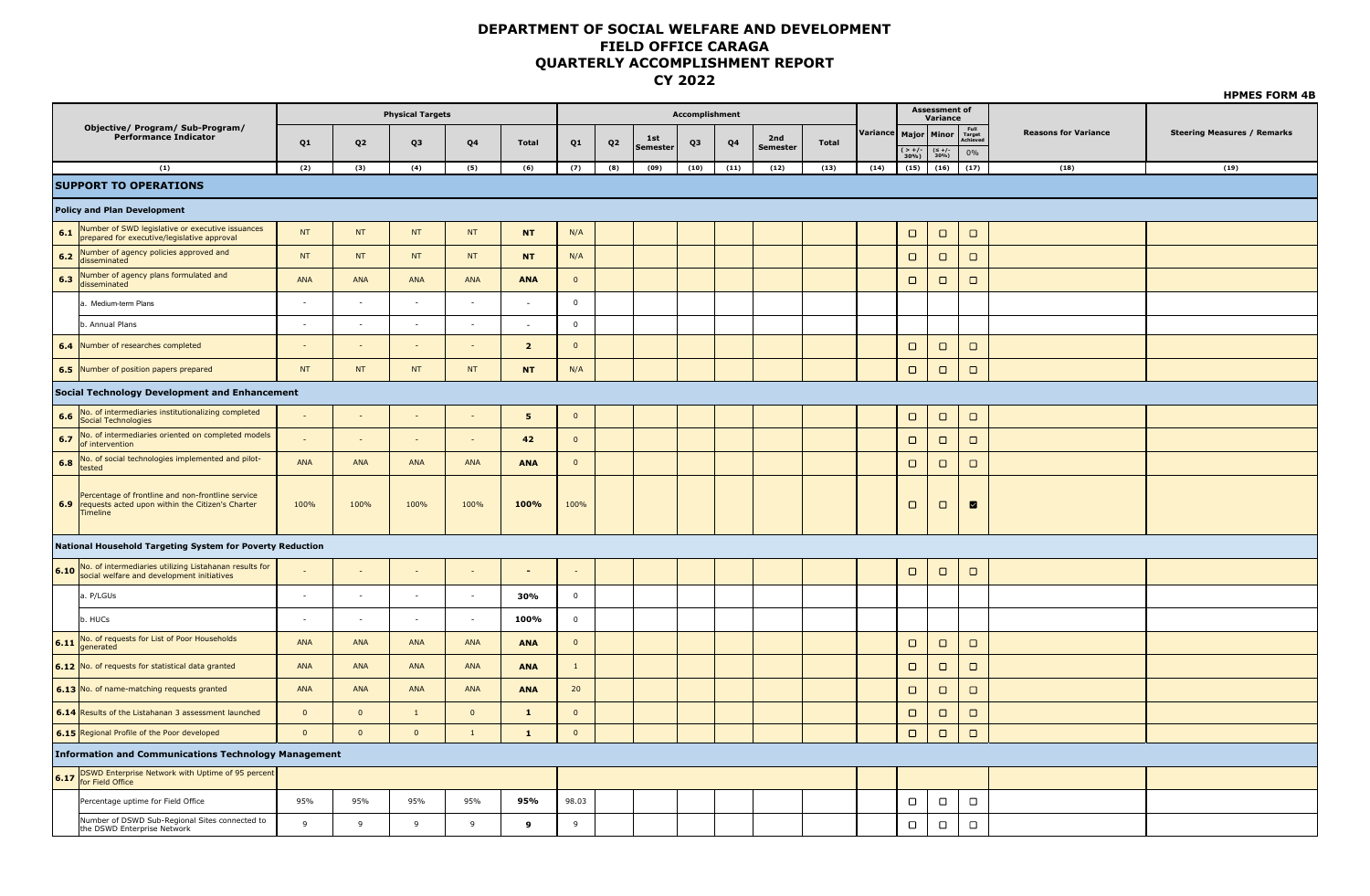|      |                                                                                                                                     |                |                | <b>Physical Targets</b> |                |                |                         |                |                 | Accomplishment |      |                        |              |                          |             | <b>Assessment of</b><br>Variance |                |                                                                                                                                                                                                                              |                                    |
|------|-------------------------------------------------------------------------------------------------------------------------------------|----------------|----------------|-------------------------|----------------|----------------|-------------------------|----------------|-----------------|----------------|------|------------------------|--------------|--------------------------|-------------|----------------------------------|----------------|------------------------------------------------------------------------------------------------------------------------------------------------------------------------------------------------------------------------------|------------------------------------|
|      | <b>Objective/ Program/ Sub-Program/</b><br><b>Performance Indicator</b>                                                             | Q1             | Q <sub>2</sub> | Q3                      | Q4             | Total          | Q1                      | Q <sub>2</sub> | 1st<br>Semester | Q3             | Q4   | 2nd<br><b>Semester</b> | <b>Total</b> | Variance   Major   Minor | $( > +/- )$ |                                  | Full<br>Target | <b>Reasons for Variance</b>                                                                                                                                                                                                  | <b>Steering Measures / Remarks</b> |
|      |                                                                                                                                     |                |                |                         |                |                |                         |                |                 |                |      |                        |              |                          | $30%$ )     | $(\leq +/-$<br>30%)              | 0%             |                                                                                                                                                                                                                              | (19)                               |
|      | (1)<br>Percentage/Number of Information Systems                                                                                     | (2)            | (3)            | (4)                     | (5)            | (6)            | (7)                     | (8)            | (09)            | (10)           | (11) | (12)                   | (13)         | (14)                     | (15)        | (16)                             | (17)           | (18)                                                                                                                                                                                                                         |                                    |
| 6.18 | developed/enhanced and maintained                                                                                                   |                |                |                         |                |                |                         |                |                 |                |      |                        |              |                          |             |                                  |                |                                                                                                                                                                                                                              |                                    |
|      | Percentage of functional information systems<br>deployed and maintained                                                             | 100%           | 100%           | 100%                    | 100%           | 100%           | 100%                    |                |                 |                |      |                        |              |                          | $\Box$      | $\Box$                           | $\Box$         |                                                                                                                                                                                                                              |                                    |
|      | Number of Information systems<br>developed/enhanced in partnerships with Business<br>Onwer                                          |                | 1              |                         | $\overline{1}$ | $\overline{2}$ | $\overline{2}$          |                |                 |                |      |                        |              |                          | $\Box$      | $\Box$                           | $\Box$         |                                                                                                                                                                                                                              |                                    |
|      | Number of Information Systems maintained thru<br>interventions and corresponding technical assistance<br>to business owner/users    | 10             | 10             | 10                      | 10             | 10             | 33                      |                |                 |                |      |                        |              |                          | $\Box$      | $\Box$                           | $\Box$         |                                                                                                                                                                                                                              |                                    |
|      | 6.19 Purposive data management for information sharing                                                                              |                |                |                         |                |                |                         |                |                 |                |      |                        |              |                          |             |                                  |                |                                                                                                                                                                                                                              |                                    |
|      | Percentage of mission critical databases managed<br>and maintained                                                                  | 100%           | 100%           | 100%                    | 100%           | 100%           | 100.00%                 |                |                 |                |      |                        |              |                          | $\Box$      | $\Box$                           | $\Box$         |                                                                                                                                                                                                                              |                                    |
|      | Number of DSWD database supporting programs,<br>projects and services managed and maintained                                        | $\sim$         | $\sim$         | $\sim$                  | $\sim$         | $\mathbf{o}$   | 33                      |                |                 |                |      |                        |              |                          | $\Box$      | $\Box$                           | $\Box$         |                                                                                                                                                                                                                              |                                    |
|      | Percentage of for build-up and deployed databases                                                                                   | 100%           | 100%           | 100%                    | 100%           | 100%           | 100.00%                 |                |                 |                |      |                        |              |                          | $\Box$      | $\Box$                           | $\Box$         |                                                                                                                                                                                                                              |                                    |
|      | Number of for build-up and deployed databases                                                                                       | ä,             | $\sim$         |                         |                | $\mathbf{o}$   | $\mathbf{1}$            |                |                 |                |      |                        |              |                          | $\Box$      | $\Box$                           | $\Box$         |                                                                                                                                                                                                                              |                                    |
|      | 6.20 Percentage uptime of DSWD Enterprise Network                                                                                   |                |                |                         |                |                |                         |                |                 |                |      |                        |              |                          |             |                                  |                |                                                                                                                                                                                                                              |                                    |
|      | Percentage Uptime of Local Servers and Storage                                                                                      | 95%            | 95%            | 95%                     | 95%            | 95%            | 98.55%                  |                |                 |                |      |                        |              |                          | $\Box$      | $\Box$                           | $\Box$         |                                                                                                                                                                                                                              |                                    |
|      | Percentage uptime of local datacenter/interim<br>datacenter                                                                         | 95%            | 95%            | 95%                     | 95%            | 95%            | 98.55%                  |                |                 |                |      |                        |              |                          | $\Box$      | $\Box$                           | $\Box$         |                                                                                                                                                                                                                              |                                    |
|      | Percentage uptime of Power Management and<br>Corresponding Power Backup                                                             | 95%            | 95%            | 95%                     | 95%            | 95%            | 98.55%                  |                |                 |                |      |                        |              |                          | $\Box$      | $\Box$                           | $\Box$         |                                                                                                                                                                                                                              |                                    |
|      | Percentage uptime of Heating, ventilation, and Air<br>Conditioning (HVAC)                                                           | 95%            | 95%            | 95%                     | 95%            | 95%            | 98.55%                  |                |                 |                |      |                        |              |                          | $\Box$      | $\Box$                           | $\Box$         |                                                                                                                                                                                                                              |                                    |
|      | Number of functional websites developed and<br>maintained                                                                           | $\overline{1}$ | 1              | -1                      | $\overline{1}$ | 1              | -1                      |                |                 |                |      |                        |              |                          | $\Box$      | $\Box$                           | $\Box$         |                                                                                                                                                                                                                              |                                    |
|      | Percentage uptime of local hosted websites                                                                                          | 95%            | 95%            | 95%                     | 95%            | 95%            | 99.94%                  |                |                 |                |      |                        |              |                          | $\Box$      | $\Box$                           | $\Box$         |                                                                                                                                                                                                                              |                                    |
|      | 6.21 Digital identity and transactions secured                                                                                      |                |                |                         |                |                |                         |                |                 |                |      |                        |              |                          |             |                                  |                |                                                                                                                                                                                                                              |                                    |
|      | Percentage of information systems developed and<br>subjected to vulnerability assessment and patched<br>accordingly                 | 100%           | 100%           | 100%                    | 100%           | 100%           | 100.00%                 |                |                 |                |      |                        |              |                          | $\Box$      | $\Box$                           | $\Box$         |                                                                                                                                                                                                                              |                                    |
|      | Number of Information Systems with vulnerability<br>assessment and patched accordingly                                              | $\sim$         | $\overline{2}$ | $\sim$                  | $\overline{2}$ | $\overline{4}$ | $\overline{2}$          |                |                 |                |      |                        |              |                          | $\Box$      | $\Box$                           | $\Box$         |                                                                                                                                                                                                                              |                                    |
|      | Percentage of network intrusions mitigated and<br>resolved                                                                          | ANA            | ANA            | ANA                     | ANA            | ANA            | 0.00%                   |                |                 |                |      |                        |              |                          | $\Box$      | $\Box$                           | $\Box$         |                                                                                                                                                                                                                              |                                    |
|      | Number of Intrusion blocked/prevented                                                                                               | ANA            | ANA            | ANA                     | ANA            | <b>ANA</b>     | $\overline{0}$          |                |                 |                |      |                        |              |                          | $\Box$      | $\Box$                           | $\Box$         |                                                                                                                                                                                                                              |                                    |
|      | Number of network intrusions against applications                                                                                   | ANA            | ANA            | ANA                     | ANA            | ANA            | $\overline{\mathbf{0}}$ |                |                 |                |      |                        |              |                          | $\Box$      | $\Box$                           | $\Box$         |                                                                                                                                                                                                                              |                                    |
|      | Percentage of end points secured                                                                                                    | 100%           | 100%           | 100%                    | 100%           | 100%           | 151.39%                 |                |                 |                |      |                        |              |                          | $\Box$      | $\Box$                           | $\Box$         |                                                                                                                                                                                                                              |                                    |
|      | Number of endpoints protected by enterprise<br>antivirus/antimalware                                                                | ANA            | ANA            | ANA                     | ANA            | ANA            | 707                     |                |                 |                |      |                        |              |                          | $\Box$      | $\Box$                           | $\Box$         |                                                                                                                                                                                                                              |                                    |
|      | Number of endpoints licenses                                                                                                        | ANA            | <b>ANA</b>     | ANA                     | ANA            | <b>ANA</b>     | 467                     |                |                 |                |      |                        |              |                          | $\Box$      | $\Box$                           | $\Box$         |                                                                                                                                                                                                                              |                                    |
|      | 6.22 Responsive ICT support services                                                                                                |                |                |                         |                |                |                         |                |                 |                |      |                        |              |                          |             |                                  |                |                                                                                                                                                                                                                              |                                    |
|      | Percentage of Technical Assistance (TA) requests<br>responded and resolved within the set Service Level<br>Agreement (SLA)/timeline | 100%           | 100%           | 100%                    | 100%           | 100%           | 89.60%                  |                |                 |                |      |                        |              | -10.40%                  | $\Box$      | ☑                                | $\Box$         | ther requests are automatically re-opened when<br>requester is replying the email of already closed<br>tickets. There are also requests that comes<br>beyond office hours or weekends that cannot be<br>mediately responded. |                                    |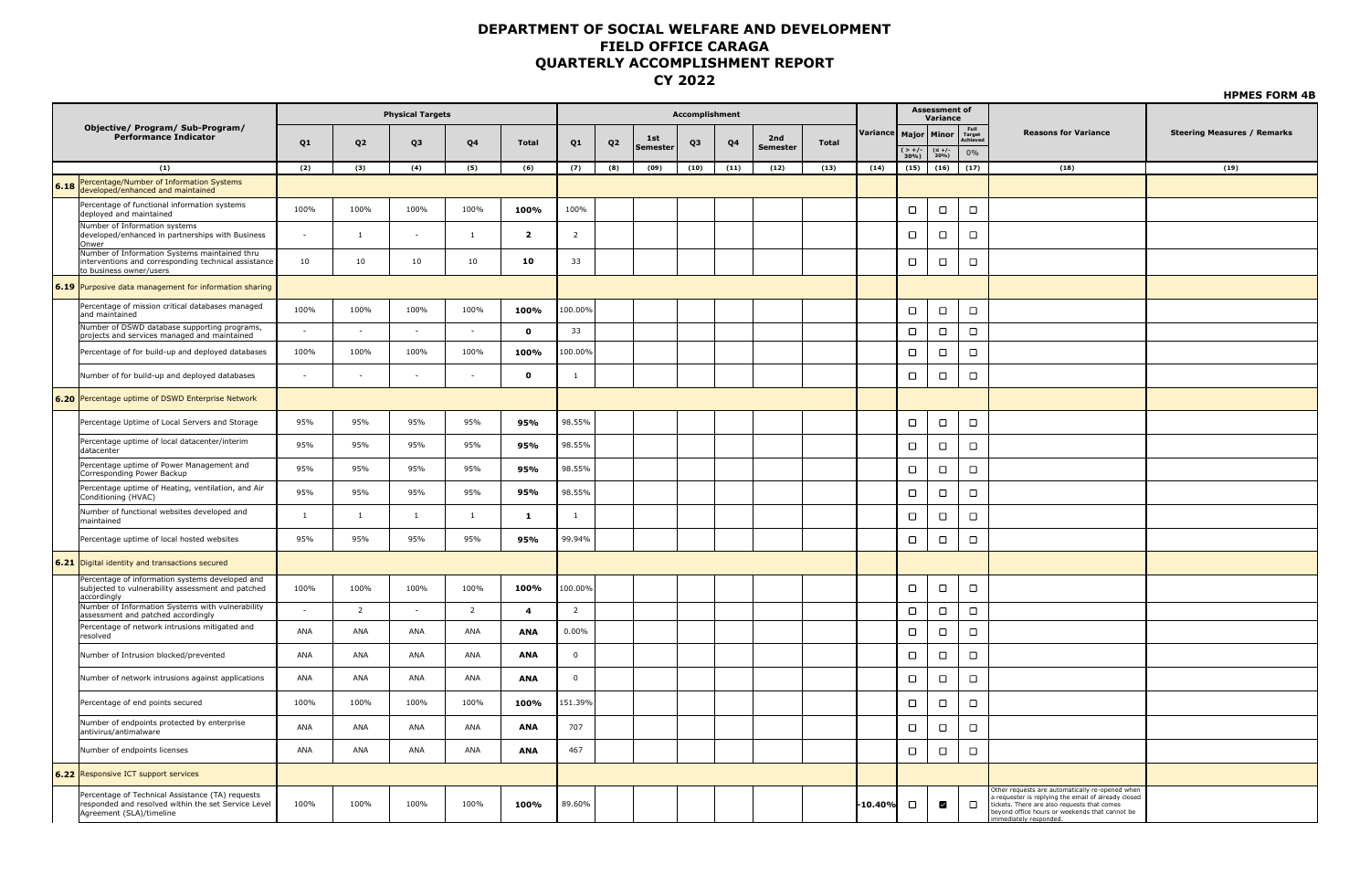|                                                                                                                                                                                      |                |                | <b>Physical Targets</b> |                          |                         |                         |                |                 | Accomplishment |      |                        |              |                          |                   | <b>Assessment of</b> |                            |                             |                                                                                                                                                                                                    |
|--------------------------------------------------------------------------------------------------------------------------------------------------------------------------------------|----------------|----------------|-------------------------|--------------------------|-------------------------|-------------------------|----------------|-----------------|----------------|------|------------------------|--------------|--------------------------|-------------------|----------------------|----------------------------|-----------------------------|----------------------------------------------------------------------------------------------------------------------------------------------------------------------------------------------------|
| Objective/ Program/ Sub-Program/                                                                                                                                                     |                |                |                         |                          |                         |                         |                |                 |                |      |                        |              | Variance   Major   Minor |                   | Variance             | Full<br>Target<br>Achiever | <b>Reasons for Variance</b> | <b>Steering Measures / Remarks</b>                                                                                                                                                                 |
| <b>Performance Indicator</b>                                                                                                                                                         | Q1             | Q <sub>2</sub> | Q3                      | Q4                       | Total                   | Q1                      | Q <sub>2</sub> | 1st<br>Semester | Q3             | Q4   | 2nd<br><b>Semester</b> | <b>Total</b> |                          | $( > +/-$<br>30%) | $(\leq +/-$<br>30%)  | 0%                         |                             |                                                                                                                                                                                                    |
| (1)                                                                                                                                                                                  | (2)            | (3)            | (4)                     | (5)                      | (6)                     | (7)                     | (8)            | (09)            | (10)           | (11) | (12)                   | (13)         | (14)                     | (15)              | (16)                 | (17)                       | (18)                        | (19)                                                                                                                                                                                               |
| Total percentage of TA responded and resolved<br>within SLA of all Division                                                                                                          | ANA            | ANA            | ANA                     | ANA                      | <b>ANA</b>              | 89.60%                  |                |                 |                |      |                        |              |                          | $\Box$            | $\Box$               | $\Box$                     |                             |                                                                                                                                                                                                    |
| Total number of TA received                                                                                                                                                          | ANA            | ANA            | ANA                     | ANA                      | ANA                     | 250                     |                |                 |                |      |                        |              |                          | $\Box$            | $\Box$               | $\Box$                     |                             |                                                                                                                                                                                                    |
| Total number of TA responded and resolved within<br><b>SLA</b>                                                                                                                       | ANA            | ANA            | ANA                     | ANA                      | ANA                     | 224                     |                |                 |                |      |                        |              |                          | $\Box$            | $\Box$               | $\Box$                     |                             |                                                                                                                                                                                                    |
| Number of Learning and Development Interventions<br>6.23<br>on ICT Service Management conducted                                                                                      |                | $\mathbf{1}$   | $\sim$                  | 1                        | $\overline{2}$          | $\overline{\mathbf{0}}$ |                |                 |                |      |                        |              |                          | $\Box$            | $\Box$               | $\Box$                     |                             |                                                                                                                                                                                                    |
| All RITMU personnel are able to attend atleast one<br>(1) Learning and Development Intervention (LDI) on<br>6.24<br>Digitalization and Occupational Health Safety<br>Protocol (OHSP) |                | 5              | $\sim$                  | $\overline{\phantom{a}}$ | 5                       | $\overline{0}$          |                |                 |                |      |                        |              |                          | $\Box$            | $\Box$               | $\Box$                     |                             |                                                                                                                                                                                                    |
| Number of Users Trained on ICT applications,<br>6.25<br>websites, solutions, tools and products                                                                                      | ANA            | ANA            | ANA                     | <b>ANA</b>               | <b>ANA</b>              | $\overline{0}$          |                |                 |                |      |                        |              |                          | $\Box$            | $\Box$               | $\Box$                     |                             |                                                                                                                                                                                                    |
| 6.26 ICT systems, facilities and infrastructure put in place                                                                                                                         |                |                |                         |                          |                         |                         |                |                 |                |      |                        |              |                          |                   |                      |                            |                             |                                                                                                                                                                                                    |
| Number of new ICT systems, ICT equipment,<br>facilities and infrastructure put in place                                                                                              | ANA            | ANA            | ANA                     | ANA                      | ANA                     | 45                      |                |                 |                |      |                        |              |                          | $\Box$            | $\Box$               | $\Box$                     |                             |                                                                                                                                                                                                    |
| a. Number of new facilities and infrastracture put<br>in place                                                                                                                       | ANA            | ANA            | ANA                     | ANA                      | <b>ANA</b>              | $\overline{0}$          |                |                 |                |      |                        |              |                          | $\Box$            | $\Box$               | $\Box$                     |                             |                                                                                                                                                                                                    |
| b. Number of iCT Equipment put in place                                                                                                                                              | ANA            | ANA            | ANA                     | ANA                      | <b>ANA</b>              | 45                      |                |                 |                |      |                        |              |                          | $\Box$            | $\Box$               | $\Box$                     |                             |                                                                                                                                                                                                    |
| <b>Internal Audit</b>                                                                                                                                                                |                |                |                         |                          |                         |                         |                |                 |                |      |                        |              |                          |                   |                      |                            |                             |                                                                                                                                                                                                    |
| 6.27 Percentage of audit recommendations complied with                                                                                                                               |                |                |                         | $\sim$                   | 100%                    | 0.00%                   |                |                 |                |      |                        |              |                          | $\Box$            | $\Box$               | $\Box$                     |                             | No Audit Engagement Plan cascaded by IAS-CO                                                                                                                                                        |
| No.of Audit Recommendations                                                                                                                                                          | $\sim$         | $\sim$         | $\sim$                  | $\sim$                   | ٠                       | $\mathsf 0$             |                |                 |                |      |                        |              |                          |                   |                      |                            |                             |                                                                                                                                                                                                    |
| Total No.of Audit Recommendations Complied                                                                                                                                           |                | $\sim$         | $\sim$                  | $\sim$                   | $\overline{a}$          | $\overline{\mathbf{0}}$ |                |                 |                |      |                        |              |                          |                   |                      |                            |                             |                                                                                                                                                                                                    |
| Percentage of integrity management measures<br>6.28<br>implemented                                                                                                                   | N/A            | N/A            | N/A                     | N/A                      | N/A                     | N/A                     |                |                 |                |      |                        |              |                          | $\Box$            | $\Box$               | $\Box$                     |                             | As per memorandum by IMC Secretariat dated Feb. 10,<br>2022, FO Caraga has achieved 100% compliance on<br>IMP activities for CY 2021 on the final year of<br>implementation based on the IMP Plan. |
| No.of Integrity Measures Identified                                                                                                                                                  | $\sim$         | $\sim$         | $\sim$                  | $\sim$                   |                         | $\sim$                  |                |                 |                |      |                        |              |                          |                   |                      |                            |                             |                                                                                                                                                                                                    |
| Total No.of Integrity Measures Implemented                                                                                                                                           |                |                |                         |                          |                         |                         |                |                 |                |      |                        |              |                          |                   |                      |                            |                             |                                                                                                                                                                                                    |
| Social Marketing                                                                                                                                                                     |                |                |                         |                          |                         |                         |                |                 |                |      |                        |              |                          |                   |                      |                            |                             |                                                                                                                                                                                                    |
| 6.29 Percentage of respondents aware of at least 2<br>DSWD programs except 4Ps                                                                                                       |                | 85%            |                         |                          | 85%                     | 0%                      |                |                 |                |      |                        |              |                          | $\Box$            | $\Box$               | $\Box$                     |                             |                                                                                                                                                                                                    |
| 6.30 Number of social marketing activities conducted                                                                                                                                 |                |                |                         |                          |                         |                         |                |                 |                |      |                        |              |                          |                   |                      |                            |                             |                                                                                                                                                                                                    |
| a. Information caravans                                                                                                                                                              | $\overline{2}$ | $\overline{2}$ | $\overline{2}$          | $\overline{2}$           | 8                       | $\overline{4}$          |                |                 |                |      |                        |              |                          | $\Box$            | $\Box$               | $\Box$                     |                             |                                                                                                                                                                                                    |
| b. Issuance of press releases                                                                                                                                                        | 6              | 6              | $6\phantom{.}6$         | 6                        | 24                      | 61                      |                |                 |                |      |                        |              |                          | $\Box$            | $\Box$               | $\Box$                     |                             |                                                                                                                                                                                                    |
| c. Communication campaigns                                                                                                                                                           |                | $\overline{1}$ | $\mathbf{1}$            | $\overline{1}$           | $\mathbf{3}$            | 44                      |                |                 |                |      |                        |              |                          | $\Box$            | $\Box$               | $\Box$                     |                             |                                                                                                                                                                                                    |
| 6.31 Number of IEC materials developed                                                                                                                                               | ANA            | ANA            | ANA                     | <b>ANA</b>               | ANA                     | 146                     |                |                 |                |      |                        |              |                          | $\Box$            | $\Box$               | $\Box$                     |                             |                                                                                                                                                                                                    |
| Knowledge Management                                                                                                                                                                 |                |                |                         |                          |                         |                         |                |                 |                |      |                        |              |                          |                   |                      |                            |                             |                                                                                                                                                                                                    |
| 6.32 Number of knowledge products on social welfare and<br>development services developed                                                                                            | $\mathbf 0$    | $\overline{2}$ | $\overline{0}$          | $\overline{2}$           | $\overline{\mathbf{4}}$ | $\overline{0}$          |                |                 |                |      |                        |              |                          | $\Box$            | $\Box$               | $\Box$                     |                             |                                                                                                                                                                                                    |
| 6.33 Number of knowledge sharing sessions conducted                                                                                                                                  | $\mathbf{1}$   | $\mathbf{1}$   | <sup>1</sup>            | $\overline{1}$           | $\overline{a}$          | $\overline{3}$          |                |                 |                |      |                        |              |                          | $\Box$            | $\Box$               | $\Box$                     |                             |                                                                                                                                                                                                    |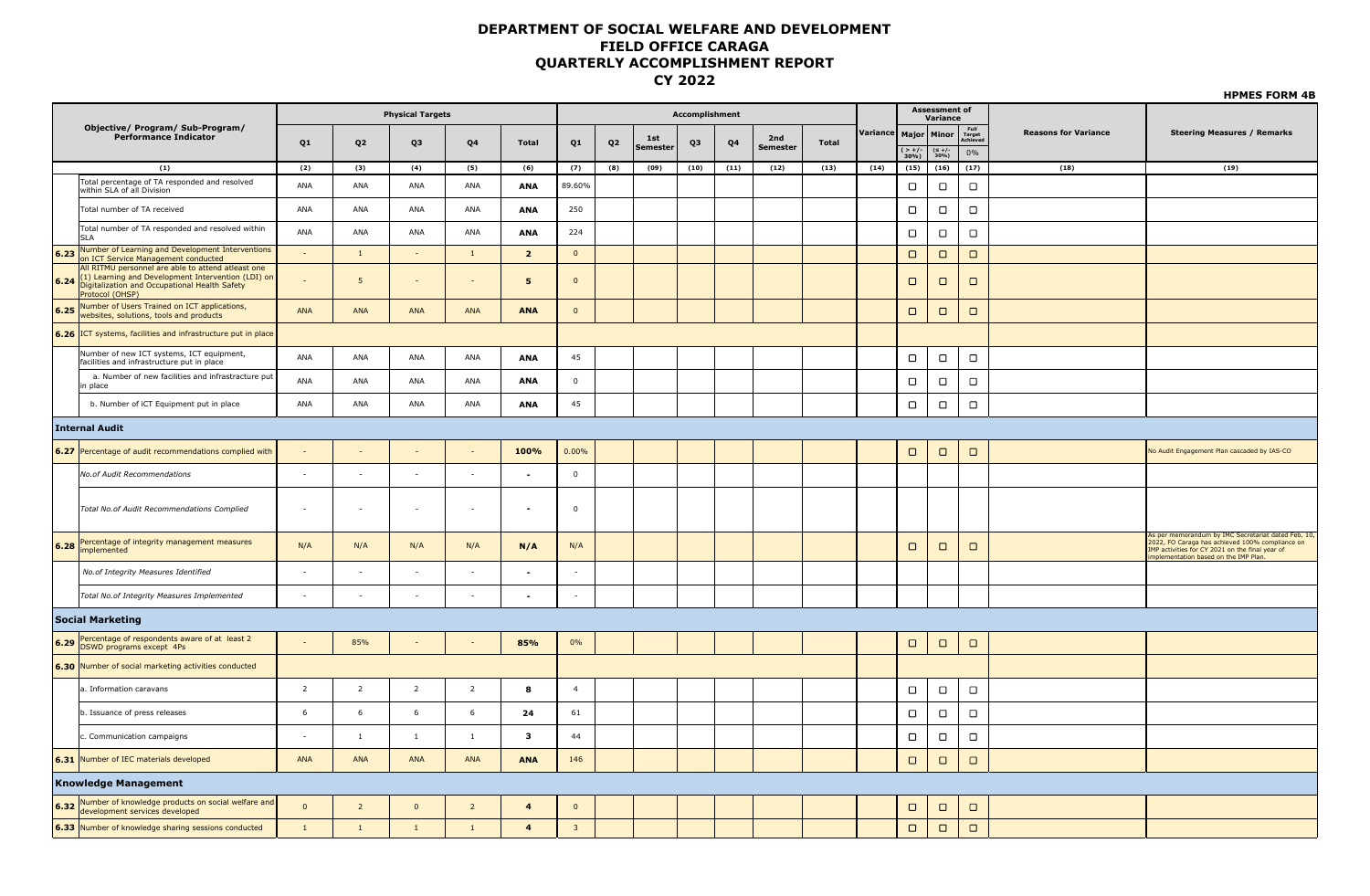|                                                                                 |     |                | <b>Physical Targets</b> |           |              |     |                |          | Accomplishment |                |          |       |                           |                                                                                                         | <b>Assessment of</b><br>Variance |        |                             |                                    |
|---------------------------------------------------------------------------------|-----|----------------|-------------------------|-----------|--------------|-----|----------------|----------|----------------|----------------|----------|-------|---------------------------|---------------------------------------------------------------------------------------------------------|----------------------------------|--------|-----------------------------|------------------------------------|
| Objective/ Program/ Sub-Program/<br><b>Performance Indicator</b>                | 01  | Q <sub>2</sub> | Q3                      | <b>O4</b> | <b>Total</b> | Q1  | Q <sub>2</sub> | 1st      | Q3             | Q <sub>4</sub> | 2nd      | Total | Variance Major Minor Full |                                                                                                         |                                  |        | <b>Reasons for Variance</b> | <b>Steering Measures / Remarks</b> |
|                                                                                 |     |                |                         |           |              |     |                | Semester |                |                | Semester |       |                           | $\begin{array}{ c c c c }\n & & & & \text{(} & & \text{+}/\text{-} \\  & & & 30\% & & 30\% \end{array}$ |                                  | 0%     |                             |                                    |
| (1)                                                                             | (2) | (3)            |                         | (5)       | (6)          | (7) | (8)            | (09)     | (10)           | (11)           | (12)     | (13)  | (14)                      | (15)                                                                                                    | (16)                             | (17)   | (18)                        | (19)                               |
| <b>Resource Generation and Management</b>                                       |     |                |                         |           |              |     |                |          |                |                |          |       |                           |                                                                                                         |                                  |        |                             |                                    |
| 6.34 Number of TAF-funded activities/projects completed                         | N/A | N/A            | N/A                     | N/A       | N/A          | N/A |                |          |                |                |          |       |                           |                                                                                                         | $\overline{\phantom{0}}$         | $\Box$ |                             |                                    |
| 6.35 Amount of grants accessed to support TAF-funded<br>activities and projects | N/A | N/A            | N/A                     | N/A       | N/A          | N/A |                |          |                |                |          |       |                           |                                                                                                         | $\overline{\phantom{0}}$         |        |                             |                                    |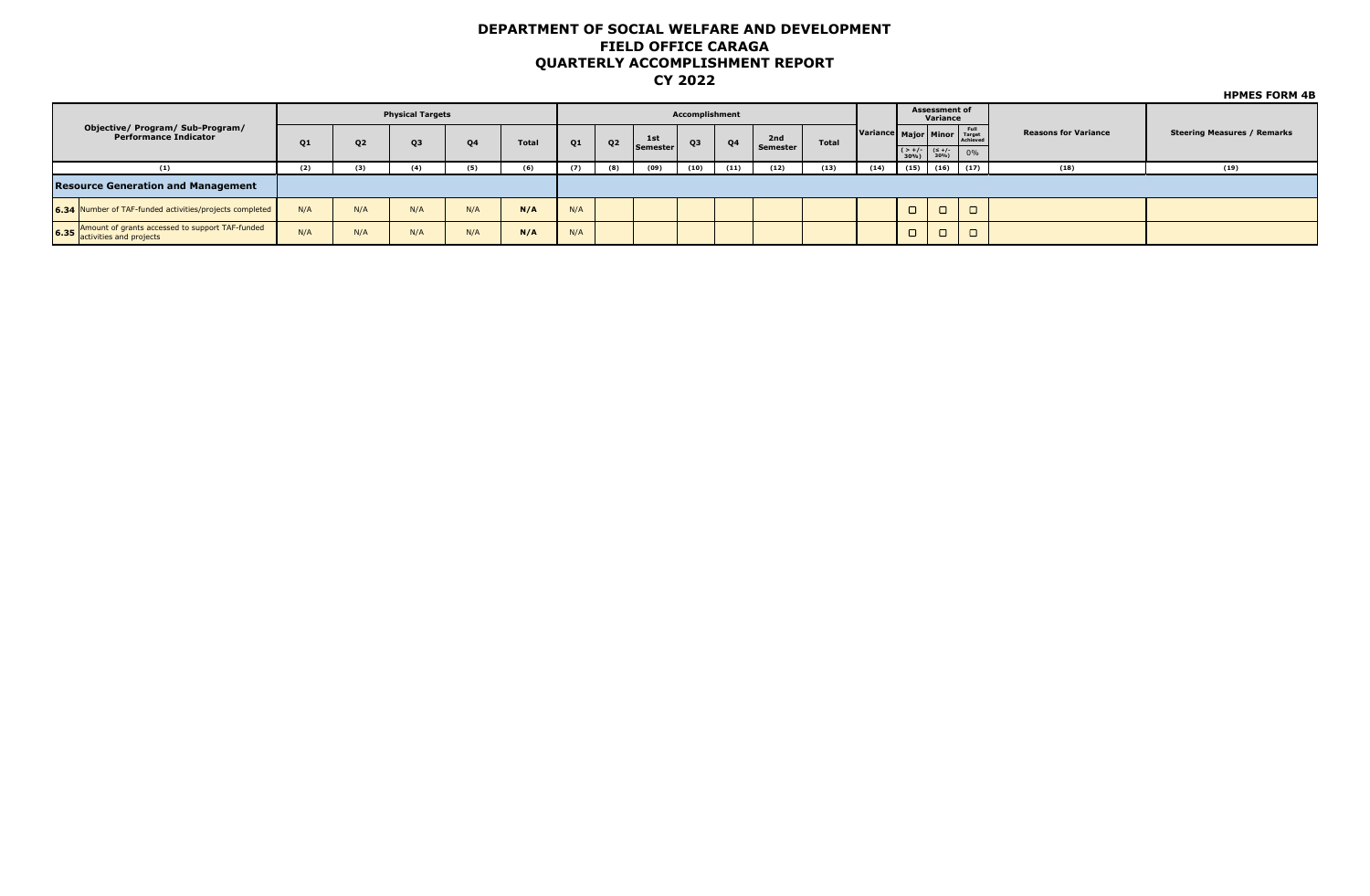|                                                                                                               |                             |                       |                                  |                |                |                   |           |                            |                               |              |      |                     |           |              | <b>HPMES FORM 4B</b>          |
|---------------------------------------------------------------------------------------------------------------|-----------------------------|-----------------------|----------------------------------|----------------|----------------|-------------------|-----------|----------------------------|-------------------------------|--------------|------|---------------------|-----------|--------------|-------------------------------|
|                                                                                                               |                             | <b>Adjustments</b>    |                                  |                |                | <b>OBLIGATION</b> |           |                            |                               |              |      | <b>DISBURSEMENT</b> |           |              |                               |
| <b>Program/Activity/Project</b>                                                                               | Authorized<br>Appropriation | (Transfer<br>To/From, | <b>Adjusted</b><br>Appropriation |                |                | Amount            |           |                            | Percent<br><b>Utilization</b> |              |      | Amount              |           |              | Percent<br><b>Utilization</b> |
|                                                                                                               |                             | Realignment)          |                                  | Q <sub>1</sub> | Q <sub>2</sub> | Q3                | <b>Q4</b> | <b>Total</b>               | <b>Total</b>                  | Q1           | 02   | Q3                  | <b>Q4</b> | Total        | <b>Total</b>                  |
| (1)                                                                                                           | (2)                         | (3)                   | $(4) = (2)+(3)$                  | (5)            | (6)            | (7)               | (8)       | $(9) =$<br>(5)+(6)+(7)+(8) | $(10)=(9)/(4)$                | (11)         | (12) | (13)                | (14)      | (15)         | $(16)=(15)/(9)$               |
| <b>SUPPORT TO OPERATIONS</b>                                                                                  | 5,456,000.00                | 22,381,893.83         | 27,837,893.83                    | 9,540,297.56   | 0.00           | 0.00              | 0.00      | 9,540,297.56               | 34.27%                        | 2,977,803.83 | 0.00 | 0.00                | 0.00      | 2,977,803.83 | 31.21%                        |
| I. Formulation and Development of Policies and<br>Plans                                                       | 0.00                        | 300,000.00            | 300,000.00                       | 0.00           | 0.00           | 0.00              | 0.00      | 0.00                       | 0.00%                         | 0.00         | 0.00 | 0.00                | 0.00      | 0.00         | 0.00%                         |
| <b>Current Appropriation:</b>                                                                                 | 0.00                        | 300,000,00            | 300,000,00                       | 0.00           | 0.00           | 0.00              | 0.00      | 0.00                       | 0.00%                         | 0.00         | 0.00 | 0.00                | 0.00      | 0.00         | $0.00\%$                      |
| <b>MOOE</b>                                                                                                   | 0.00                        | 300,000.00            | 300,000.00                       | 0.00           |                |                   |           | 0.00                       | 0.00%                         | 0.00         |      |                     |           | 0.00         | 0.00%                         |
| II. Social Technology Development and<br><b>Enhancement</b>                                                   | 0.00                        | 1,963,075.99          | 1,963,075.99                     | 1,009,473.88   | 0.00           | 0.00              | 0.00      | 1,009,473.88               | 51.42%                        | 339,192.63   | 0.00 | 0.00                | 0.00      | 339,192.63   | 33.60%                        |
| <b>Current Appropriation:</b>                                                                                 | 0.00                        | 1,876,675.99          | 1,876,675.99                     | 1,009,473.88   | 0.00           | 0.00              | 0.00      | 1,009,473.88               | 53.79%                        | 339,192.63   | 0.00 | 0.00                | 0.00      | 339,192.63   | 33.60%                        |
| <b>MOOE</b>                                                                                                   | 0.00                        | 1,876,675.99          | 1,876,675.99                     | 1,009,473.88   |                |                   |           | 1,009,473.88               | 53.79%                        | 339,192.63   |      |                     |           | 339,192.63   | 33.60%                        |
| <b>Continuing Appropriation:</b>                                                                              | 0.00                        | 86,400.00             | 86,400.00                        | 0.00           | 0.00           | 0.00              | 0.00      | 0.00                       | $0.00\%$                      | 0.00         | 0.00 | 0.00                | 0.00      | 0.00         | 0.00%                         |
| <b>MOOE</b>                                                                                                   | 0.00                        | 86,400.00             | 86,400.00                        | 0.00           |                |                   |           | 0.00                       | 0.00%                         | 0.00         |      |                     |           | 0.00         | 0.00%                         |
| III. National Household Targeting System for<br><b>Poverty Reduction (NHTS-PR)</b>                            | 5,456,000.00                | 1,135,000.00          | 6,591,000.00                     | 1,364,021.39   | 0.00           | 0.00              | 0.00      | 1,364,021.39               | 20.70%                        | 1,171,530.05 | 0.00 | 0.00                | 0.00      | 1,171,530.05 | 85.89%                        |
| <b>Current Appropriation:</b>                                                                                 | 5,456,000.00                | 1,135,000.00          | 6,591,000.00                     | 1,364,021.39   | 0.00           | 0.00              | 0.00      | 1,364,021.39               | 20.70%                        | 1,171,530.05 | 0.00 | 0.00                | 0.00      | 1,171,530.05 | 85.89%                        |
| PS                                                                                                            | 4,650,000.00                | 0.00                  | 4,650,000.00                     | 975,131.89     |                |                   |           | 975,131.89                 | 20.97%                        | 954,040.55   |      |                     |           | 954,040.55   | 97.84%                        |
| <b>MOOE</b>                                                                                                   | 806,000.00                  | 1,135,000.00          | 1,941,000.00                     | 388,889.50     |                |                   |           | 388,889.50                 | 20.04%                        | 217,489.50   |      |                     |           | 217,489.50   | 55.93%                        |
| <b>IV. Information and Communications Technology</b><br><b>Service Management</b>                             | 0.00                        | 15,468,016.80         | 15,468,016.80                    | 4,511,059.00   | 0.00           | 0.00              | 0.00      | 4,511,059.00               | 29.16%                        | 848,281.71   | 0.00 | 0.00                | 0.00      | 848,281.71   | 18.80%                        |
| <b>Current Appropriation:</b>                                                                                 | 0.00                        | 15,468,016.80         | 15,468,016.80                    | 4,511,059.00   | 0.00           | 0.00              | 0.00      | 4,511,059.00               | 29.16%                        | 848,281.71   | 0.00 | 0.00                | 0.00      | 848,281.71   | 18.80%                        |
| <b>MOOE</b>                                                                                                   | 0.00                        | 15,468,016.80         | 15,468,016.80                    | 4,511,059.00   |                |                   |           | 4,511,059.00               | 29.16%                        | 848,281.71   |      |                     |           | 848,281.71   | 18.80%                        |
| V. Enhancement Partnership Against Hunger<br>and Poverty - National Program Management<br>Office (EPAHP-NPMO) | 0.00                        | 3,515,801.04          | 3,515,801.04                     | 2,655,743.29   | 0.00           | 0.00              | 0.00      | 2,655,743.29               | 75.54%                        | 618,799.44   | 0.00 | 0.00                | 0.00      | 618,799.44   | 23.30%                        |
| <b>Current Appropriation:</b>                                                                                 | 0.00                        | 3,461,201.04          | 3,461,201.04                     | 2,655,743.29   | 0.00           | 0.00              | 0.00      | 2,655,743.29               | 76.73%                        | 618,799,44   | 0.00 | 0.00                | 0.00      | 618,799.44   | 23.30%                        |
| <b>MOOE</b>                                                                                                   | 0.00                        | 3,461,201.04          | 3,461,201.04                     | 2,655,743.29   |                |                   |           | 2,655,743.29               | 76.73%                        | 618,799.44   |      |                     |           | 618,799.44   | 23.30%                        |
| <b>Continuing Appropriation:</b>                                                                              | 0.00                        | 54,600.00             | 54,600.00                        | 0.00           | 0.00           | 0.00              | 0.00      | 0.00                       | 0.00%                         | 0.00         | 0.00 | 0.00                | 0.00      | 0.00         | 0.00%                         |
| <b>MOOE</b>                                                                                                   | 0.00                        | 54,600.00             | 54,600.00                        | 0.00           |                |                   |           | 0.00                       | 0.00%                         | 0.00         |      |                     |           | 0.00         | 0.00%                         |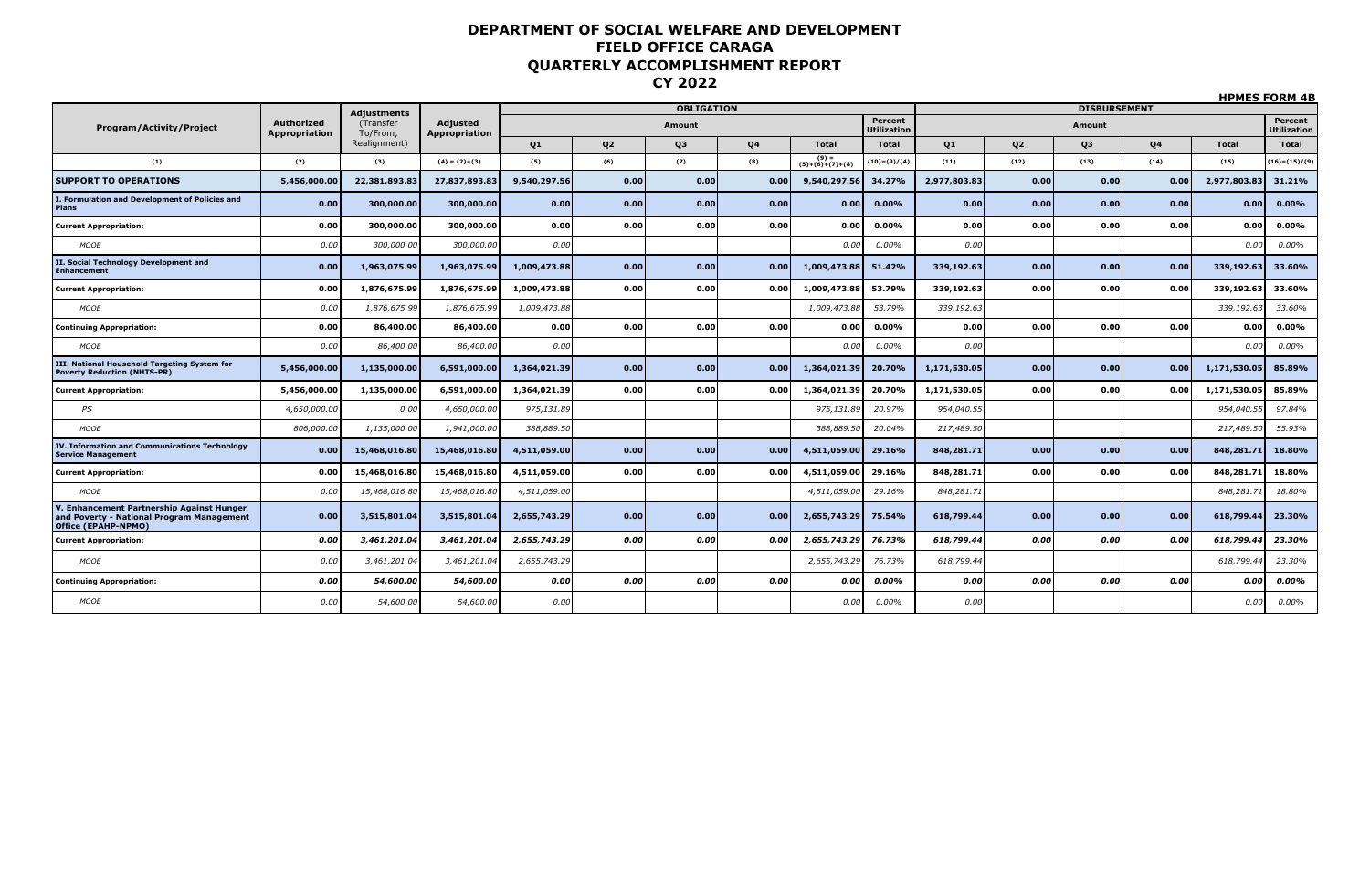|     |                                                                                               |          |                          |                          |                |                          |                         |                |                     |                                 |                |              |       |           |                                  |                                |                                  |                                                                                              | <b>HPMES FORM 4B</b>                                 |
|-----|-----------------------------------------------------------------------------------------------|----------|--------------------------|--------------------------|----------------|--------------------------|-------------------------|----------------|---------------------|---------------------------------|----------------|--------------|-------|-----------|----------------------------------|--------------------------------|----------------------------------|----------------------------------------------------------------------------------------------|------------------------------------------------------|
|     |                                                                                               |          |                          | <b>Phyiscal Targets</b>  |                |                          |                         |                |                     | <b>Physical Accomplishments</b> |                |              |       |           |                                  | <b>Assessment of Variance</b>  |                                  |                                                                                              |                                                      |
|     | Objective/ Program/ Sub-Program/<br><b>Performance Indicator</b>                              | Q1       | Q <sub>2</sub>           | Q3                       | Q <sub>4</sub> | <b>Total</b>             | Q1                      | Q <sub>2</sub> | <b>1st Semester</b> | Q3                              | Q <sub>4</sub> | 2nd Semester | Total | Variance  | Major<br>$\frac{(-1)^{2}}{30\%}$ | Minor<br>$\frac{(5+/-)}{30\%}$ | Full<br>Target<br>Achieved<br>0% | <b>Reasons for Variance</b>                                                                  | <b>Steering Measures / Remarks</b>                   |
|     | (1)                                                                                           | (2)      | (3)                      | (4)                      | (5)            | (6)                      | (7)                     | (8)            | (9)                 | (10)                            | (11)           | (12)         | (13)  | (14)      | (15)                             | (16)                           | (17)                             | (18)                                                                                         | (19)                                                 |
|     | <b>GENERAL ADMINISTRATION AND SUPPORT SERVICES</b>                                            |          |                          |                          |                |                          |                         |                |                     |                                 |                |              |       |           |                                  |                                |                                  |                                                                                              |                                                      |
|     | <b>Human Resource and Development</b>                                                         |          |                          |                          |                |                          |                         |                |                     |                                 |                |              |       |           |                                  |                                |                                  |                                                                                              |                                                      |
|     | 7.1 Percentage of positions filled-up within timeline                                         |          |                          |                          |                |                          |                         |                |                     |                                 |                |              |       |           |                                  |                                |                                  |                                                                                              |                                                      |
|     | a. Permanent                                                                                  | 100%     | 100%                     | 100%                     | 100%           | 100%                     | 33.33%                  |                |                     |                                 |                |              |       | $-66.67%$ | $\Box$                           | $\Box$                         | $\Box$                           | On-going RSP process                                                                         |                                                      |
|     | No. of Positions Filled up within Timeline                                                    | $\sim$   | $\sim$                   | $\overline{\phantom{a}}$ | $\sim$         | $\sim$                   | $\mathbf{1}$            |                |                     |                                 |                |              |       |           |                                  |                                |                                  |                                                                                              |                                                      |
|     | Male                                                                                          | $\sim$   | $\sim$                   | $\sim$                   | $\sim$         | $\sim$                   | $\mathbf{1}$            |                |                     |                                 |                |              |       |           |                                  |                                |                                  |                                                                                              |                                                      |
|     | Female                                                                                        | $\sim$   | $\sim$                   | $\sim$                   | $\sim$         | $\sim$                   | $\circ$                 |                |                     |                                 |                |              |       |           |                                  |                                |                                  |                                                                                              |                                                      |
|     | Total no. of Positions with Request for Posting                                               | $\sim$   | $\sim$                   | $\sim$                   | $\sim$         | $\sim$                   | $\overline{\mathbf{3}}$ |                |                     |                                 |                |              |       |           |                                  |                                |                                  |                                                                                              |                                                      |
|     | b. Contractual                                                                                | 100%     | 100%                     | 100%                     | 100%           | 100%                     | 100.00%                 |                |                     |                                 |                |              |       | 0.00%     | $\Box$                           | $\Box$                         | $\blacksquare$                   |                                                                                              |                                                      |
|     | No. of Positions Filled up within Timeline                                                    | $\sim$   |                          | $\sim$                   | $\sim$         | $\sim$                   | $11\,$                  |                |                     |                                 |                |              |       |           |                                  |                                |                                  |                                                                                              |                                                      |
|     | Male                                                                                          | $\sim$   | $\sim$                   | $\sim$                   | $\sim$         | $\sim$                   | 5                       |                |                     |                                 |                |              |       |           |                                  |                                |                                  |                                                                                              |                                                      |
|     | Female                                                                                        | $\sim$   | $\overline{\phantom{a}}$ | $\sim$                   | $\sim$         | $\sim$                   | 6                       |                |                     |                                 |                |              |       |           |                                  |                                |                                  |                                                                                              |                                                      |
|     | Total no. of Positions with Request for Posting                                               | $\sim$   | $\sim$                   | $\sim$                   | $\sim$         | $\sim$                   | 11                      |                |                     |                                 |                |              |       |           |                                  |                                |                                  |                                                                                              |                                                      |
|     | c. Casual                                                                                     | 100%     | 100%                     | 100%                     | 100%           | 100%                     | $0.00\%$                |                |                     |                                 |                |              |       |           | $\Box$                           | $\Box$                         | $\Box$                           |                                                                                              | No Casual Employment Status in Field Office<br>araga |
|     | No. of Positions Filled up within Timeline                                                    | $\sim$   |                          | $\overline{\phantom{a}}$ | $\sim$         | $\sim$                   | $\overline{0}$          |                |                     |                                 |                |              |       |           |                                  |                                |                                  |                                                                                              |                                                      |
|     | Male                                                                                          | $\sim$   |                          | $\sim$                   | $\sim$         | $\sim$                   | $\overline{0}$          |                |                     |                                 |                |              |       |           |                                  |                                |                                  |                                                                                              |                                                      |
|     | Female                                                                                        | $\sim$   | $\overline{\phantom{a}}$ | $\overline{\phantom{a}}$ | $\sim$         | $\sim$                   | $\overline{0}$          |                |                     |                                 |                |              |       |           |                                  |                                |                                  |                                                                                              |                                                      |
|     | Total no. of Positions with Request for Posting                                               | $\sim$   | $\sim$                   | $\sim$                   | $\sim$         | $\sim$                   | $\overline{0}$          |                |                     |                                 |                |              |       |           |                                  |                                |                                  |                                                                                              |                                                      |
|     | d. Contract of Service                                                                        | 100%     | 100%                     | 100%                     | 100%           | 100%                     | 65.52%                  |                |                     |                                 |                |              |       | $-34.48%$ | $\Box$                           | $\Box$                         | $\blacksquare$                   | ositions that are posted in the last month of<br>e quarter are still on-going hiring process |                                                      |
|     | No. of Positions Filled up within Timeline                                                    | $\sim$   | $\sim$                   | $\overline{\phantom{a}}$ | $\sim$         | $\sim$                   | 19                      |                |                     |                                 |                |              |       |           |                                  |                                |                                  |                                                                                              |                                                      |
|     | Male                                                                                          | $\sim$   | $\sim$                   | $\sim$                   | $\sim$         | $\overline{\phantom{a}}$ | 10                      |                |                     |                                 |                |              |       |           |                                  |                                |                                  |                                                                                              |                                                      |
|     | Female                                                                                        | $\sim$   | $\sim$                   | $\sim$                   | $\sim$         | $\overline{\phantom{a}}$ | 9                       |                |                     |                                 |                |              |       |           |                                  |                                |                                  |                                                                                              |                                                      |
|     | Total no. of Positions with Request for Posting                                               | $\sim$   | $\sim$                   | $\sim$                   | $\sim$         | $\sim$                   | 29                      |                |                     |                                 |                |              |       |           |                                  |                                |                                  |                                                                                              |                                                      |
|     | e. Job Order                                                                                  | 100%     | 100%                     | 100%                     | 100%           | 100%                     | 100.00%                 |                |                     |                                 |                |              |       | 0.00%     | $\Box$                           | $\Box$                         | $\blacksquare$                   |                                                                                              |                                                      |
|     | No. of Positions Filled up within Timeline                                                    | $\sim$   | $\sim$                   | $\sim$                   | $\sim$         | $\sim$                   | 33                      |                |                     |                                 |                |              |       |           |                                  |                                |                                  |                                                                                              |                                                      |
|     | Male                                                                                          | $\sim$   | $\sim$                   | $\sim$                   | $\sim$         | $\sim$                   | 15                      |                |                     |                                 |                |              |       |           |                                  |                                |                                  |                                                                                              |                                                      |
|     | Female                                                                                        | $\sim$   | $\sim$                   | $\sim$                   | $\sim$         | $\overline{a}$           | $18\,$                  |                |                     |                                 |                |              |       |           |                                  |                                |                                  |                                                                                              |                                                      |
|     | Total no. of Positions with Request for Posting                                               | $\sim$   | $\sim$                   | $\sim$                   | $\sim$         | ria.                     | 33                      |                |                     |                                 |                |              |       |           |                                  |                                |                                  |                                                                                              |                                                      |
| 7.2 | Percentage of regular staff provided with at least 1<br>learning and development intervention |          | 50%                      | $\sim$                   | 50%            | 100%                     | 30.38%                  |                |                     |                                 |                |              |       |           | $\Box$                           | $\Box$                         | $\Box$                           |                                                                                              |                                                      |
|     | No. of staff provided with Learning and Development<br>Interventions                          | $\sim$   | ÷.                       | $\sim$                   | $\sim$         | $\sim$                   | 24                      |                |                     |                                 |                |              |       |           |                                  |                                |                                  |                                                                                              |                                                      |
|     | Male                                                                                          | $\sim$   | ч.                       | $\sim$                   | $\sim$         | $\sim$                   | 9                       |                |                     |                                 |                |              |       |           |                                  |                                |                                  |                                                                                              |                                                      |
|     | Female                                                                                        | $\sim$   | $\sim$                   | $\sim$                   | $\sim$         | $\sim$                   | $15\,$                  |                |                     |                                 |                |              |       |           |                                  |                                |                                  |                                                                                              |                                                      |
|     | Total No. of Regular Staff                                                                    | in 1919. | $\sim$                   | $\sim$                   | $\sim$         | $\sim$                   | 79                      |                |                     |                                 |                |              |       |           |                                  |                                |                                  |                                                                                              |                                                      |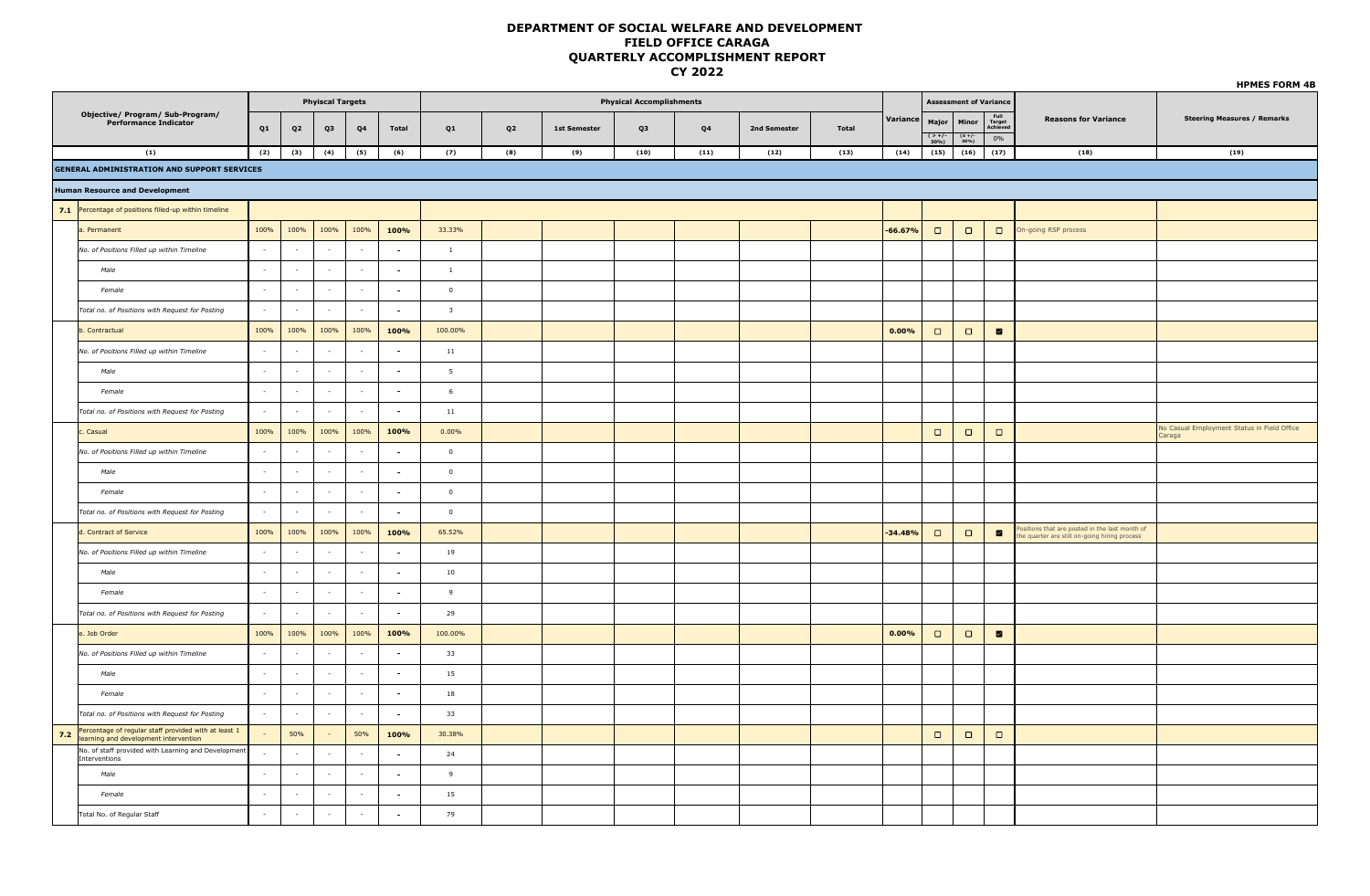|                                  |                                                                                              | <b>Phyiscal Targets</b><br><b>Physical Accomplishments</b><br><b>Assessment of Variance</b> |                          |                |                          |                 |                  |                |                     |      |      |              |              |          |                    |                  |                            |                                                                                                                                                                             | <b>HPMES FORM 4B</b>                                                                                                                                                                 |
|----------------------------------|----------------------------------------------------------------------------------------------|---------------------------------------------------------------------------------------------|--------------------------|----------------|--------------------------|-----------------|------------------|----------------|---------------------|------|------|--------------|--------------|----------|--------------------|------------------|----------------------------|-----------------------------------------------------------------------------------------------------------------------------------------------------------------------------|--------------------------------------------------------------------------------------------------------------------------------------------------------------------------------------|
| Objective/ Program/ Sub-Program/ |                                                                                              |                                                                                             |                          |                |                          |                 |                  |                |                     |      |      |              |              |          |                    |                  |                            |                                                                                                                                                                             |                                                                                                                                                                                      |
|                                  | <b>Performance Indicator</b>                                                                 | Q1                                                                                          | Q <sub>2</sub>           | Q3             | Q4                       | <b>Total</b>    | Q1               | Q <sub>2</sub> | <b>1st Semester</b> | Q3   | Q4   | 2nd Semester | <b>Total</b> | Variance | Major              | Minor            | Full<br>Target<br>Achiever | <b>Reasons for Variance</b>                                                                                                                                                 | <b>Steering Measures / Remarks</b>                                                                                                                                                   |
| (1)                              |                                                                                              |                                                                                             |                          |                |                          |                 |                  |                |                     |      |      |              |              |          | $\frac{2+7}{30\%}$ | $(S +/-$<br>30%) | 0%                         |                                                                                                                                                                             |                                                                                                                                                                                      |
|                                  |                                                                                              | (2)                                                                                         | (3)                      | (4)            | (5)                      | (6)             | (7)              | (8)            | (9)                 | (10) | (11) | (12)         | (13)         | (14)     | (15)               | (16)             | (17)                       | (18)                                                                                                                                                                        | (19)                                                                                                                                                                                 |
| 7.3                              | Percentage of staff provided with<br>compensation/benefits within timeline                   | 100%                                                                                        | 100%                     | 100%           | 100%                     | 100%            | 90.05%           |                |                     |      |      |              |              | $-9.95%$ | $\Box$             | $\blacksquare$   | $\Box$                     | 167 employees (resigned - $12$ ; current staff - 155)<br>have not yet received their salaries and benefits due<br>to non-submission of complete documentary<br>requirements | Already announced during the weekly monday convocation;<br>informed the Porgram concerned and already informed the<br>concerned staff through the group chat and private<br>essages. |
|                                  | Total No. of staff                                                                           | $\sim$                                                                                      | $\sim$                   | $\sim$         | $\sim$                   | $\sim$          | 1,678            |                |                     |      |      |              |              |          |                    |                  |                            |                                                                                                                                                                             |                                                                                                                                                                                      |
|                                  | No.of Staff Receiving Salary and Benefits on<br>Time                                         |                                                                                             | $\sim$                   | $\sim$         | $\sim$                   | $\sim$          | 1,511            |                |                     |      |      |              |              |          |                    |                  |                            |                                                                                                                                                                             |                                                                                                                                                                                      |
|                                  | <b>Legal Services</b>                                                                        |                                                                                             |                          |                |                          |                 |                  |                |                     |      |      |              |              |          |                    |                  |                            |                                                                                                                                                                             |                                                                                                                                                                                      |
|                                  | 7.4 Percentage of disciplinary cases resolved within<br>timeline                             | ANA                                                                                         | ANA                      | ANA            | ANA                      | ANA             | 0%               |                |                     |      |      |              |              |          | $\Box$             | $\Box$           | $\Box$                     |                                                                                                                                                                             |                                                                                                                                                                                      |
|                                  | Total No. of Disciplinary Cases Resolved within<br>Timeline                                  | $\sim$                                                                                      | $\sim$                   | $\sim$         | $\sim$                   | $\sim$          | $\overline{0}$   |                |                     |      |      |              |              |          |                    |                  |                            |                                                                                                                                                                             |                                                                                                                                                                                      |
|                                  | Total No. of Disciplinary Cases Resolved                                                     | $\sim$                                                                                      | $\sim$                   | $\sim$         | $\sim$                   | $\sim$          | $\mathbf 0$      |                |                     |      |      |              |              |          |                    |                  |                            |                                                                                                                                                                             |                                                                                                                                                                                      |
| 7.5                              | Percentage of litigated cases resolved in favor of the<br>Department or Department Personnel | ANA                                                                                         | ANA                      | ANA            | ANA                      | ANA             | 0%               |                |                     |      |      |              |              |          | $\Box$             | $\Box$           | $\Box$                     |                                                                                                                                                                             |                                                                                                                                                                                      |
|                                  | No. of Litigated Cases Resolved with Favorable<br>Outcome                                    | $\sim$                                                                                      | $\sim$                   | $\sim$         | $\sim$                   | $\sim$          | $\overline{0}$   |                |                     |      |      |              |              |          |                    |                  |                            |                                                                                                                                                                             |                                                                                                                                                                                      |
|                                  | Total No.of Litigated Cases Resolved                                                         | $\sim$                                                                                      | $\sim$                   | $\sim$         | $\sim$                   | $\sim$          | $\overline{0}$   |                |                     |      |      |              |              |          |                    |                  |                            |                                                                                                                                                                             |                                                                                                                                                                                      |
| 7.6                              | Percentage of requests for legal assistance<br>addressed                                     | ANA                                                                                         | ANA                      | ANA            | ANA                      | ANA             | 100%             |                |                     |      |      |              |              |          | $\Box$             | $\Box$           | $\Box$                     |                                                                                                                                                                             |                                                                                                                                                                                      |
|                                  | No. of Legal Assistance Requests Addressed                                                   | $\sim$                                                                                      | $\sim$                   | $\sim$         | $\sim$                   | $\sim$          | 27               |                |                     |      |      |              |              |          |                    |                  |                            |                                                                                                                                                                             |                                                                                                                                                                                      |
|                                  | Total No.of Legal Assistance Requests                                                        | $\sim$                                                                                      | $\sim$                   | $\sim$         | $\sim$                   | $\sim$          | 27               |                |                     |      |      |              |              |          |                    |                  |                            |                                                                                                                                                                             |                                                                                                                                                                                      |
|                                  | <b>Administrative Services</b>                                                               |                                                                                             |                          |                |                          |                 |                  |                |                     |      |      |              |              |          |                    |                  |                            |                                                                                                                                                                             |                                                                                                                                                                                      |
|                                  | 7.7 Number of facilities repaired/renovated                                                  | $\mathbf{0}$                                                                                | $\overline{\mathbf{3}}$  | $\overline{0}$ | $\overline{\mathbf{3}}$  | $6\phantom{.0}$ | $\overline{0}$   |                |                     |      |      |              |              |          | $\Box$             | $\Box$           | $\Box$                     |                                                                                                                                                                             |                                                                                                                                                                                      |
|                                  | 7.8 Percentage of real properties titled                                                     | ANA                                                                                         | ANA                      | ANA            | ANA                      | <b>ANA</b>      | 0%               |                |                     |      |      |              |              |          | $\Box$             | $\Box$           | $\Box$                     |                                                                                                                                                                             |                                                                                                                                                                                      |
|                                  | No.of Real Properties with Title                                                             | $\sim$                                                                                      | $\sim$                   | $\sim$         | $\sim$                   | $\sim$          | $\overline{0}$   |                |                     |      |      |              |              |          |                    |                  |                            |                                                                                                                                                                             |                                                                                                                                                                                      |
|                                  | Total No.of DSWD-owned Real Properties                                                       | $\sim$                                                                                      | $\sim$                   | $\sim$         | $\sim$                   | $\sim$          | $\overline{0}$   |                |                     |      |      |              |              |          |                    |                  |                            |                                                                                                                                                                             |                                                                                                                                                                                      |
|                                  | 7.9 Number of vehicles maintained and managed                                                | 12                                                                                          | $12$                     | 12             | 12                       | $12$            | 12               |                |                     |      |      |              |              |          | $\Box$             | $\Box$           | $\Box$                     |                                                                                                                                                                             |                                                                                                                                                                                      |
|                                  | 7.10 Percentage of records digitized/disposed:                                               |                                                                                             |                          |                |                          |                 |                  |                |                     |      |      |              |              |          |                    |                  |                            |                                                                                                                                                                             |                                                                                                                                                                                      |
|                                  | a. Percentage of records digitized                                                           |                                                                                             |                          |                |                          | <b>NT</b>       | 100.00%          |                |                     |      |      |              |              |          | $\Box$             | $\Box$           | $\Box$                     |                                                                                                                                                                             |                                                                                                                                                                                      |
|                                  | Number of records digitized                                                                  | $\sim$                                                                                      | $\sim$                   | $\sim$         | $\sim$                   | $\sim$          | 2,789            |                |                     |      |      |              |              |          |                    |                  |                            |                                                                                                                                                                             |                                                                                                                                                                                      |
|                                  | Number of records identified for digitization                                                | $\sim$                                                                                      | $\sim$                   | $\sim$         | $\sim$                   | $\sim$          | 2,789            |                |                     |      |      |              |              |          |                    |                  |                            |                                                                                                                                                                             |                                                                                                                                                                                      |
|                                  | b. Percentage of records disposed                                                            | $\sim$                                                                                      | $\sim$                   | $\sim$         | 100%                     | 100%            | 0.00%            |                |                     |      |      |              |              |          | $\Box$             | $\Box$           | $\Box$                     |                                                                                                                                                                             |                                                                                                                                                                                      |
|                                  | Number of records disposed                                                                   | $\sim$                                                                                      | $\overline{\phantom{a}}$ | $\sim$         | $\overline{\phantom{a}}$ | $\sim$          | $\overline{0}$   |                |                     |      |      |              |              |          |                    |                  |                            |                                                                                                                                                                             |                                                                                                                                                                                      |
|                                  | Number of records identified for disposal                                                    | $\sim$                                                                                      | $\sim$                   | $\sim$         | $\sim$                   | $\sim$          | 28               |                |                     |      |      |              |              |          |                    |                  |                            |                                                                                                                                                                             |                                                                                                                                                                                      |
|                                  | <b>Financial Management</b>                                                                  |                                                                                             |                          |                |                          |                 |                  |                |                     |      |      |              |              |          |                    |                  |                            |                                                                                                                                                                             |                                                                                                                                                                                      |
|                                  | 7.11 Percentage of budget utilized:                                                          |                                                                                             |                          |                |                          |                 |                  |                |                     |      |      |              |              |          |                    |                  |                            |                                                                                                                                                                             |                                                                                                                                                                                      |
|                                  | a. Actual obligations over Actual Allotment Incurred                                         |                                                                                             |                          |                |                          | 100%            | 28.29%           |                |                     |      |      |              |              |          | $\Box$             | $\Box$           | $\Box$                     |                                                                                                                                                                             |                                                                                                                                                                                      |
|                                  | Total Actual Obligation Incurred                                                             | $\sim$                                                                                      | $\sim$                   | $\sim$         | $\sim$                   | $\sim$          | 1,316,141,453.68 |                |                     |      |      |              |              |          |                    |                  |                            |                                                                                                                                                                             |                                                                                                                                                                                      |
|                                  | <b>Total Actual Annual Allotment Received</b>                                                |                                                                                             | $\sim$                   | $\sim$         | ÷,                       | $\sim$          | 4,652,699,407.31 |                |                     |      |      |              |              |          |                    |                  |                            |                                                                                                                                                                             |                                                                                                                                                                                      |
|                                  | b. Actual Disbursements over Actual Obligations<br>Incurred                                  |                                                                                             | $\sim$                   |                |                          | 100%            | 49.26%           |                |                     |      |      |              |              |          | $\Box$             | $\Box$           | $\Box$                     |                                                                                                                                                                             |                                                                                                                                                                                      |
|                                  | <b>Total Actual Disbursement</b>                                                             | $\blacksquare$                                                                              | $\sim$                   | $\sim$         | $\sim$                   | $\sim$          | 648,278,915.03   |                |                     |      |      |              |              |          |                    |                  |                            |                                                                                                                                                                             |                                                                                                                                                                                      |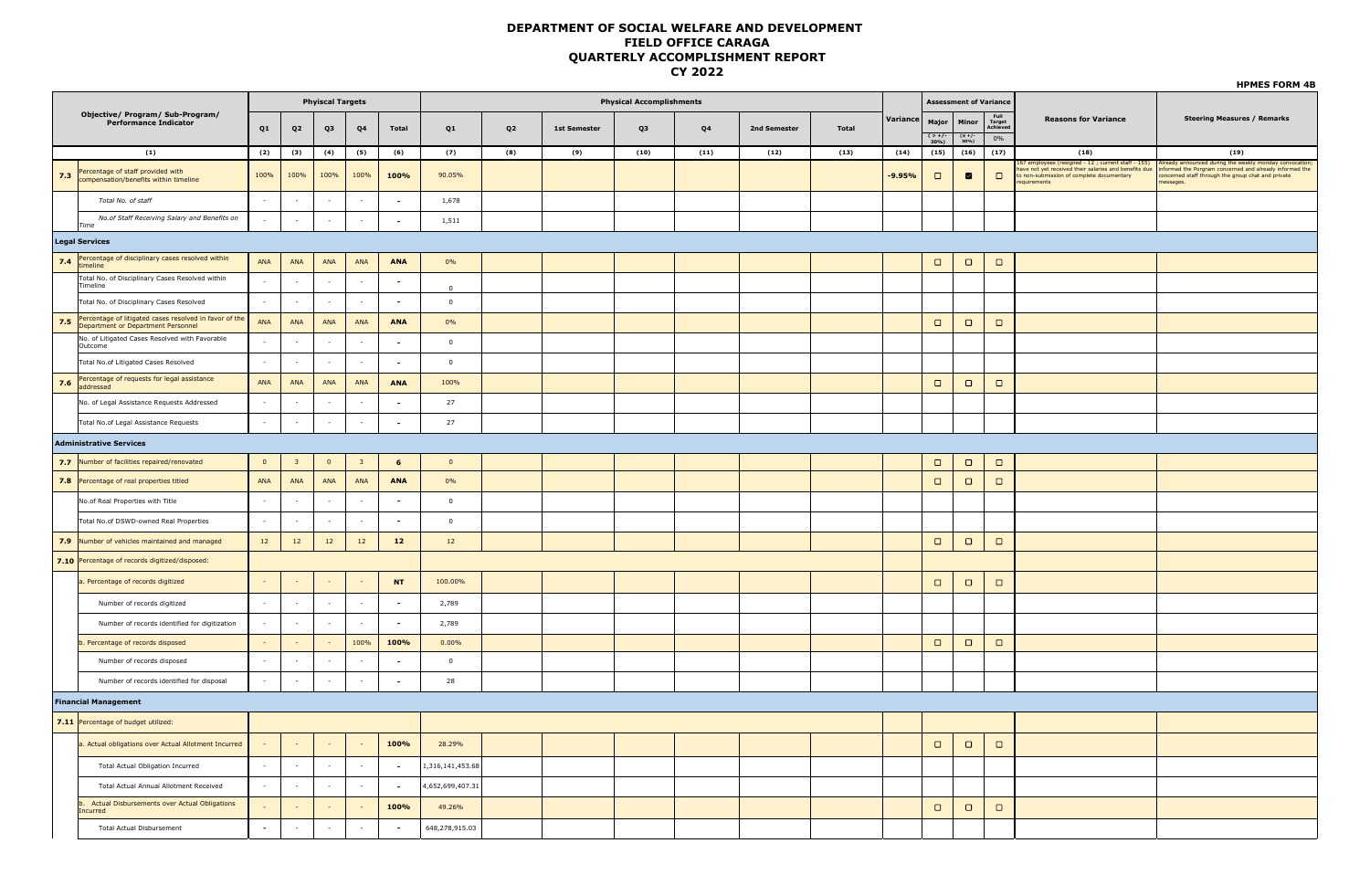| <b>Phyiscal Targets</b><br><b>Physical Accomplishments</b>       |                                                                                                               |                          |          |                          |            |        |                  |     |                     |      |                |              |              | <b>HPMES FORM 4B</b> |                            |                               |                                  |                             |                                                                                                                                        |
|------------------------------------------------------------------|---------------------------------------------------------------------------------------------------------------|--------------------------|----------|--------------------------|------------|--------|------------------|-----|---------------------|------|----------------|--------------|--------------|----------------------|----------------------------|-------------------------------|----------------------------------|-----------------------------|----------------------------------------------------------------------------------------------------------------------------------------|
|                                                                  |                                                                                                               |                          |          |                          |            |        |                  |     |                     |      |                |              |              |                      |                            | <b>Assessment of Variance</b> |                                  |                             |                                                                                                                                        |
| Objective/ Program/ Sub-Program/<br><b>Performance Indicator</b> |                                                                                                               |                          | Q2       | Q3                       | Q4         | Total  | Q1               | Q2  | <b>1st Semester</b> | Q3   | Q <sub>4</sub> | 2nd Semester | <b>Total</b> | Variance             | Major<br>$\frac{2+}{30\%}$ | Minor<br>$(S +/-$<br>30%)     | Full<br>Target<br>Achiever<br>0% | <b>Reasons for Variance</b> | <b>Steering Measures / Remarks</b>                                                                                                     |
| (1)                                                              |                                                                                                               | (2)                      | (3)      | (4)                      | (5)        | (6)    | (7)              | (8) | (9)                 | (10) | (11)           | (12)         | (13)         | (14)                 | (15)                       | (16)                          | (17)                             | (18)                        | (19)                                                                                                                                   |
|                                                                  | Total Actual Annual Obligation Incurred                                                                       | $\overline{\phantom{a}}$ | $\sim$   | $\sim$                   | $\sim$     | $\sim$ | 1,316,141,453.68 |     |                     |      |                |              |              |                      |                            |                               |                                  |                             |                                                                                                                                        |
|                                                                  | 7.12 Percentage of cash advance liquidated                                                                    |                          |          |                          |            |        |                  |     |                     |      |                |              |              |                      |                            |                               |                                  |                             |                                                                                                                                        |
|                                                                  | a. Advances to officers and employees                                                                         | $\sim$                   |          |                          | $\sim$     | 100%   | 66.99%           |     |                     |      |                |              |              |                      | $\Box$                     | $\Box$                        | $\Box$                           |                             |                                                                                                                                        |
|                                                                  | <b>Total Amount Liquidated</b>                                                                                | $\blacksquare$           |          | $\sim$                   | $\sim$     | $\sim$ | 282,289,053.35   |     |                     |      |                |              |              |                      |                            |                               |                                  |                             |                                                                                                                                        |
|                                                                  | Total Cash Advance Processed                                                                                  | $\sim$                   |          | $\overline{\phantom{a}}$ | $\sim$     | $\sim$ | 421,417,207.35   |     |                     |      |                |              |              |                      |                            |                               |                                  |                             |                                                                                                                                        |
|                                                                  | b. Advances to SDOs:                                                                                          |                          |          |                          |            |        |                  |     |                     |      |                |              |              |                      |                            |                               |                                  |                             |                                                                                                                                        |
|                                                                  | b.1 Current Year                                                                                              |                          |          |                          |            | 100%   | 92.60%           |     |                     |      |                |              |              |                      | $\Box$                     | $\Box$                        | $\Box$                           |                             |                                                                                                                                        |
|                                                                  | Total Amount Liquidated                                                                                       | $\overline{\phantom{a}}$ |          | $\sim$                   | $\sim$     | $\sim$ | 185,200,000.00   |     |                     |      |                |              |              |                      |                            |                               |                                  |                             |                                                                                                                                        |
|                                                                  | Total Cash Advance Processed                                                                                  | $\sim$                   |          |                          | $\sim$     | $\sim$ | 200,000,000.00   |     |                     |      |                |              |              |                      |                            |                               |                                  |                             |                                                                                                                                        |
|                                                                  | b.2 Prior Years                                                                                               |                          |          |                          | $\sim$     | 100%   | $0.00\%$         |     |                     |      |                |              |              |                      | $\Box$                     | $\Box$                        | $\Box$                           |                             |                                                                                                                                        |
|                                                                  | <b>Total Amount Liquidated</b>                                                                                | $\blacksquare$           |          | $\sim$                   | $\sim$     |        | 0.00             |     |                     |      |                |              |              |                      |                            |                               |                                  |                             |                                                                                                                                        |
|                                                                  | Total Cash Advance Processed                                                                                  | $\sim$                   |          |                          | ×          | $\sim$ | 0.00             |     |                     |      |                |              |              |                      |                            |                               |                                  |                             |                                                                                                                                        |
|                                                                  | c. Inter-agency transferred funds                                                                             |                          |          |                          |            |        |                  |     |                     |      |                |              |              |                      |                            |                               |                                  |                             |                                                                                                                                        |
|                                                                  | c.1 Current Year                                                                                              | $\sim$                   |          |                          | $\sim$     | 0%     | 0.00%            |     |                     |      |                |              |              |                      | $\Box$                     | $\Box$                        | $\Box$                           |                             |                                                                                                                                        |
|                                                                  | Total Amount Liquidated                                                                                       | $\blacksquare$           |          | $\sim$                   | $\sim$     | $\sim$ | 0.00             |     |                     |      |                |              |              |                      |                            |                               |                                  |                             |                                                                                                                                        |
|                                                                  | Total Cash Advance Processed                                                                                  | $\sim$                   |          | $\overline{\phantom{a}}$ | $\sim$     | $\sim$ | 0.00             |     |                     |      |                |              |              |                      |                            |                               |                                  |                             |                                                                                                                                        |
|                                                                  | c.2 Prior Years                                                                                               | $\sim$                   |          |                          | $\sim$     | 0%     | 0.00%            |     |                     |      |                |              |              |                      | $\Box$                     | $\Box$                        | $\Box$                           |                             |                                                                                                                                        |
|                                                                  | Total Amount Liquidated                                                                                       | $\overline{\phantom{a}}$ |          |                          | $\sim$     | $\sim$ | 0.00             |     |                     |      |                |              |              |                      |                            |                               |                                  |                             |                                                                                                                                        |
|                                                                  | Total Cash Advance Processed                                                                                  | $\sim$                   |          |                          | $\sim$     |        | 0.00             |     |                     |      |                |              |              |                      |                            |                               |                                  |                             |                                                                                                                                        |
|                                                                  | 7.13 Percentage of AOM responded within timeline                                                              | $\sim$                   | 100%     | ÷.                       | 100%       | 100%   | 100.00%          |     |                     |      |                |              |              |                      | $\Box$                     | $\Box$                        | $\blacksquare$                   |                             |                                                                                                                                        |
|                                                                  | No.of AOM Responded withinTimeline                                                                            | $\sim$                   | $\sim$   | $\sim$                   | $\sim$     | $\sim$ | 6                |     |                     |      |                |              |              |                      |                            |                               |                                  |                             |                                                                                                                                        |
|                                                                  | Total No.of AOM Received                                                                                      | $\sim$                   | $\sim$   | $\sim$                   | $\sim$     | $\sim$ | 6                |     |                     |      |                |              |              |                      |                            |                               |                                  |                             |                                                                                                                                        |
|                                                                  | 7.14 Percentage of NS/ND complied within timeline                                                             | $\sim$                   | 100%     | ÷.                       | 100%       | 100%   | 0.00%            |     |                     |      |                |              |              |                      | $\Box$                     | $\Box$                        | $\Box$                           |                             |                                                                                                                                        |
|                                                                  | No. of Notice of Suspension/Notice of Disallowances<br>Responded within Timeline                              | $\sim$                   | $\sim$   | $\overline{\phantom{a}}$ | $\sim$     | $\sim$ | $\overline{0}$   |     |                     |      |                |              |              |                      |                            |                               |                                  |                             |                                                                                                                                        |
|                                                                  | No. of Notice of Suspension/Notice of Disallowances<br>Received                                               | $\sim$                   | $\sim$   | $\sim$                   | $\sim$     | $\sim$ | $\overline{0}$   |     |                     |      |                |              |              |                      |                            |                               |                                  |                             |                                                                                                                                        |
|                                                                  | <b>Procurement Services</b>                                                                                   |                          |          |                          |            |        |                  |     |                     |      |                |              |              |                      |                            |                               |                                  |                             |                                                                                                                                        |
|                                                                  | 7.15 Percentage of procurement projects completed in<br>7.15 accordance with applicable rules and regulations | 80%                      | 80%      | 80%                      | 80%        | 80%    | 82.76%           |     |                     |      |                |              |              | 2.76%                | $\Box$                     | $\blacksquare$                | $\Box$                           |                             |                                                                                                                                        |
|                                                                  | Total No.of PR Received                                                                                       | $\sim$                   | $\sim$   | $\sim$                   | $\sim$     | $\sim$ | 290              |     |                     |      |                |              |              |                      |                            |                               |                                  |                             |                                                                                                                                        |
|                                                                  | No.of PR Processes Awarded and Contracted on<br>Time                                                          | $\sim$                   | $\sim$   | $\sim$                   | $\sim$ $-$ | $\sim$ | 240              |     |                     |      |                |              |              |                      |                            |                               |                                  |                             |                                                                                                                                        |
|                                                                  | 7.16 Percentage compliance with reportorial requirements                                                      | 100%                     | 100%     | 100%                     | 100%       | 100%   | 100.00%          |     |                     |      |                |              |              | 0%                   | $\Box$                     | $\Box$                        | $\blacksquare$                   |                             | .) EPA Certificate of Compliance<br>$\frac{2}{1}$ FY 2022 APP Non CSE<br>Supplemental FY 2021 2nd Semester<br>FY 2021 PMR 2nd Semester |
|                                                                  | Total No.of Reports Required by Oversight Agencies                                                            | $\overline{\phantom{a}}$ |          |                          | ÷,         |        | $\overline{4}$   |     |                     |      |                |              |              |                      |                            |                               |                                  |                             |                                                                                                                                        |
|                                                                  | No.of Reports Required by Oversight Agencies                                                                  | $\sim$                   | in 1919. | $\sim$                   | $\sim$     |        | $\overline{4}$   |     |                     |      |                |              |              |                      |                            |                               |                                  |                             |                                                                                                                                        |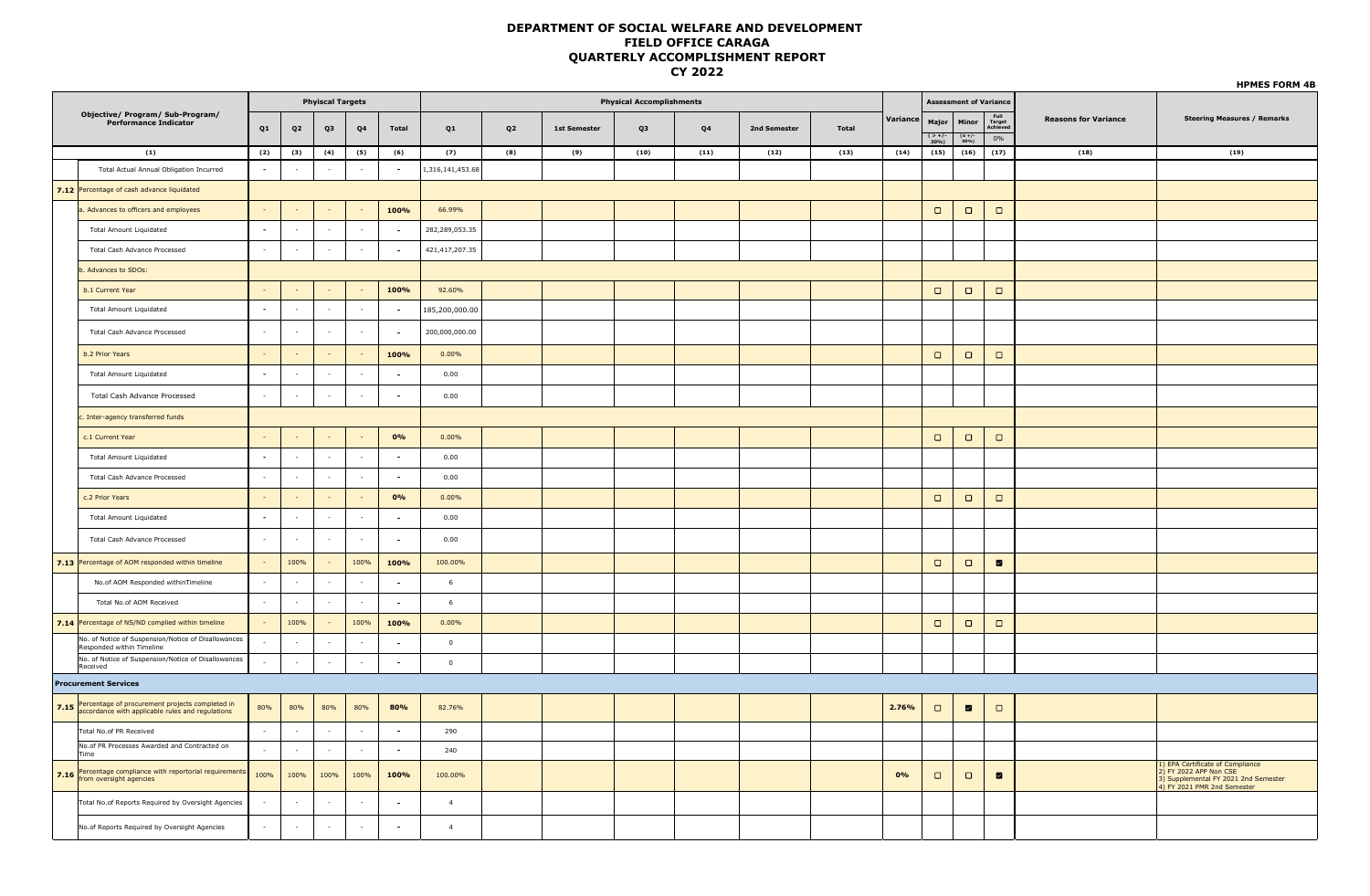|                                                                                                                                                                                                                            |            |                         |            |        |              |         |                |                     |                                 |                |              |              |          |                               | <b>HPMES FORM 4B</b> |                            |                             |                                                                          |
|----------------------------------------------------------------------------------------------------------------------------------------------------------------------------------------------------------------------------|------------|-------------------------|------------|--------|--------------|---------|----------------|---------------------|---------------------------------|----------------|--------------|--------------|----------|-------------------------------|----------------------|----------------------------|-----------------------------|--------------------------------------------------------------------------|
|                                                                                                                                                                                                                            |            | <b>Phyiscal Targets</b> |            |        |              |         |                |                     | <b>Physical Accomplishments</b> |                |              |              |          | <b>Assessment of Variance</b> |                      |                            |                             |                                                                          |
| Objective/ Program/ Sub-Program/<br><b>Performance Indicator</b>                                                                                                                                                           | Q1         | Q <sub>2</sub>          | Q3         | Q4     | <b>Total</b> | Q1      | Q <sub>2</sub> | <b>1st Semester</b> | Q3                              | Q <sub>4</sub> | 2nd Semester | <b>Total</b> | Variance |                               | Major   Minor        | Full<br>Target<br>Achieved | <b>Reasons for Variance</b> | <b>Steering Measures / Remarks</b>                                       |
|                                                                                                                                                                                                                            |            |                         |            |        |              |         |                |                     |                                 |                |              |              |          | $( > +/-$<br>30%)             | $(S +/-$<br>30%)     | 0%                         |                             |                                                                          |
| (1)                                                                                                                                                                                                                        | (2)        | (3)                     | (4)        | (5)    | (6)          | (7)     | (8)            | (9)                 | (10)                            | (11)           | (12)         | (13)         | (14)     | (15)                          | (16)                 | (17)                       | (18)                        | (19)                                                                     |
| Percentage of Technical Assistance provided to<br>Central Office OBSUs and Field Offices relating to<br>7.17 various procurement projects as requested and/or<br>as initiated through Procurement Facilitation<br>Meetings | ANA        | ANA                     | <b>ANA</b> | ANA    | <b>ANA</b>   | 0.00%   |                |                     |                                 |                |              |              |          | $\Box$                        | $\Box$               | $\Box$                     |                             |                                                                          |
| Number of TAs provided                                                                                                                                                                                                     | $\sim$     |                         |            | $\sim$ |              |         |                |                     |                                 |                |              |              |          |                               |                      |                            |                             |                                                                          |
| Number of TA requested received                                                                                                                                                                                            | $\sim$     |                         |            | $\sim$ |              |         |                |                     |                                 |                |              |              |          |                               |                      |                            |                             |                                                                          |
| 7.18 Number of innovative/good practices for<br>organizational and process excellence                                                                                                                                      | <b>ANA</b> | ANA                     | <b>ANA</b> | ANA    | <b>ANA</b>   |         |                |                     |                                 |                |              |              |          | $\Box$                        | $\Box$               | $\Box$                     |                             |                                                                          |
| 7.19 Percentage of capacity-building trainings/workshops<br>conducted as planned                                                                                                                                           |            |                         |            | $\sim$ | 100%         | 100%    |                |                     |                                 |                |              |              |          | $\Box$                        | $\Box$               | $\Box$                     |                             | PhilGEPS National Training for Phase 1.5 on<br>February 7-8, 2022.       |
| Percentage of Central Office OBSUs and other<br>7.20 procurement partners satisfied with the services<br>rendered                                                                                                          | <b>ANA</b> | <b>ANA</b>              | <b>ANA</b> | ANA    | <b>ANA</b>   | 100.00% |                |                     |                                 |                |              |              |          | $\Box$                        | $\Box$               | $\Box$                     |                             | FO Caraga Client Satisfaction Measurement<br>Survey Report (1st Quarter) |
| Total no. of CO OBSUs and procurement partners<br>satisfied with the services rendered                                                                                                                                     | $\sim$     |                         |            | $\sim$ |              | 33      |                |                     |                                 |                |              |              |          |                               |                      |                            |                             |                                                                          |
| Total no. of CO OBSUs and procurements partners<br>subjected for satisfaction survey                                                                                                                                       |            |                         |            | $\sim$ |              | 33      |                |                     |                                 |                |              |              |          |                               |                      |                            |                             |                                                                          |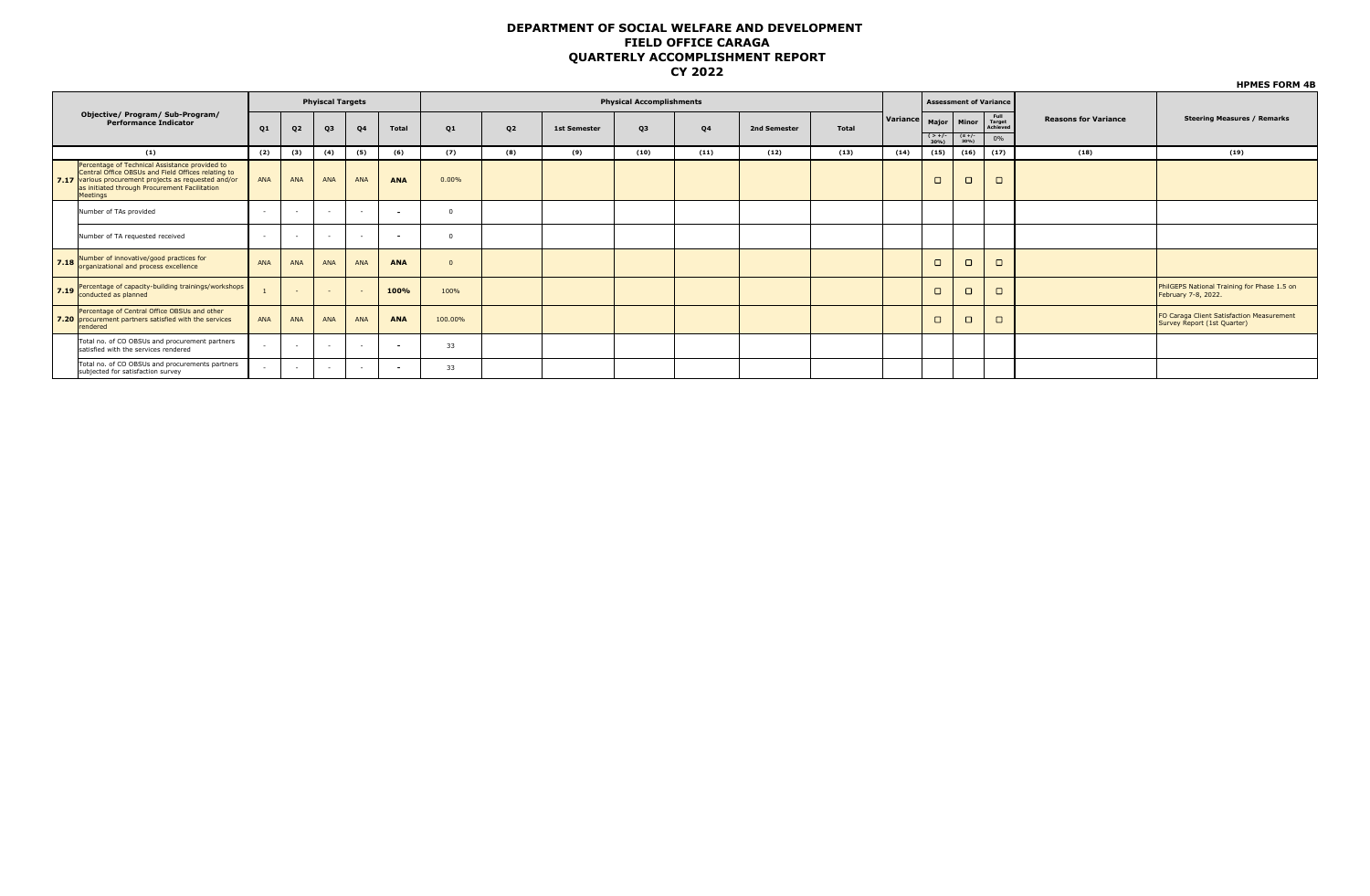|                                                    | Authorized<br>Appropriation |                                  | Adjusted<br>Appropriation |                           |                | <b>OBLIGATION</b> |                |                               | <b>DISBURSEMENT</b>    |                |                |                        |           |                               |                 |  |
|----------------------------------------------------|-----------------------------|----------------------------------|---------------------------|---------------------------|----------------|-------------------|----------------|-------------------------------|------------------------|----------------|----------------|------------------------|-----------|-------------------------------|-----------------|--|
| <b>Program/Activity/Project</b>                    |                             | Adjustments<br>(Transfer To/From |                           |                           |                | Amount            |                |                               | Percent<br>Utilization |                |                | Percent<br>Utilization |           |                               |                 |  |
|                                                    |                             | Realignment)                     |                           | Q <sub>1</sub>            | Q <sub>2</sub> | Q3                | Q <sub>4</sub> | <b>Total</b>                  | <b>Total</b>           | Q <sub>1</sub> | Q <sub>2</sub> | Q3                     | <b>Q4</b> | <b>Total</b>                  | Total           |  |
| (1)                                                | (2)                         | (3)                              | $(4) = (2)+(3)$           | (5)                       | (6)            | (7)               | (8)            | $(9) =$<br>$(5)+(6)+(7)+(8)$  | $(10)=(9)/(4)$         | (11)           | (12)           | (13)                   | (14)      | (15)                          | $(16)=(15)/(9)$ |  |
| <b>GENERAL ADMINISTRATION AND SUPPORT SERVICES</b> |                             |                                  |                           |                           |                |                   |                |                               |                        |                |                |                        |           |                               |                 |  |
| <b>General Management and Supervision</b>          | 6,167,000.00                | 20,000.00                        |                           | 6,187,000.00 3,754,671.44 | 0.00           | 0.00              |                | $0.00 \mid 3,754,671.44 \mid$ | 60.69%                 | 1,607,282.69   | 0.00           | 0.00                   |           | $0.00 \mid 1,607,282.69 \mid$ | 42.81%          |  |
| <b>Current Appropriation:</b>                      | 6,167,000.00                | 20,000.00                        | 6,187,000.00              | 3,754,671.44              | 0.00           | 0.00              | 0.00           | 3,754,671.44                  | 60.69%                 | 1,607,282.69   | 0.00           | 0.00                   | 0.00      | 1,607,282.69                  | 42.81%          |  |
| <b>MOOE</b>                                        | 4,667,000.00                | 20,000.00                        | 4,687,000.00              | 3,754,671.44              |                |                   |                | 3,754,671.44                  | 80.11%                 | 1,607,282.69   |                |                        |           | 1,607,282.69                  | 42.81%          |  |
| CО                                                 | 1,500,000.00                | 0.00                             | 1,500,000.00              | 0.00                      |                |                   |                | 0.00                          | 0.00%                  | 0.00           |                |                        |           | 0.00                          | $0.00\%$        |  |

**Prepared by: Reviewed by: Noted by: Approved by:**

**JERARD T. MATILDO RYAN V. PIAMONTE ALDIE MAE A. ANDOY RAMEL F. JAMEN** Statistician I, PDPS **AO V** / Budget Officer Superversion SWO IV / OIC - Chief, PPD Regional Director